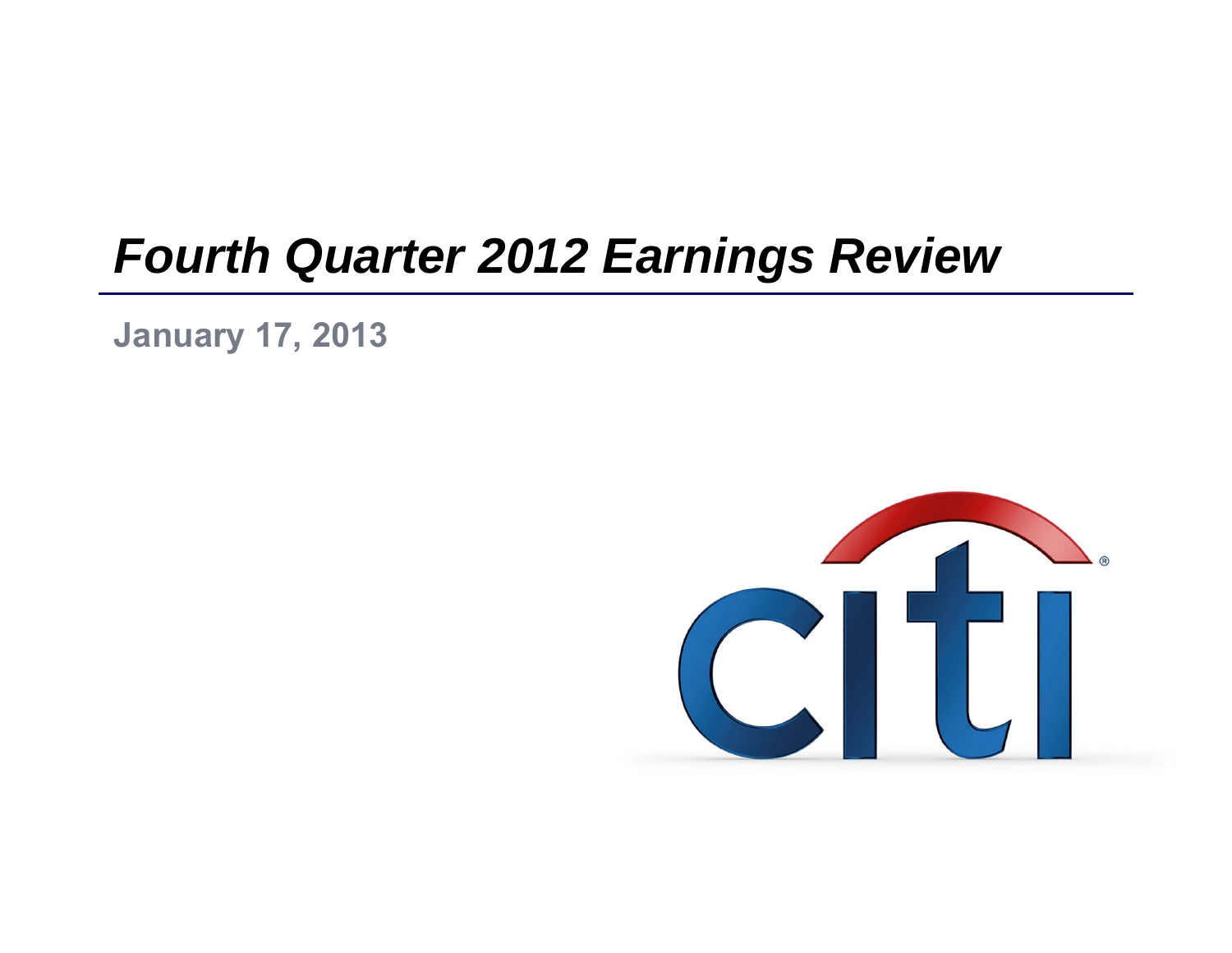- **Results reflect challenging environment**
- **Growth in key drivers highlights Citi's strategy and unique global footprint**
- **Focused on improving operating efficiency and returns**
- **Continue to optimize Citicorp and wind down Citi Holdings**
- **Solid capital and liquidity position**

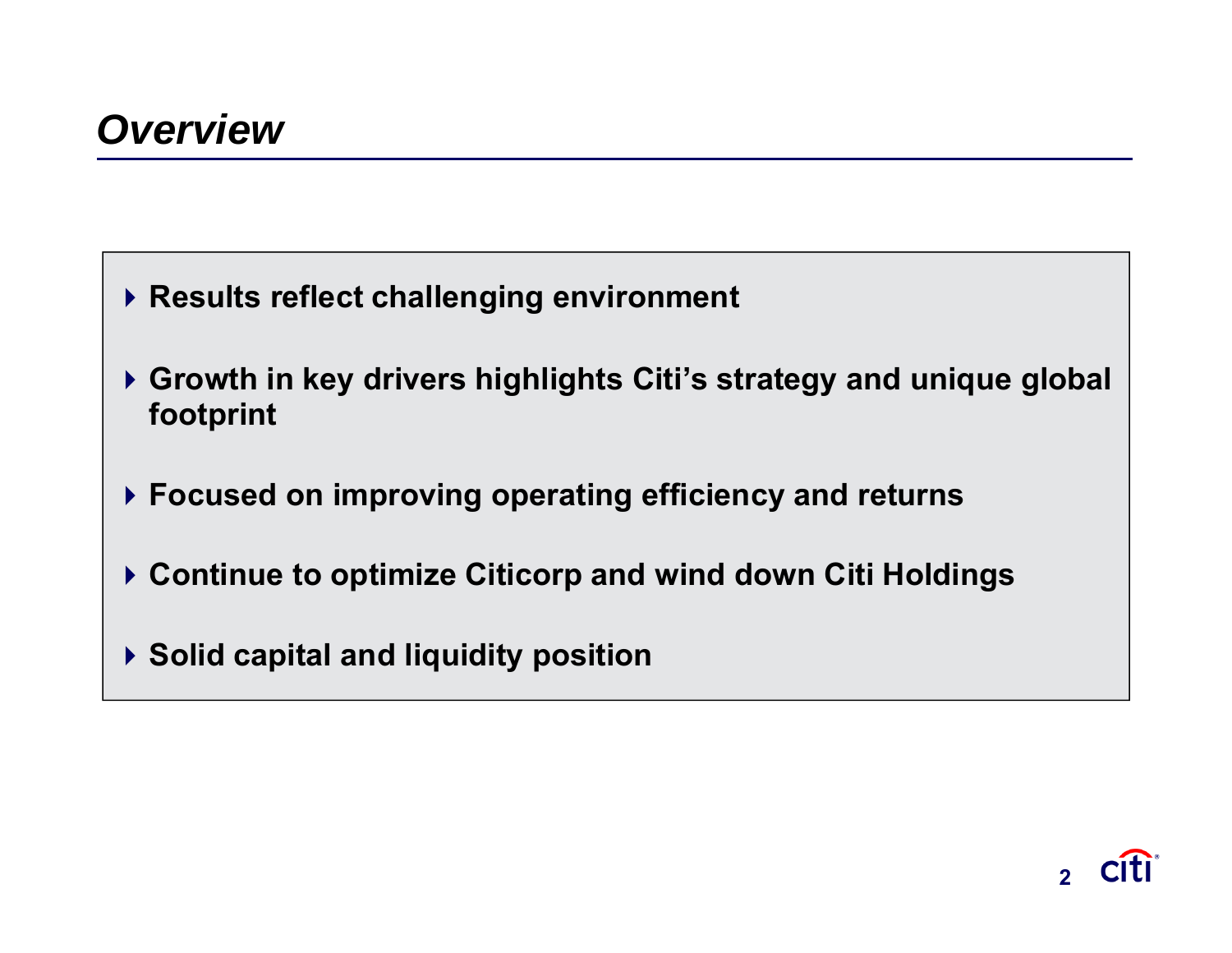# *Significant P&L Items – CVA / DVA & Repositioning*

*(\$MM, except per share)*

|                    |                    |                          | Impact of:          |                                           |  |  |  |
|--------------------|--------------------|--------------------------|---------------------|-------------------------------------------|--|--|--|
| 4Q'12              | <b>As Reported</b> | CVA / DVA <sup>(1)</sup> | Repositioning $(2)$ | <b>Adjusted</b><br>Results <sup>(3)</sup> |  |  |  |
| <b>EBT</b>         | \$1,130            | \$(485)                  | \$(1,028)           | \$2,643                                   |  |  |  |
| <b>Net Income</b>  | 1,196              | (301)                    | (653)               | 2,150                                     |  |  |  |
| <b>Diluted EPS</b> | \$0.38             | \$(0.10)                 | \$(0.21)            | \$0.69                                    |  |  |  |

|                    |                    |                          | Impact of:                   | <b>Adjusted</b>        |
|--------------------|--------------------|--------------------------|------------------------------|------------------------|
| 4Q'11              | <b>As Reported</b> | CVA / DVA <sup>(1)</sup> | Repositioning <sup>(2)</sup> | Results <sup>(3)</sup> |
| <b>EBT</b>         | \$1,089            | \$(40)                   | \$(428)                      | \$1,557                |
| <b>Net Income</b>  | 956                | (22)                     | (275)                        | 1,253                  |
| <b>Diluted EPS</b> | \$0.31             | \$(0.01)                 | \$(0.09)                     | \$0.41                 |

Note: Totals may not sum due to rounding. EBT: Earnings before tax.

(1) Credit valuation adjustment (CVA) on derivatives (counterparty and own-credit), net of hedges, and debt valuation adjustment (DVA) on Citigroup's fair value option debt. Please refer to Slide 27.

(2) For more detail on repositioning charges, please refer to Slide 28.

(3) Adjusted results, as used throughout this presentation, are non-GAAP financial measures. For a reconciliation of the adjusted results to the reported results for Citigroup as well as each applicable business segment, please refer to Slides 44 and 45.



**2 3**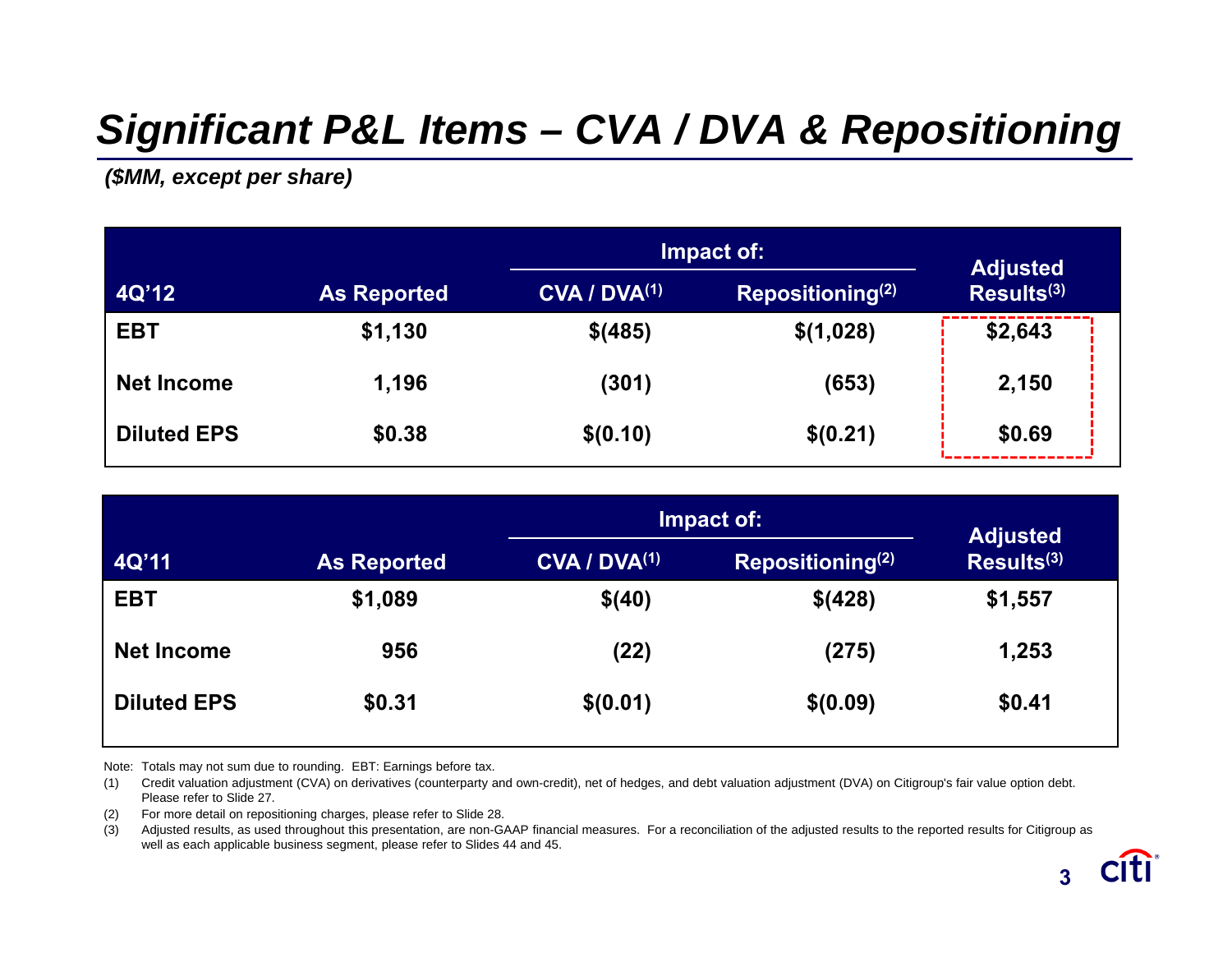### *Significant P&L Items – Legal & Related and LLR*

*(\$MM, except EPS)*

| <b>Other Significant Items</b>                     | 4Q'12    | 3Q'12     | 4Q'11     |
|----------------------------------------------------|----------|-----------|-----------|
| <b>Legal &amp; Related Costs</b>                   |          |           |           |
| Citicorp $(1)$                                     | \$735    | \$279     | \$233     |
| <b>Citi Holdings</b>                               | 551      | 250       | 599       |
| <b>Total</b>                                       | \$1,286  | \$529     | \$832     |
| <b>Memo: Diluted EPS impact</b>                    | \$(0.27) | \$(0.11)  | \$(0.17)  |
| Loan Loss Reserve Build / (Release) <sup>(2)</sup> |          |           |           |
| Citicorp <sup>(1)</sup>                            | \$(137)  | $$$ (696) | $$$ (805) |
| Citi Holdings <sup>(3)</sup>                       | 51       | (213)     | (663)     |
| Total                                              | $$$ (86) | \$ (909)  | \$(1,468) |
| <b>Memo: Diluted EPS impact</b>                    | \$0.02   | \$0.19    | \$0.31    |

Note: Totals may not sum due to rounding. All items above are pre-tax, except diluted EPS impact.

(1) Citicorp includes Corporate / Other segment.

(2) Includes provision for unfunded lending commitments.

(3) The impact of consumer loan sales are reflected in loan loss reserve builds / (releases). 3Q'12 excludes approximately \$600MM of reserve releases related to OCC guidance regarding the treatment of mortgage loans where the borrower has gone through Chapter 7 bankruptcy.

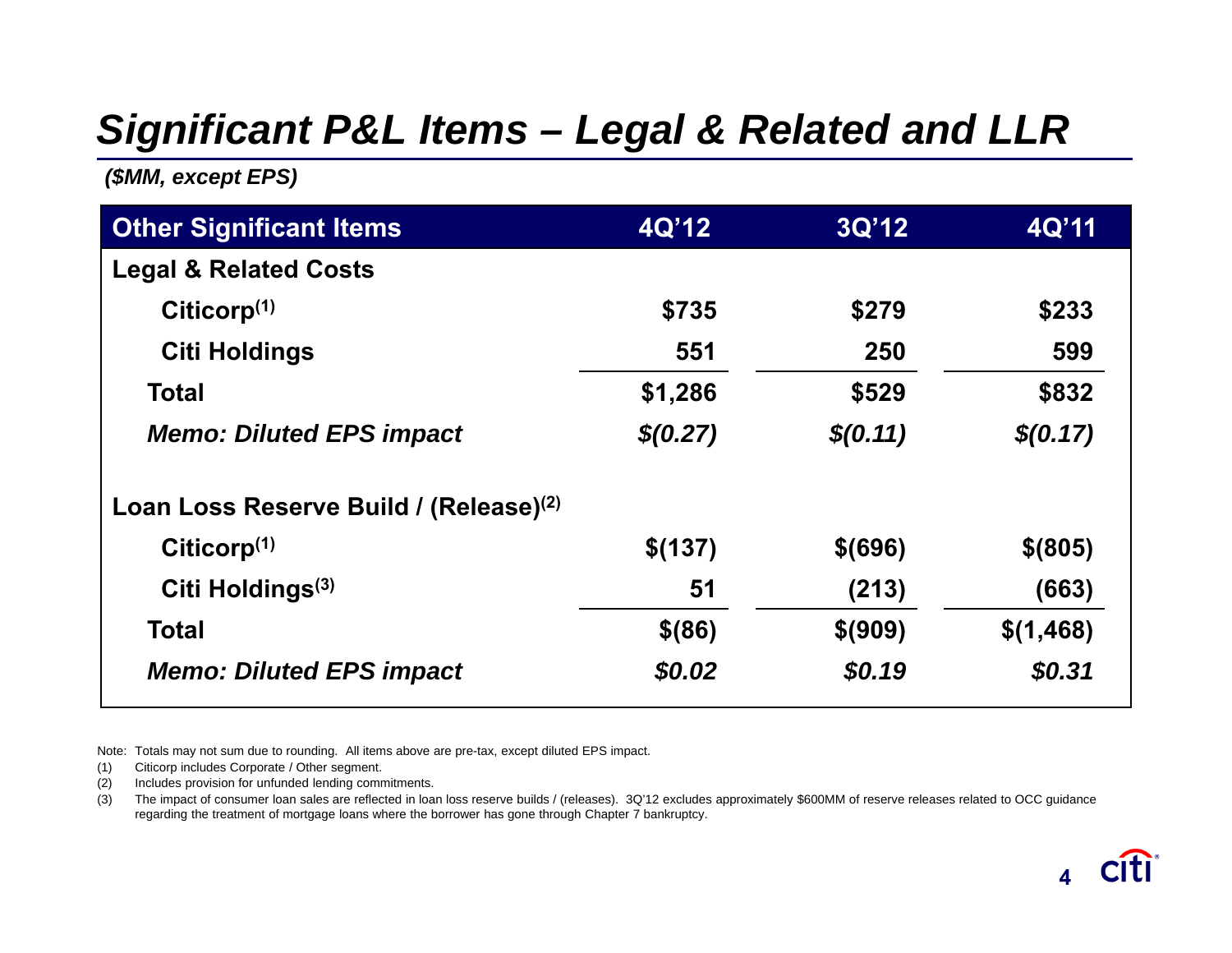### *Citigroup – Summary Financial Results(1)*

*(\$MM, except EPS)*

|                                     | 4Q'12    | 3Q'12    | 4Q'11    | $% \triangle Q$ oQ | $\% \triangle$ YoY |
|-------------------------------------|----------|----------|----------|--------------------|--------------------|
| <b>Revenues</b>                     | \$18,659 | \$19,411 | \$17,214 | (4)%               | 8%                 |
| <b>Operating Expenses</b>           | 12,817   | 12,220   | 12,783   | 5%                 | $0\%$              |
| Net Credit Losses <sup>(2)</sup>    | 3,066    | 3,979    | 4,108    | (23)%              | (25)%              |
| Net LLR Build / $(Release)^{(2,3)}$ | (86)     | (1,509)  | (1, 468) | 94%                | 94%                |
| <b>PB&amp;C</b>                     | 219      | 225      | 234      | (3)%               | $(6)$ %            |
| <b>Cost of Credit</b>               | 3,199    | 2,695    | 2,874    | 19%                | 11%                |
| <b>EBT</b>                          | 2,643    | 4,496    | 1,557    | (41)%              | 70%                |
| <b>Income Taxes</b>                 | 353      | 1,172    | 262      | (70)%              | 35%                |
| <b>Net Income</b>                   | \$2,150  | \$3,268  | \$1,253  | (34)%              | 72%                |
| <b>Diluted EPS</b>                  | \$0.69   | \$1.06   | \$0.41   | (35)%              | 68%                |
| <b>EOP Assets (\$B)</b>             | \$1,865  | \$1,931  | \$1,874  | (3)%               | $(0)$ %            |
| <b>EOP Loans (\$B)</b>              | 655      | 658      | 647      | $(0)\%$            | 1%                 |
| <b>EOP Deposits (\$B)</b>           | 931      | 945      | 866      | (1)%               | 7%                 |

Note: Totals may not sum due to rounding. EBT: Earnings before tax.

(1) Adjusted results, which exclude, as applicable, CVA / DVA in all periods, the 3Q'12 loss on MSSB, a 3Q'12 tax benefit, and 4Q'11 and 4Q'12 repositioning charges. Please refer to Slide 44 for a reconciliation of this information to reported results. For more detail on repositioning charges, please refer to Slide 28.

(2) 3Q'12 includes approximately \$635MM of charge-offs related to OCC guidance regarding the treatment of mortgage loans where the borrower has gone through Chapter 7 bankruptcy. Substantially all of these charge-offs were offset by a reserve release of \$600MM. 4Q'12 includes an approximately \$40MM benefit to charge-offs related to finalizing the impact of this OCC guidance.

(3) Includes provision for unfunded lending commitments.

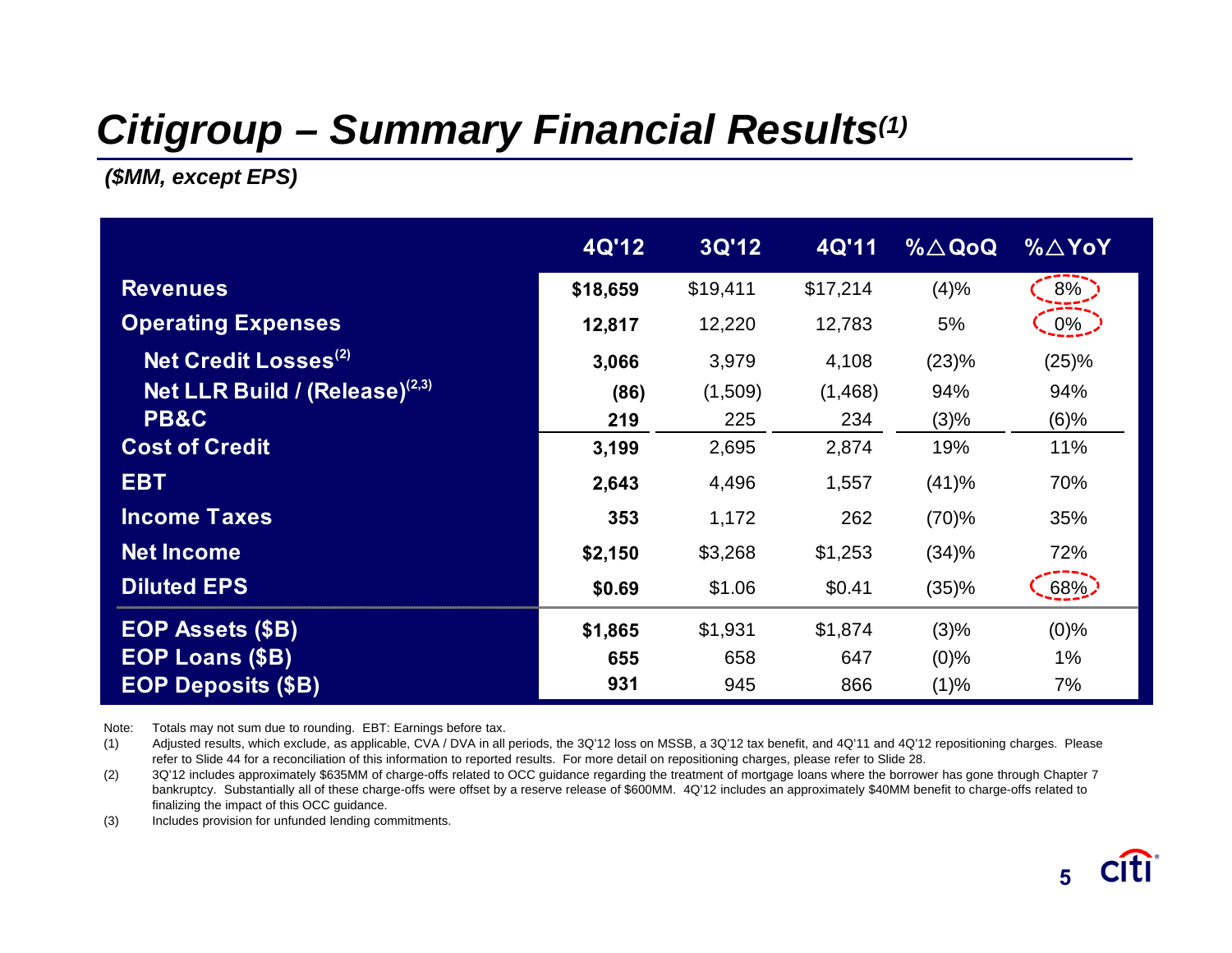# *Citigroup – Summary Financial Results(1)*

*(\$MM, except EPS)*

|                                        |          | <b>Citigroup</b> |          | <b>Citicorp</b> | <b>Citi Holdings</b> |          |
|----------------------------------------|----------|------------------|----------|-----------------|----------------------|----------|
|                                        | 2012     | 2011             | 2012     | 2011            | 2012                 | 2011     |
| <b>Revenues</b>                        | \$77,134 | \$76,348         | \$73,440 | \$70,151        | \$3,694              | \$6,197  |
| <b>Operating Expenses</b>              | 49,486   | 50,505           | 44,310   | 44,101          | 5,176                | 6,404    |
| <b>Net Credit Losses<sup>(2)</sup></b> | 14,576   | 20,038           | 8,734    | 11,462          | 5,842                | 8,576    |
| Net LLR Build / $(Release)^{(2,3)}$    | (3,744)  | (8,214)          | (2, 137) | (4,896)         | (1,607)              | (3,318)  |
| <b>PB&amp;C</b>                        | 887      | 972              | 236      | 193             | 651                  | 779      |
| <b>Cost of Credit</b>                  | \$11,719 | \$12,796         | \$6,833  | \$6,759         | \$4,886              | \$6,037  |
| <b>EBT</b>                             | 15,929   | 13,047           | 22,297   | 19,291          | (6, 368)             | (6, 244) |
| <b>Income Taxes</b>                    | 3,641    | 2,922            | 6,297    | 5,057           | (2,656)              | (2, 136) |
| <b>Net Income</b>                      | 11,921   | 10,089           | 15,635   | 14,317          | (3,715)              | (4,227)  |
| <b>Diluted EPS</b>                     | \$3.86   | \$3.30           |          |                 |                      |          |
| <b>EOP Assets (\$B)</b>                | \$1,865  | \$1,874          | \$1,709  | \$1,649         | \$156                | \$225    |
| <b>EOP Loans (\$B)</b>                 | 655      | 647              | 540      | 507             | 116                  | 141      |
| <b>EOP Deposits (\$B)</b>              | 931      | 866              | 863      | 804             | 68                   | 62       |

Note: Totals may not sum due to rounding. EBT: Earnings before tax. Citicorp includes Corporate / Other segment.

(1) Adjusted results, which exclude, as applicable, CVA / DVA in all periods, gains / (losses) on minority investments, a 3Q'12 tax benefit, and 4Q'11 and 4Q'12 repositioning charges. Please refer to Slide 44 for a reconciliation of this information to reported results. For more detail on repositioning charges, please refer to Slide 28.

(2) For Citigroup and Citi Holdings, 1Q'12 includes approximately \$370MM of charge-offs related to previously deferred principal balances in modified mortgages, which were substantially offset with a reserve release of \$350MM. 3Q'12 includes approximately \$635MM of charge-offs related to OCC guidance regarding the treatment of mortgage loans where the borrower has gone through Chapter 7 bankruptcy. Substantially all of these charge-offs were offset by a reserve release of approximately \$600MM. 4Q'12 includes an approximately \$40MM benefit to charge-offs related to finalizing the impact of this OCC guidance.

(3) Includes provision for unfunded lending commitments.

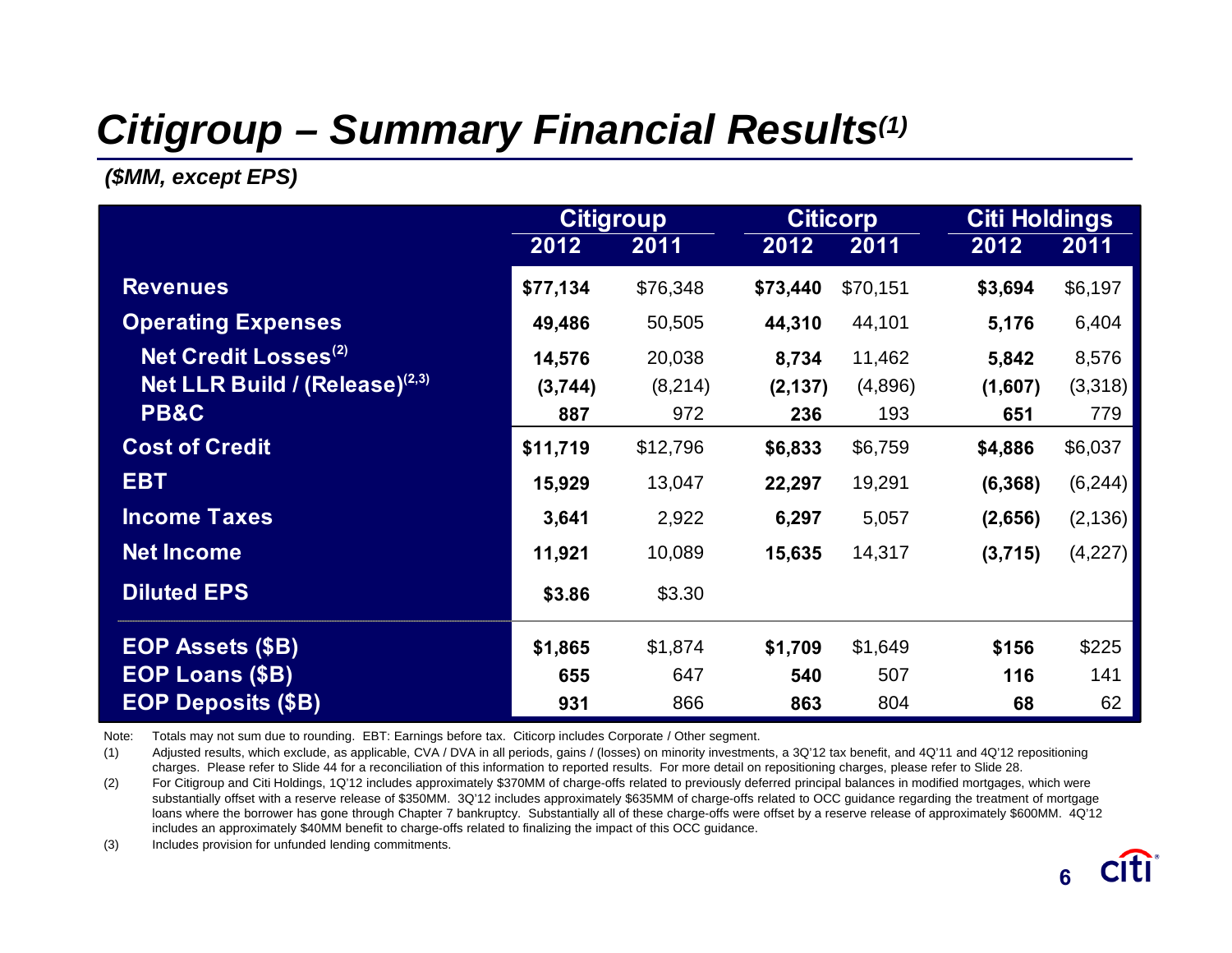# *Citicorp & Citi Holdings(1)*

### *(\$MM)*

|                                     | <b>Citicorp</b> |              |          |       | <b>Citi Holdings</b> |          |         |           |
|-------------------------------------|-----------------|--------------|----------|-------|----------------------|----------|---------|-----------|
|                                     | 4Q'12           | <b>3Q'12</b> | 4Q'11    | YoY   | 4Q'12                | 3Q'12    | 4Q'11   | YoY       |
| <b>Revenues</b>                     | \$17,625        | \$18,440     | \$16,160 | 9%    | \$1,034              | \$971    | \$1,054 | (2)%      |
| <b>Operating Expenses</b>           | 11,287          | 11,030       | 10,988   | 3%    | 1,530                | 1,190    | 1,795   | (15)%     |
| Net Credit Losses <sup>(2)</sup>    | 2,094           | 2,172        | 2,596    | (19)% | 972                  | 1,807    | 1,512   | (36)%     |
| Net LLR Build / $(Release)^{(2,3)}$ | (137)           | (696)        | (805)    | 83%   | 51                   | (813)    | (663)   | <b>NM</b> |
| PB&C                                | 64              | 65           | 46       | 39%   | 155                  | 160      | 188     | (18)%     |
| <b>Cost of Credit</b>               | \$2,021         | \$1,541      | \$1,837  | 10%   | \$1,178              | \$1,154  | \$1,037 | 14%       |
| <b>EBT</b>                          | 4,317           | 5,869        | 3,335    | 29%   | (1,674)              | (1, 373) | (1,778) | 6%        |
| <b>Net Income</b>                   | 3,171           | 3,947        | 2,548    | 24%   | (1,021)              | (679)    | (1,295) | 21%       |
| <b>EOP Assets (\$B)</b>             | \$1,709         | \$1,760      | \$1,649  | 4%    | \$156                | \$171    | \$225   | $(31)\%$  |
| <b>EOP Loans (\$B)</b>              | 540             | 537          | 507      | 7%    | 116                  | 122      | 141     | (18)%     |
| <b>EOP Deposits (\$B)</b>           | 863             | 878          | 804      | 7%    | 68                   | 67       | 62      | 10%       |

Note: Totals may not sum due to rounding. EBT: Earnings before tax. Citicorp includes Corporate / Other segment. NM: Not meaningful.

(1) Adjusted results, which exclude, as applicable, CVA / DVA in all periods and 4Q'11 and 4Q'12 repositioning charges for Citicorp and Citi Holdings, as well as a 3Q'12 tax benefit in Citicorp and the 3Q'12 loss on MSSB in Citi Holdings. Please refer to Slide 44 for a reconciliation of this information to reported results. For more detail on repositioning charges, please refer to Slide 28.

(2) In Citi Holdings, 3Q'12 includes approximately \$635MM of charge-offs related to OCC guidance regarding the treatment of mortgage loans where the borrower has gone through Chapter 7 bankruptcy. Substantially all of these charge-offs were offset by a reserve release of approximately \$600MM. 4Q'12 includes an approximately \$40MM benefit to charge-offs related to finalizing the impact of this OCC guidance.

(3) Includes provision for unfunded lending commitments.

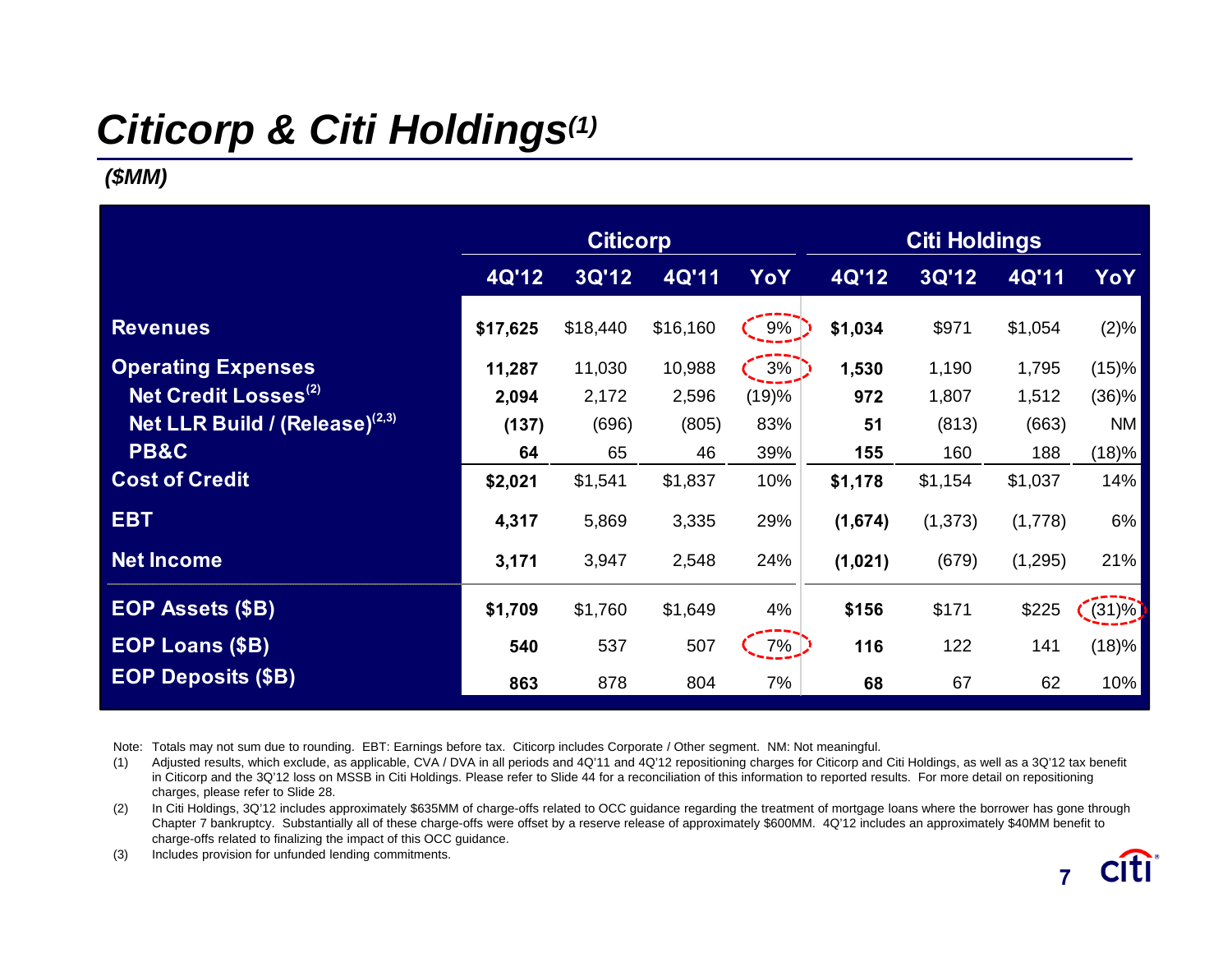# *Citicorp – Key Financial Metrics(1)*

#### *(\$B)*



Note: Citicorp includes Corporate / Other segment. Totals may not sum due to rounding.

**87** (1) Adjusted results, which exclude, as applicable, CVA / DVA for each period, gains / (losses) on minority investments in 2Q'11, 1Q'12, and 2Q'12, and 4Q'11 and 4Q'12 repositioning charges. For CVA / DVA and the impact of minority investments for each of the periods presented, please refer to Slide 44 and Citigroup's Historical and Fourth Quarter 2012 Quarterly Financial Data Supplements furnished as exhibits to Form 8-K filed with the U.S. Securities and Exchange Commission on March 26, 2012 and January 17, 2013, respectively. For more detail on repositioning charges, please refer to Slide 28.

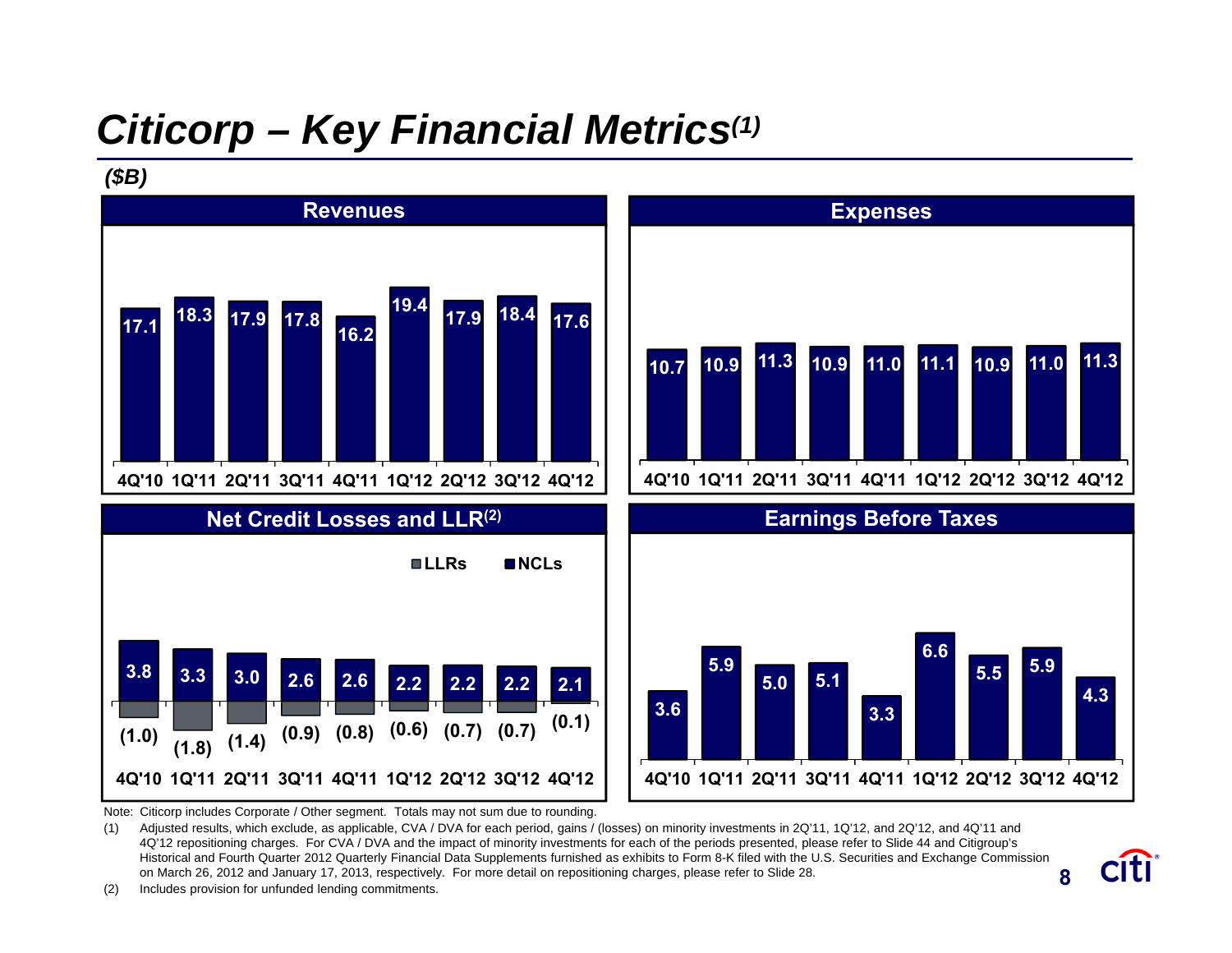# *Citicorp – Diverse Earnings Base*

#### **4.0 4.6 5.3 6.0 6.8 7.9 8.6 9.4 10.1 5.1 5.0 5.0 4.9 4.9 5.0 5.1 5.1 5.1 8.3 6.3 5.9 5.5 4.3 5.0 5.3 6.1 7.9 0.2 (0.5) (1.5) (2.0) (1.6) (1.6) (1.5) (2.0) (2.8) \$17.6 \$15.5 \$14.7 \$14.4 \$14.4 \$16.3 \$17.5 \$18.5 \$20.2 4Q'10 1Q'11 2Q'11 3Q'11 4Q'11 1Q'12 2Q'12 3Q'12 4Q'12** ■Global Consumer Banking ■Transaction Services ■Securities & Banking ■Corp / Other **LTM(1) Earnings Before Taxes (ex-LLR)** *(\$B)* **40%39% 25% 50% (14)% FY2012% Total**

Note: Totals may not sum due to rounding. Includes Corporate / Other segment.

(1) Last twelve months to each period. Adjusted results, which exclude, as applicable, CVA / DVA for each period, gains / (losses) on minority investments in 2Q'11, 1Q'12, and 2Q'12, and 4Q'11 and 4Q'12 repositioning charges. For the LLR, CVA / DVA, and impact of minority investments for each of the periods presented, please refer to both Slide 44 and Citigroup's Historical and Fourth Quarter 2012 Quarterly Financial Data Supplements furnished as exhibits to Form 8-K filed with the U.S. Securities and Exchange Commission on October 15, 2012 and January 17, 2013, respectively. For more detail on repositioning charges, please refer to Slide 28.

**8 9**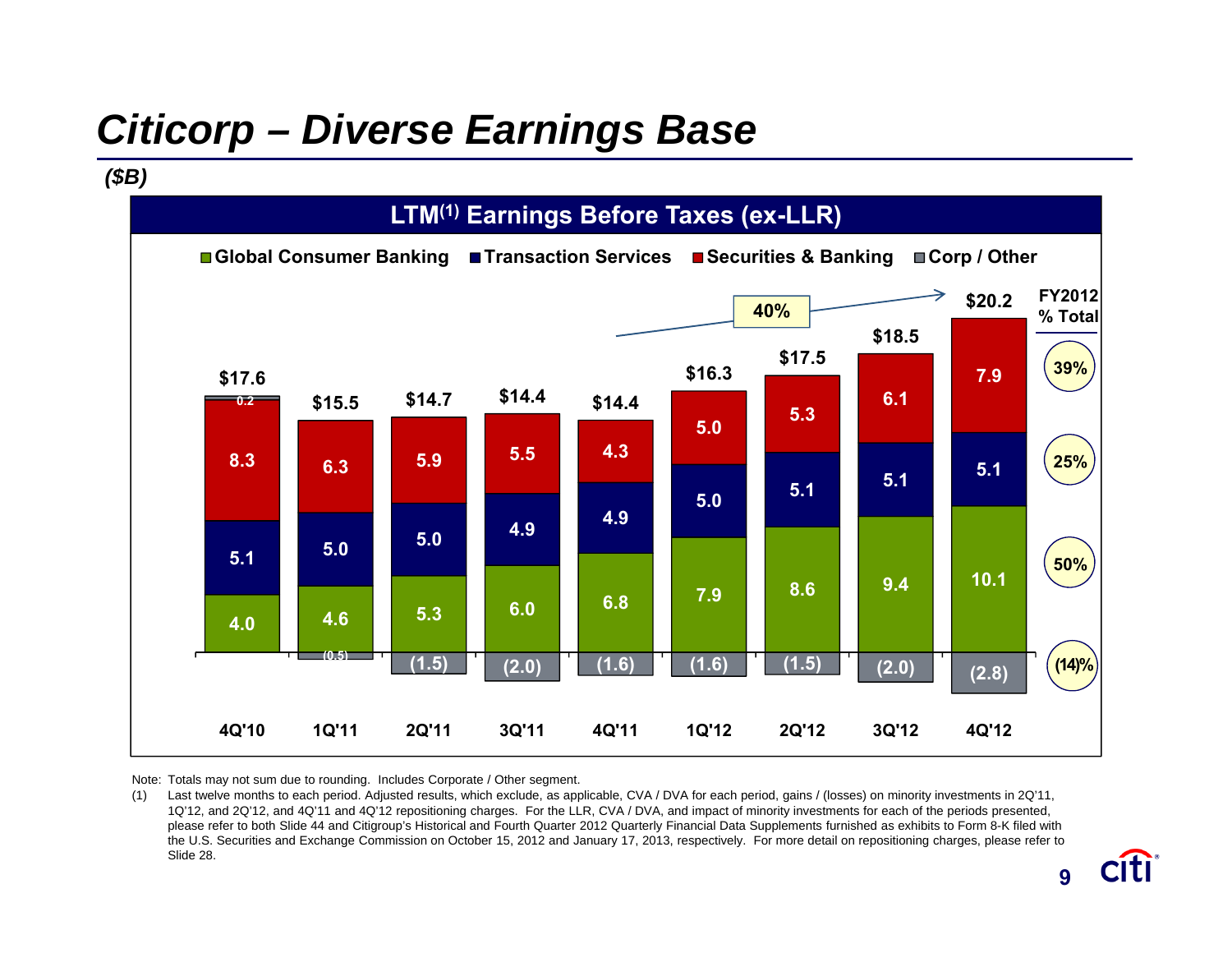### *Citicorp – North America Consumer Banking(1)*

| (SMM)                       | 4Q'12   | 3Q'12   | %∆      | 4Q'11          | $% \triangle$ | FY2012   | %∆        |
|-----------------------------|---------|---------|---------|----------------|---------------|----------|-----------|
| <b>Revenues</b>             | \$5,346 | \$5,402 | (1)%    | \$5,167        | 3%            | \$21,081 | 5%        |
| • Retail Banking            | 1,666   | 1,736   | (4)%    | 1,392          | 20%           | 6,677    | 31%       |
| • Total Cards               | 3,680   | 3,666   | 0%      | 3,775          | (3)%          | 14,404   | (4)%      |
| <b>Expenses</b>             | 2,576   | 2,465   | 5%      | 2,654          | $(3)\%$       | 9,833    | 2%        |
| <b>Credit Costs</b>         | 1,068   | 852     | 25%     | 968            | 10%           | 3,438    | (14)%     |
| <b>Net Income</b>           | \$1,064 | \$1,299 | (18)%   | \$955          | 11%           | \$4,876  | 19%       |
| EBT ex-LLR $^{(2)}$         | \$1,487 | \$1,567 | (5)%    | \$761          | 95%           | \$5,422  | <b>NM</b> |
| <b>Key Indicators (\$B)</b> |         |         |         |                |               |          |           |
| Accounts (MM)               | 115     | 115     | $(0)\%$ | 119            | (4)%          | 115      | (4)%      |
| RB Avg. Deposits            | \$160   | \$154   | 3%      | \$147          | 9%            | 154      | 6%        |
| RB Avg. Loans               | 42      | 41      | 2%      | 37             | 13%           | 41       | 19%       |
| <b>Investment Sales</b>     | 3       | 3       | 4%      | $\overline{2}$ | 32%           | 11       | (1)%      |
| Card Avg. Loans             | 108     | 108     | 0%      | 113            | (4)%          | 109      | (3)%      |
| <b>Purchase Sales</b>       | 62      | 58      | 7%      | 63             | (1)%          | 232      | 0%        |
| Card 90+ DPD                | 1.35%   | 1.36%   |         | 1.68%          |               | 1.35%    |           |

#### **Revenues**

- Retail Banking Up YoY on higher mortgage revenues
- Total Cards Down YoY reflecting lower average loans, partially offset by higher spreads and higher partner payments given improving credit trends in Retail Services

#### **Expenses**

– Down YoY reflecting efficiency savings. Up QoQ on higher legal and related costs

### **Credit Costs**

- NCLs declined 27% YoY to \$1.3B, driven by improvement in cards
- LLR release of \$215MM in 4Q'12, compared to \$784MM in prior year

Note: Totals may not sum due to rounding. NM: Not meaningful.

(1) Adjusted results, which exclude, as applicable, 4Q'11 and 4Q'12 repositioning charges. Please refer to Slide 45 for a reconciliation of this information to reported results. For more detail on repositioning charges, please refer to Slide 28.

(2) EBT ex-LLR represents income (loss) from continuing operations before taxes, excluding loan loss reserve build / (release), provision for unfunded lending commitments, and 4Q'11 and 4Q'12 repositioning charges.

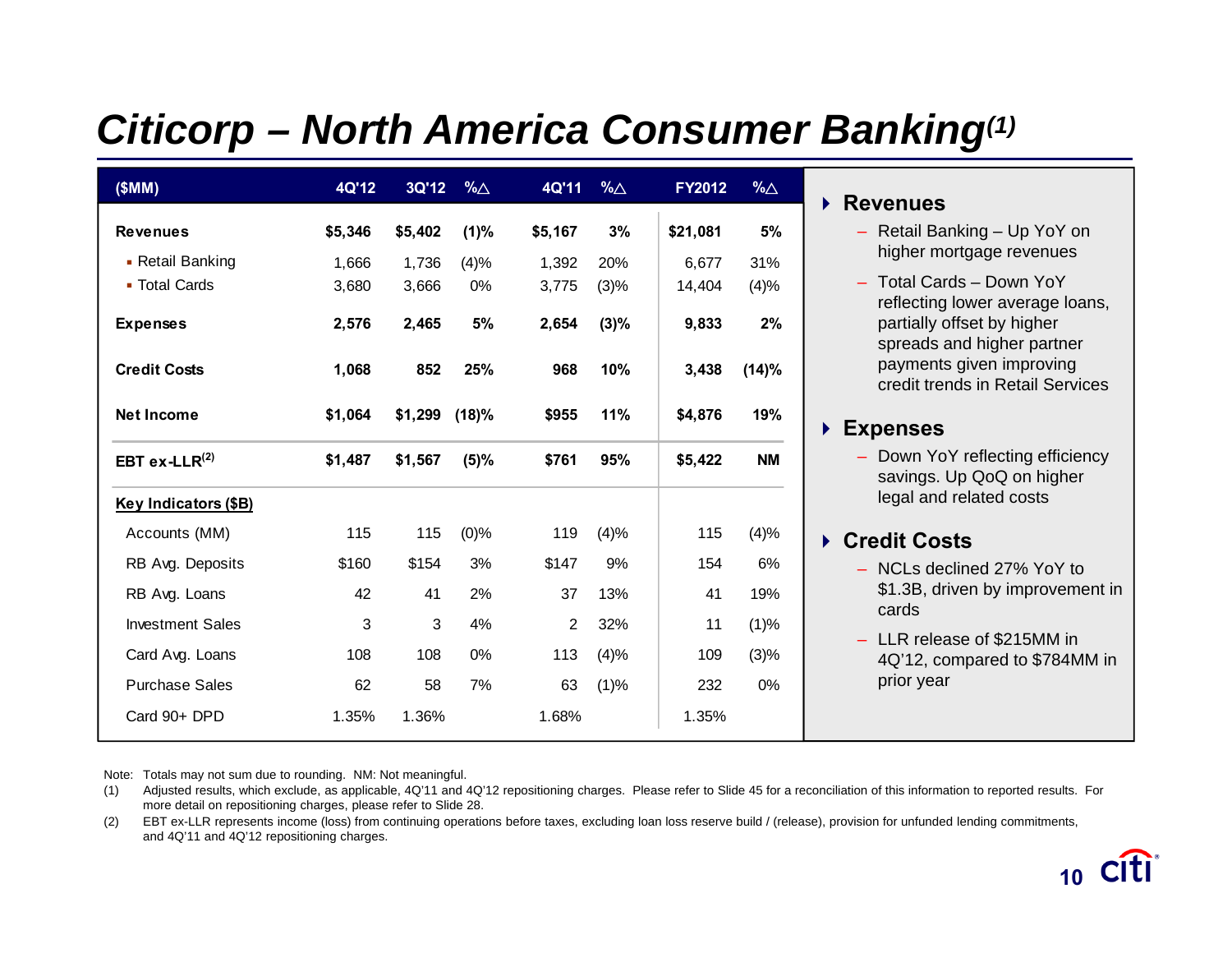# *Citicorp – International Consumer Banking(1)*

| (Constant \$MM)            | 4Q'12   | 3Q'12   | %∆      | 4Q'11   | $% \triangle$ | <b>FY2012</b> | $% \triangle$ |
|----------------------------|---------|---------|---------|---------|---------------|---------------|---------------|
| <b>Revenues</b>            | \$4,903 | \$4,808 | 2%      | \$4,737 | 4%            | \$19,133      | 5%            |
| $\blacksquare$ EMEA        | 391     | 389     | 1%      | 353     | 11%           | 1,516         | 2%            |
| <b>Latin America</b>       | 2,520   | 2,427   | 4%      | 2,345   | 7%            | 9,702         | 9%            |
| ■ Asia                     | 1,992   | 1,992   | 0%      | 2,039   | (2)%          | 7,915         | 0%            |
| <b>Expenses</b>            | \$2,965 | \$2,938 | 1%      | \$2,847 | 4%            | \$11,620      | 4%            |
| $-EMEA$                    | 345     | 341     | 1%      | 328     | 5%            | 1,377         | 8%            |
| <b>Latin America</b>       | 1,457   | 1,390   | 5%      | 1,365   | 7%            | 5,571         | 4%            |
| ■ Asia                     | 1,163   | 1,207   | (4)%    | 1,154   | 1%            | 4,672         | 3%            |
| <b>Credit Costs</b>        | 869     | 726     | 20%     | 776     | 12%           | 3,120         | 27%           |
| Net Income                 | \$931   | \$869   | 7%      | \$825   | 13%           | \$3,458       | $(1)\%$       |
| $EBT$ ex-LLR $^{(2)}$      | \$1,137 | \$1,139 | $(0)\%$ | \$1,184 | (4)%          | \$4,650       | 5%            |
| Key Indicators (\$B)       |         |         |         |         |               |               |               |
| Accounts (MM)              | 84      | 84      | 0%      | 81      | 4%            | 84            | 4%            |
| RB Avg. Deposits           | \$168   | \$171   | (2)%    | \$168   | 0%            | \$169         | 2%            |
| RB Avg. Loans              | 102     | 101     | 1%      | 96      | $6\%$         | 101           | 11%           |
| <b>Investment Sales</b>    | 20      | 21      | (3)%    | 15      | 36%           | 78            | 11%           |
| Card Avg. Loans            | 37      | 37      | 1%      | 36      | 4%            | 37            | 6%            |
| <b>Card Purchase Sales</b> | 35      | 32      | 9%      | 32      | 10%           | 130           | 10%           |

#### **Revenues**

- Latam up 7% YoY, driven by strong growth in Mexico
- Asia down 2% YoY, as higher volumes were more than offset by spread compression and the impact of regulatory changes in certain markets
- Continued YoY growth in average loans, purchase sales and investment sales

#### **Expenses**

– YoY increase driven by volume growth partly offset by efficiency savings

#### **Credit Costs**

- NCLs up 12%, reflecting Latam portfolio growth and specific commercial charge-offs
- NCL rates remained near historically low levels
- LLR build of \$68MM reflecting portfolio growth

Note: Constant dollar excludes the impact of foreign exchange translation into U.S. dollars for reporting purposes. Results presented excluding the impact of foreign exchange translation are non-GAAP financial metrics. For a reconciliation of constant dollars to reported results, please refer to Slide 46. Totals may not sum due to rounding.

(1) Adjusted results, which exclude, as applicable, 4Q'11 and 4Q'12 repositioning charges. Please refer to Slide 45 for a reconciliation of this information to reported results. For more detail on repositioning charges, please refer to Slide 28.

(2) EBT ex-LLR represents income (loss) from continuing operations before taxes, excluding loan loss reserve build / (release), provision for unfunded lending commitments, and 4Q'11 and 4Q'12 repositioning charges.

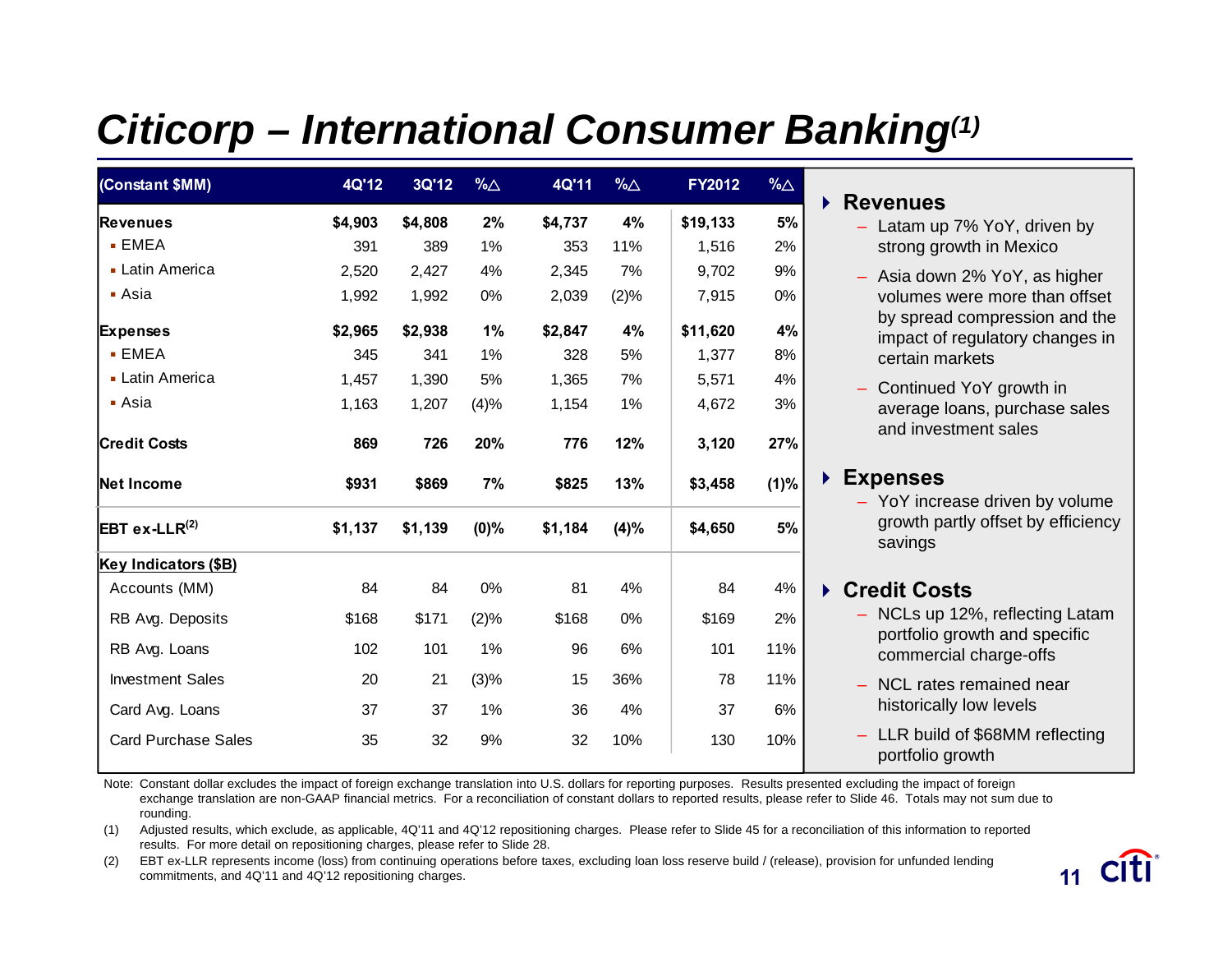# *Citicorp – Asia Consumer Banking*

*(in Constant \$)*

| <b>Revenues &amp; Expenses (\$MM)</b>        | 4Q'12   | 3Q'12   | $(\%)$  | 4Q'11   | (%)      |
|----------------------------------------------|---------|---------|---------|---------|----------|
| <b>Cards Revenues</b>                        | \$826   | \$796   | 4%      | \$812   | 2%       |
| <b>Investment Sales Revenues</b>             | 287     | 301     | $(5)\%$ | 252     | 14%      |
| <b>Retail Revenues (ex-Investment Sales)</b> | 879     | 895     | $(2)\%$ | 975     | $(10)\%$ |
| <b>Total Consumer Banking Revenues</b>       | \$1,992 | \$1,992 | 0%      | \$2,039 | $(2)\%$  |
| Expenses <sup>(1)</sup>                      | \$1,163 | \$1,189 | $(2)\%$ | \$1,154 | $1\%$    |

| Total Asia (\$B)            | 4Q'12 | 3Q'12 | (%)     | 4Q'11 | $(\%)$ |
|-----------------------------|-------|-------|---------|-------|--------|
| <b>Card Purchase Sales</b>  | \$21  | \$19  | 8%      | \$19  | 8%     |
| <b>Investment Sales</b>     | 9     | 9     | $(3)\%$ |       | 48%    |
| <b>Average Retail Loans</b> | 70    | 70    | $0\%$   | 69    | 1%     |

| <b>Asia (ex-Korea) (\$B)</b> | 4Q'12 | 3Q'12 | (%)     | <b>4Q'11</b> | $(\%)$ |
|------------------------------|-------|-------|---------|--------------|--------|
| <b>Card Purchase Sales</b>   | \$18  | \$16  | 9%      | \$16         | 9%     |
| <b>Investment Sales</b>      |       | 8     | $(4)\%$ | 6            | 38%    |
| <b>Average Retail Loans</b>  | 46    | 45    | 2%      | 43           | 8%     |

Note: Constant dollar excludes the impact of foreign exchange translation into U.S. dollars for reporting purposes. Please see note on Slide 11. Totals may not sum due to rounding. (1) Adjusted expenses, which exclude repositioning charges in all periods. For more detail on repositioning charges, please refer to Slide 28.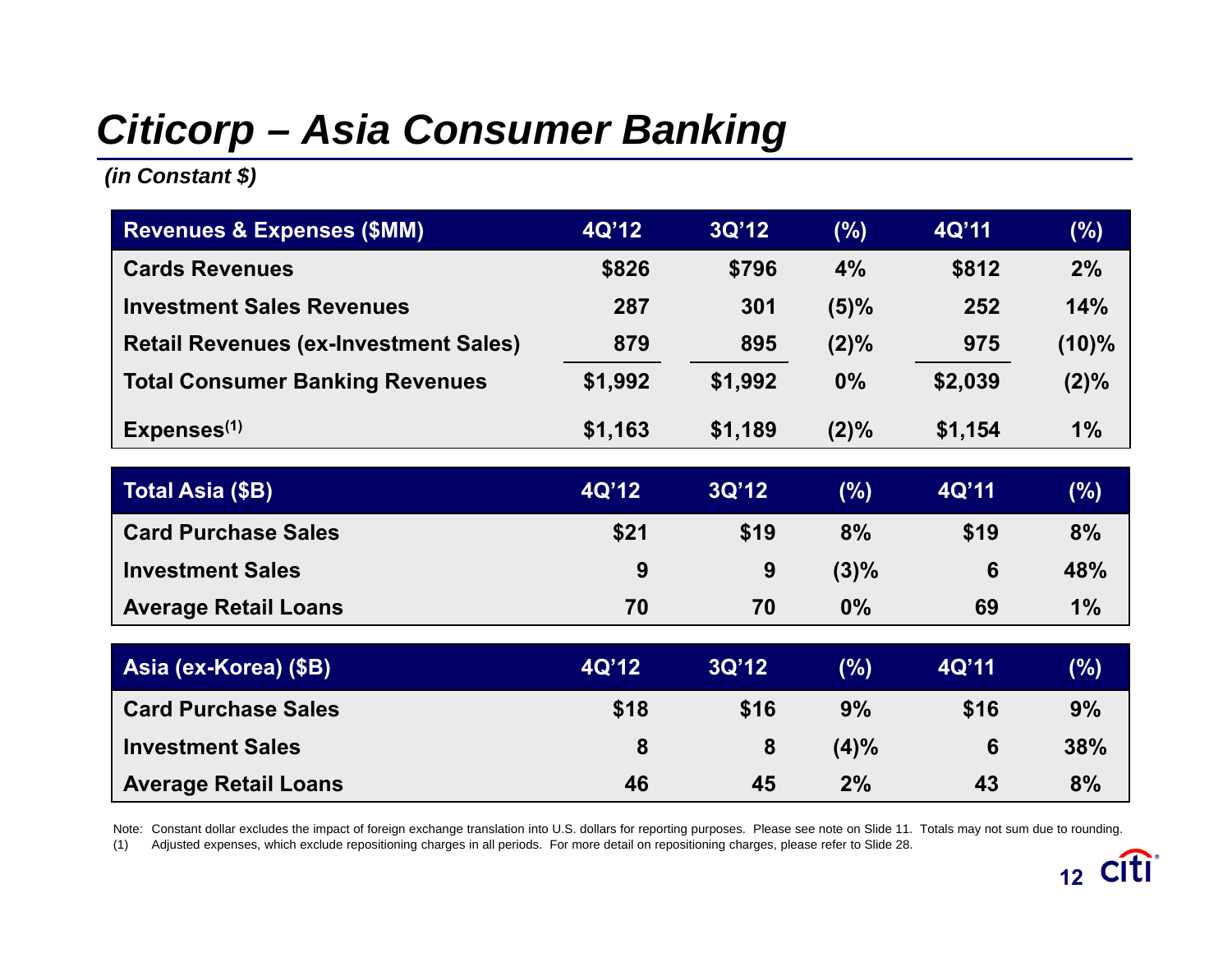# *Citicorp – International Consumer Credit Trends*

*(in Constant \$B)*





**12 13**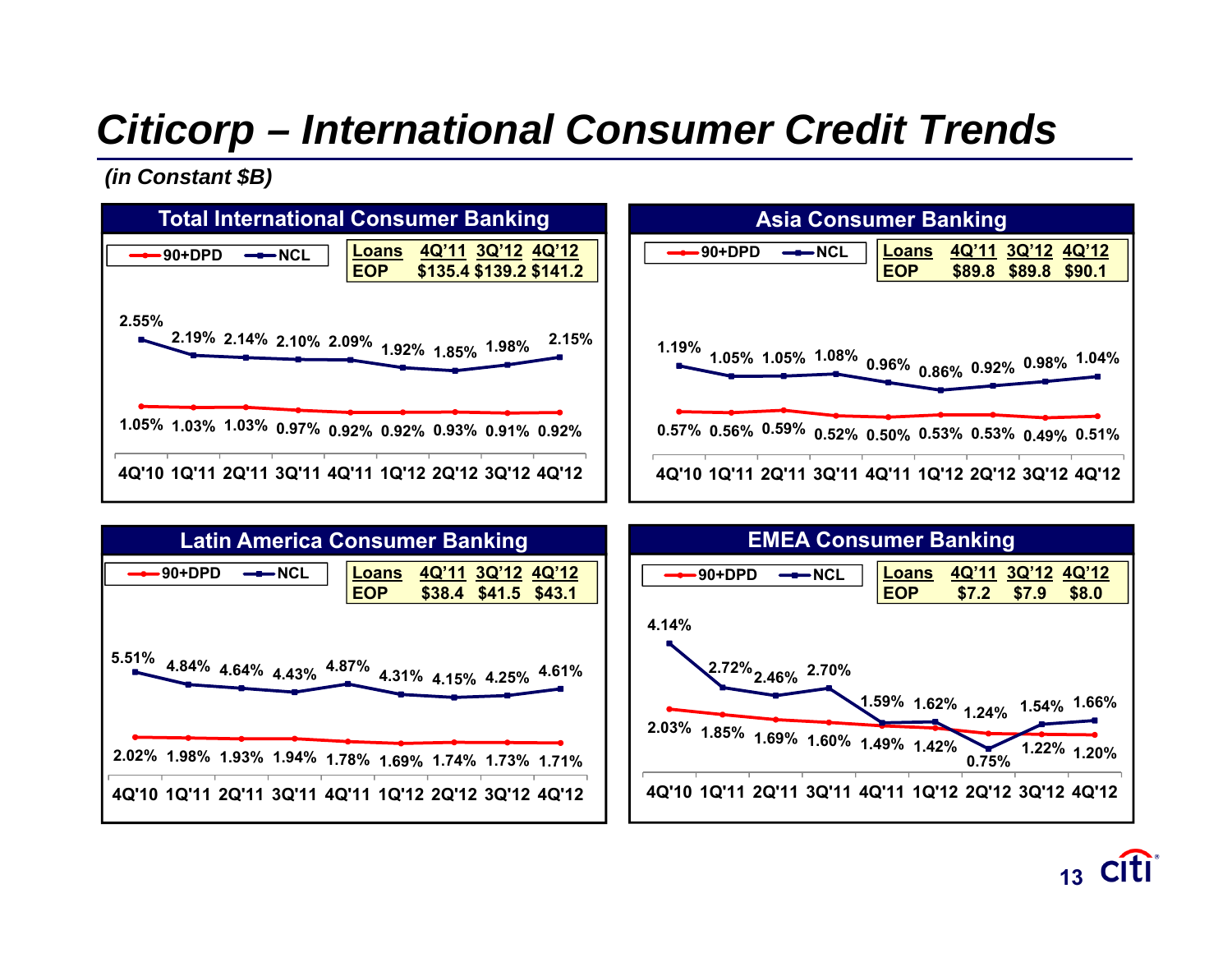# *Citicorp – Securities and Banking(1)*

| (SMM)                                         | 4Q'12   | 3Q'12   | %∆        | 4Q'11   | $% \triangle$ | FY2012   | %∆    |
|-----------------------------------------------|---------|---------|-----------|---------|---------------|----------|-------|
| Product Revenues (ex-CVA / DVA & Loan Hedges) |         |         |           |         |               |          |       |
| • Investment Banking                          | \$996   | \$926   | 8%        | \$638   | 56%           | \$3,641  | 10%   |
| <b>Equity Markets</b>                         | 455     | 510     | (11)%     | 233     | 95%           | 2,418    | 1%    |
| • Fixed Income Markets                        | 2,710   | 3,697   | (27)%     | 1,716   | 58%           | 13,961   | 28%   |
| <b>Lending</b> <sup>(2)</sup>                 | 397     | 445     | (11)%     | 339     | 17%           | 1,694    | 31%   |
| • Private Bank                                | 578     | 590     | (2)%      | 517     | 12%           | 2,314    | 8%    |
| $\blacksquare$ Other                          | (75)    | (348)   | 78%       | (1)     | <b>NM</b>     | (1, 101) | (28)% |
| <b>Revenues</b>                               | \$5,061 | \$5,820 | (13)%     | \$3,442 | 47%           | \$22,927 | 20%   |
| Gain / (Loss) on Loan Hedges <sup>(2)</sup>   | (258)   | (252)   | (2)%      | (174)   | (48)%         | (698)    | ΝM    |
| Total Revenues (ex-CVA / DVA)                 | \$4,803 | \$5,569 | (14)%     | \$3,268 | 47%           | \$22,230 | 13%   |
| <b>Expenses</b>                               | 3,439   | 3,486   | (1)%      | 3,521   | (2)%          | 14,207   | (4)%  |
| <b>Credit Costs</b>                           | 78      | (73)    | <b>NM</b> | 69      | 13%           | 122      | 5%    |
| <b>Net Income</b>                             | \$1,099 | \$1,619 | (32)%     | \$21    | <b>NM</b>     | \$6,081  | 55%   |
|                                               |         |         |           |         |               |          |       |
|                                               |         |         |           |         |               |          |       |

#### **Revenues**

- Ex-CVA / DVA: Up 47% YoY but down 14% QoQ on seasonally lower markets revenues
- **Investment Banking**: Up YoY and QoQ with growth in all major products
- **Equity Markets**: Up 95% YoY on better performance in derivatives and absence of prior year proprietary trading losses. Down 11% QoQ on lower derivatives revenues
- **Fixed Income**: Up 58% YoY, on better results in all products. Down 27% QoQ from strong 3Q performance

#### **Expenses**

– Down YoY and QoQ reflecting efficiency savings

Note: Totals may not sum due to rounding. NM: Not meaningful.

(1) Adjusted results, which exclude, as applicable, CVA / DVA in all periods as well as 4Q'11 and 4Q'12 repositioning charges. Please refer to Slide 45 for a reconciliation of this information to reported results. For more detail on repositioning charges, please refer to Slide 28.

(2) Lending revenues exclude the impact of gains / losses on hedges related to accrual loans. Hedges on accrual loans reflect the mark-to-market on credit derivatives used to hedge the corporate loan accrual portfolio. The fixed premium cost of these hedges is included (netted against) the core lending revenues to reflect the cost of the credit protection.

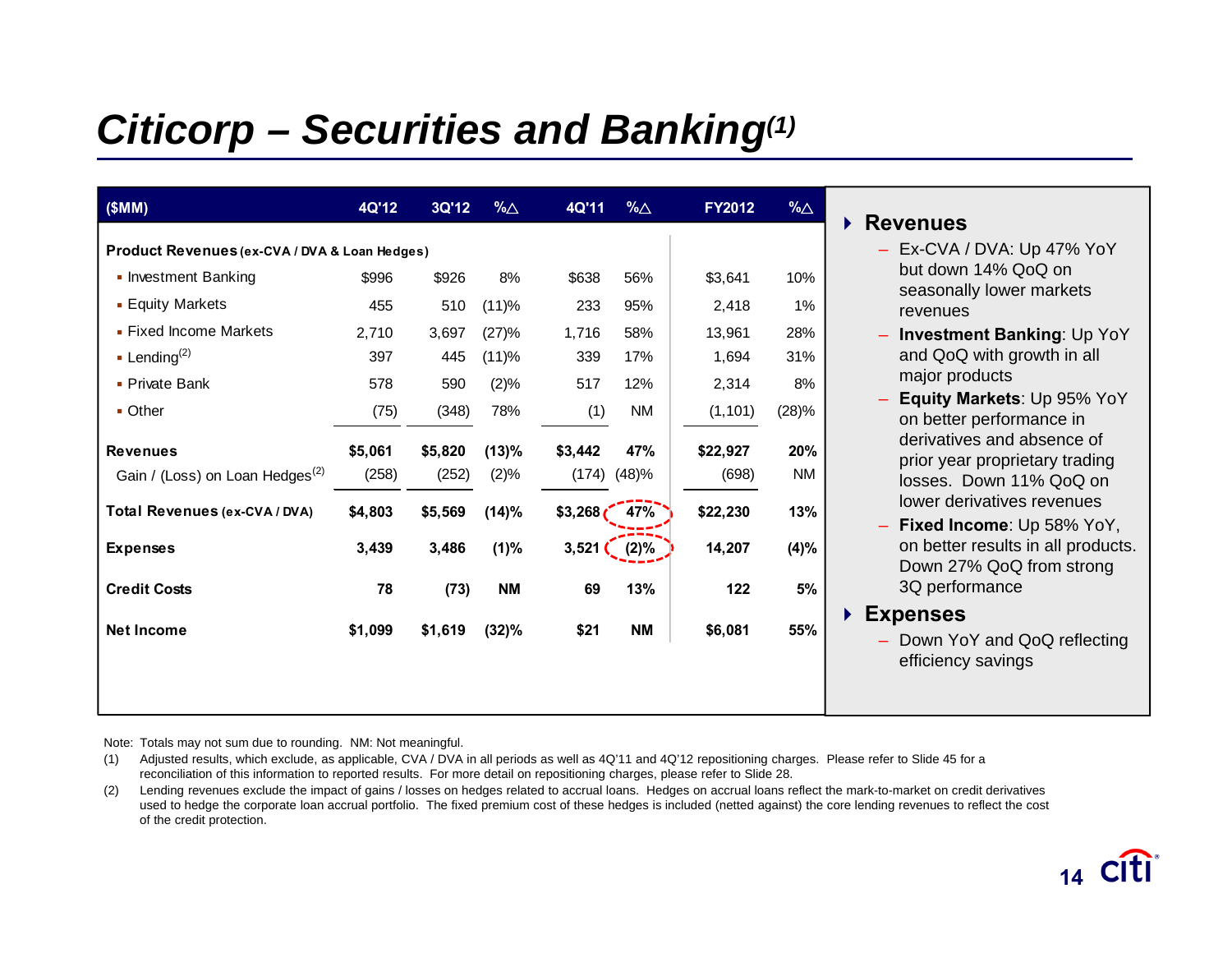### *Citicorp – Transaction Services(1)*

| (SMM)                              | 4Q'12   | 3Q'12   | $\% \triangle$ | 4Q'11   | $% \triangle$ | FY2012   | $% \triangle$ | <b>Revenues</b><br>$\blacktriangleright$                    |
|------------------------------------|---------|---------|----------------|---------|---------------|----------|---------------|-------------------------------------------------------------|
| <b>Revenues</b>                    | \$2,649 | \$2,658 | $(0)\%$        | \$2,624 | 1%            | \$10,857 | $3\%$         | - Total revenues up 1% YoY                                  |
| • North America                    | 635     | 623     | 2%             | 605     | 5%            | 2,564    | 5%            | - TTS: Up 1% YoY on growth in                               |
| $-EMEA$                            | 885     | 867     | 2%             | 858     | 3%            | 3,576    | 3%            | trade loans and deposits,                                   |
| • Latin America                    | 444     | 447     | (1)%           | 413     | 8%            | 1,797    | 5%            | partially offset by ongoing<br>spread compression given low |
| $\blacksquare$ Asia                | 685     | 721     | (5)%           | 748     | (8)%          | 2,920    | (1)%          | rate environment                                            |
| <b>Expenses</b>                    | 1,502   | 1,391   | 8%             | 1,476   | 2%            | 5,693(   | $(0)\%$       | End of period trade<br>$\overline{\phantom{0}}$             |
| <b>Credit Costs</b>                | 6       | 41      | <b>NM</b>      | 13      | (54)%         | 154      | <b>NM</b>     | loans up 24% YoY<br>- SFS: Flat YoY on growth in fee        |
| <b>Net Income</b>                  | 869     | 843     | 3%             | 797     | 9%            | 3,539    | 5%            | income, largely offset by<br>spread compression             |
| <b>Product Revenues</b>            |         |         |                |         |               |          |               |                                                             |
| • Treasury and Trade Solutions     | \$1,993 | \$1,991 | 0%             | \$1,965 | $1\%$         | 8,150    | $6\%$         | <b>Expenses</b>                                             |
| • Securities and Fund Services     | 656     | 667     | (2)%           | 659     | $(0)\%$       | 2,707    | $(6)\%$       | - Up 2% YoY on higher legal and                             |
| <b>Key Indicators</b>              |         |         |                |         |               |          |               | related costs and episodic                                  |
| Avg. Deposits <sup>(2)</sup> (\$B) | \$428   | \$415   | 3%             | \$369   | 16%           | \$404    | 11%           | items                                                       |
| EOP Assets Under Custody (\$T)     | 13.2    | 12.8    | 3%             | 12.0    | 10%           | 13.2     | 10%           |                                                             |
|                                    |         |         |                |         |               |          |               |                                                             |
|                                    |         |         |                |         |               |          |               |                                                             |

Note: Totals may not sum due to rounding. NM: Not meaningful.

(1) Adjusted results, which exclude, as applicable, 4Q'11 and 4Q'12 repositioning charges. Please refer to Slide 45 for a reconciliation of this information to reported results. For more detail on repositioning charges, please refer to Slide 28.

(2) Average deposits and other customer liability balances.

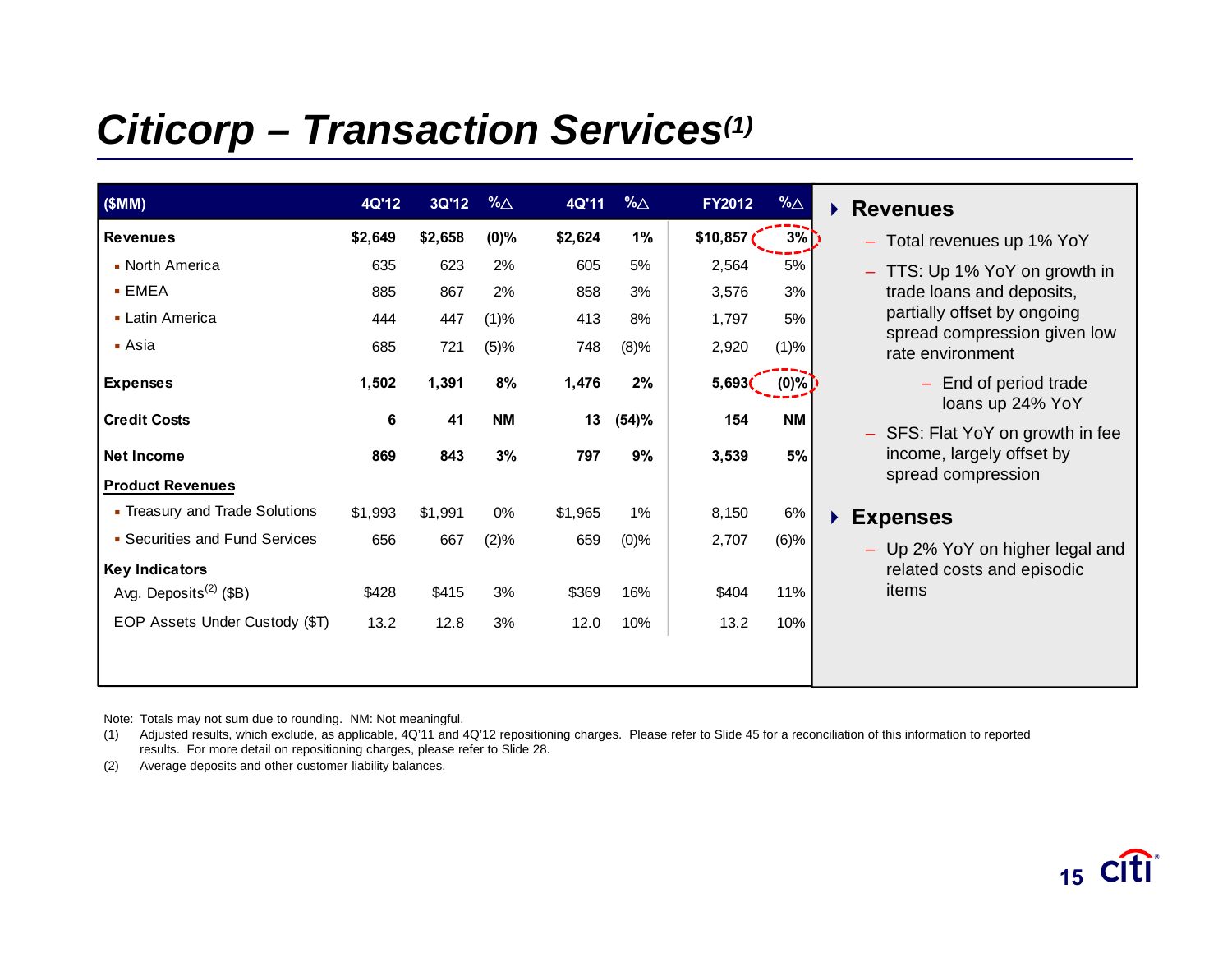### *Corporate / Other(1)*

| (SMM)                                                    | 4Q'12           | 3Q'12         | %∆              | 4Q'11          | %∆               | <b>FY2012</b>    | %∆           | <b>Revenues:</b> Down YoY due to the                                                                                  |
|----------------------------------------------------------|-----------------|---------------|-----------------|----------------|------------------|------------------|--------------|-----------------------------------------------------------------------------------------------------------------------|
| <b>Revenues</b><br><b>Expenses</b>                       | \$(76)<br>\$805 | \$33<br>\$764 | <b>NM</b><br>5% | \$383<br>\$478 | <b>NM</b><br>68% | \$139<br>\$2,957 | (80)%<br>31% | absence of hedging gains in prior<br>period and lower investment<br>yields                                            |
| <b>Earnings Before Taxes</b>                             | \$ (881)        | \$(730)       | (21)%           | \$(95)         | <b>NM</b>        | \$(2,817)        | (79)%        | Expenses: Increase YoY driven                                                                                         |
| N.I. from Cont. Ops.                                     | \$(675)         | \$(637)       | $(6)\%$         | \$(20)         | <b>NM</b>        | \$(2,085)        | <b>NM</b>    | by higher legal and related costs                                                                                     |
| <b>Balance Sheet (EOP \$B):</b><br>$\blacksquare$ Assets | \$249           | \$302         | (18)%           |                | \$284 (12)%      | \$249            | (12)%        | ▶ Assets: Cash and deposits with<br>banks plus liquid AFS<br>investments represent 76% of<br>Corporate / Other assets |

Note: Totals may not sum due to rounding. NM: Not meaningful.

(1) Adjusted results, which exclude, as applicable, gains / (losses) on minority interests, 4Q'11 and 4Q'12 repositioning charges, as well as the \$582MM 3Q'12 tax benefit affecting net income from continuing operations. Please refer to Slide 44 for a reconciliation of this information to reported results. For more detail on repositioning charges, please refer to Slide 28.

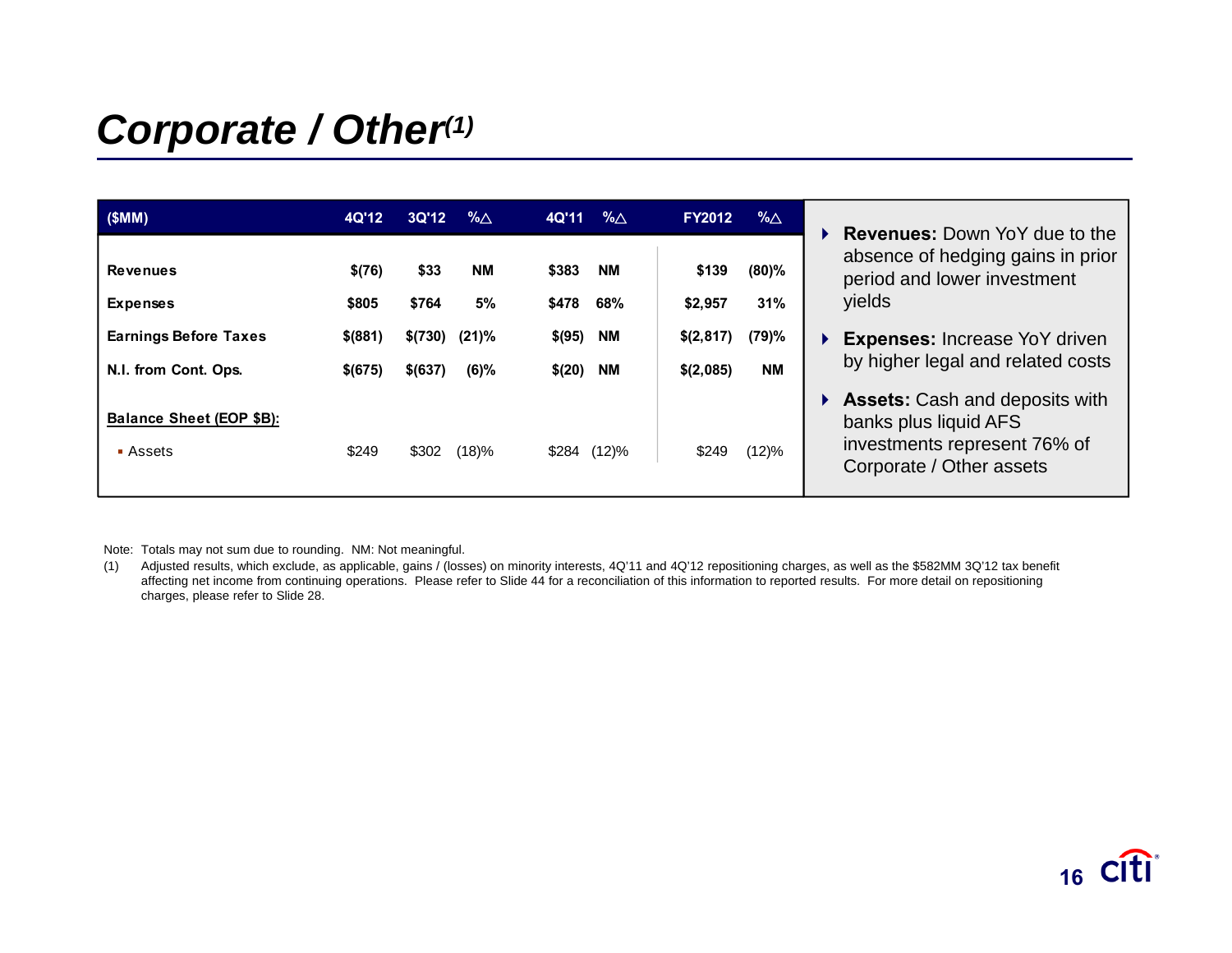# *Citi Holdings – Asset Summary*

*EOP Assets (\$B)*



Note: Totals and percentage changes may not sum due to rounding.

(1) The Morgan Stanley Smith Barney joint venture (MSSB JV) assets are comprised of a \$4.7B equity investment in MSSB JV and \$3B of other MSSB JV financing (preferred stock \$2B and loans \$1B).

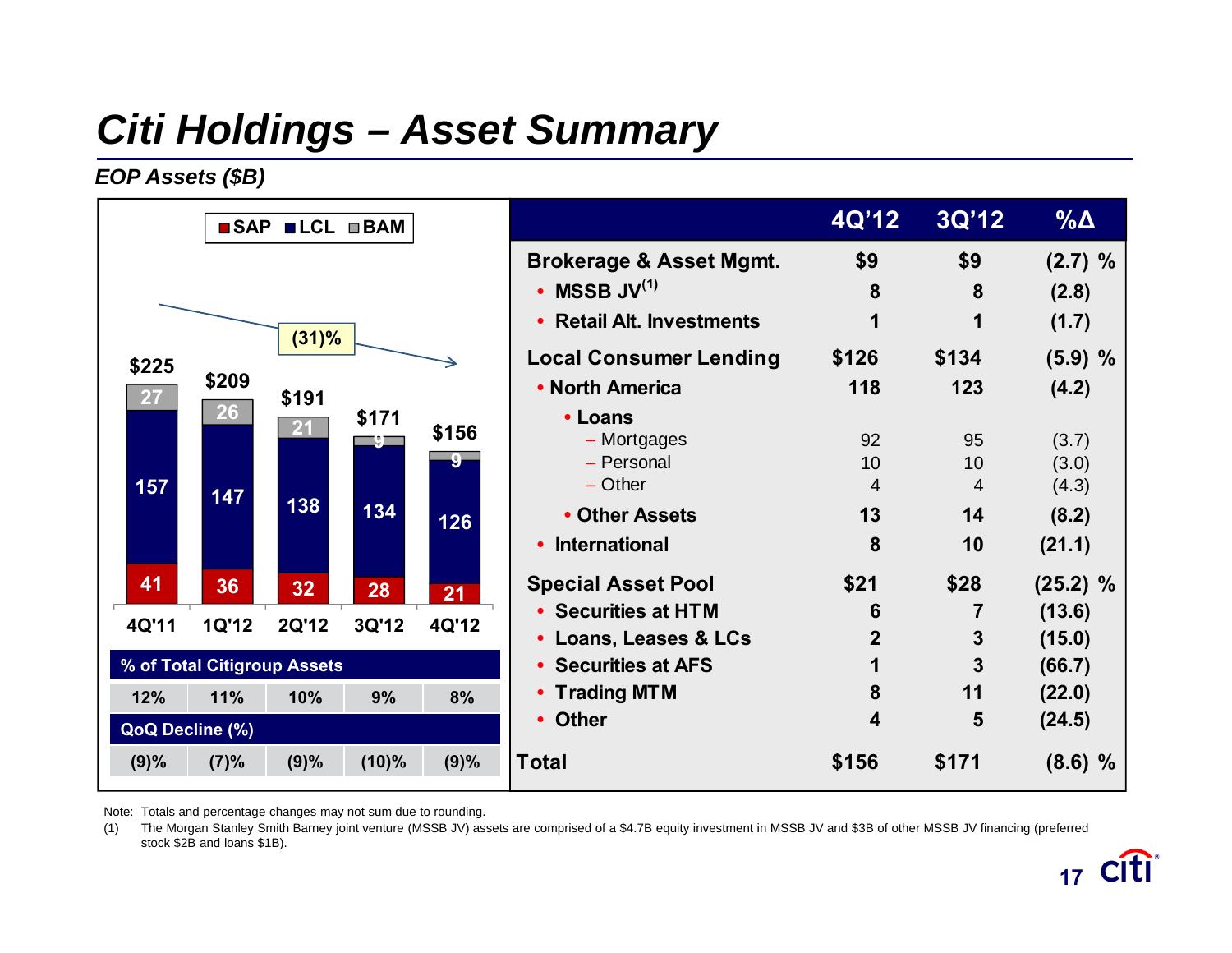### *Citi Holdings – Financials(1)*

| (SMM)                                     | 4Q'12     | 3Q'12         | %∆        | 4Q'11     | %∆      | <b>FY2012</b> | $% \triangle$ | <b>Revenues</b><br>Þ.                                                                                |
|-------------------------------------------|-----------|---------------|-----------|-----------|---------|---------------|---------------|------------------------------------------------------------------------------------------------------|
| <b>Revenues</b>                           | \$1,034   | \$971         | 6%        | \$1,054   | $(2)\%$ | \$3,694       | (40)%         | - LCL: Down YoY on declining                                                                         |
| $-LCL$                                    | 1,005     | 1,104         | (9)%      | 1,279     | (21)%   | 4,366         | (20)%         | loan balances                                                                                        |
| $-BAM$                                    | 64        | (120)         | <b>NM</b> | 43        | 49%     | (15)          | <b>NM</b>     | BAM: Up YoY on improved<br>private equity marks                                                      |
| $-SAP$                                    | (35)      | (13)          | NM        | (268)     | 87%     | (657)         | <b>NM</b>     | - SAP: Up YoY on improved                                                                            |
| <b>Expenses</b>                           | 1,530     | 1,190         | 29%       | 1,795     | (15)%   | 5,176         | (19)%         | asset marks                                                                                          |
| Cost of Credit $(2)$                      | 1,178     | 1,154         | 2%        | 1,037     | 14%     | 4,886         | (19)%         | <b>Expenses</b><br>▶                                                                                 |
|                                           |           |               |           |           |         |               |               | - Down YoY on declining assets                                                                       |
| Net Income<br><b>Key Indicators (\$B)</b> | \$(1,021) | \$(679) (50)% |           | \$(1,295) | 21%     | \$(3,715)     | 12%           | - Up QoQ on higher legal and<br>related costs                                                        |
| <b>EOP Loans</b>                          | 116       | 122           | (5)%      | 141       | (18)%   | 116           | (18)%         | ▶ Credit Costs                                                                                       |
| EOP N.A. Mortgage Loans                   | 92        | 95            | (4)%      | 108       | (15)%   | 92            | (15)%         | - NCLs of \$1.0B down 36% YoY                                                                        |
|                                           |           |               |           |           |         |               |               | - LLR build reflecting significantly<br>lower loan loss reserve releases<br>and losses on loan sales |

Note: NM: Not meaningful. Totals may not sum due to rounding.

(1) Adjusted results, which exclude, as applicable, CVA / DVA in all periods, the 3Q'12 loss on MSSB, and 4Q'11 and 4Q'12 repositioning charges. Please refer to Slide 44 for a reconciliation of this information to reported results. For more detail on repositioning charges, please refer to Slide 28.

(2) 3Q'12 includes approximately \$635MM of charge-offs related to OCC guidance regarding the treatment of mortgage loans where the borrower has gone through Chapter 7 bankruptcy. Substantially all of these charge-offs were offset by a reserve release of approximately \$600MM. 4Q'12 includes an approximately \$40MM benefit to charge-offs related to finalizing the impact of this OCC guidance.

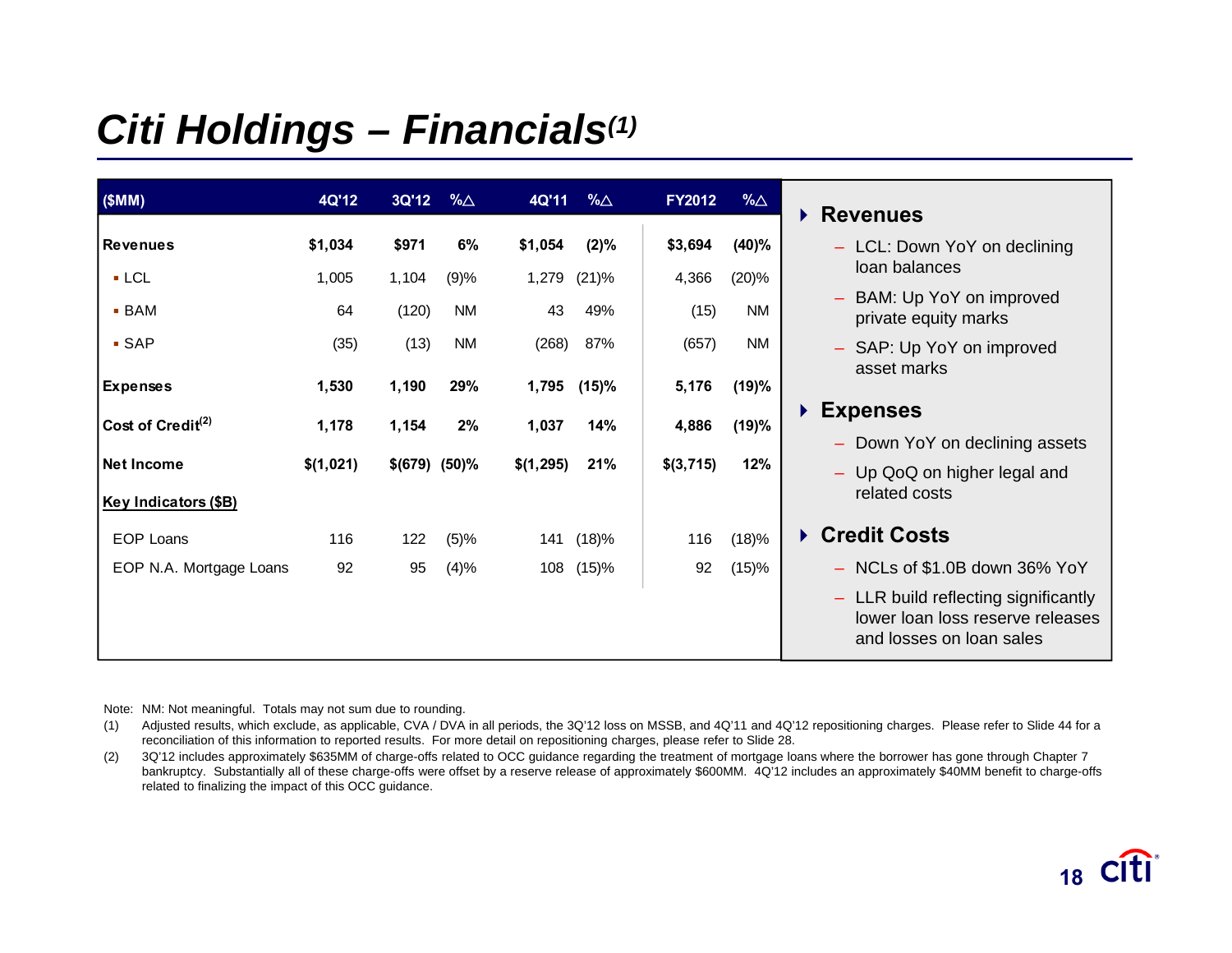# *Citi Holdings – Key Financial Metrics*

*(\$B)*





Note: Totals may not sum due to rounding.

(1) Operating margin is defined as revenues less expenses, excluding the 3Q'12 loss on MSSB, CVA / DVA, rep and warranty reserve builds, legal and related costs, and repositioning expenses. Please refer to Slides 28 and 44 and Citigroup's Fourth Quarter 2012 Quarterly Financial Data Supplement furnished as an exhibit to Form 8-K filed with the U.S. Securities and Exchange Commission on January 17, 2013 (for the CVA / DVA and LLR for each period presented).

(2) 1Q'12 excludes approximately \$370MM of charge-offs related to previously deferred principal balances on modified mortgages.

(3) 3Q'12 excludes approximately \$635MM of charge-offs related to OCC guidance regarding the treatment of mortgage loans where the borrower has gone through Chapter 7 bankruptcy. 4Q'12 excludes an approximately \$40MM benefit to charge-offs related to finalizing the impact of this OCC guidance. **Citi** 

**1819**

(4) Pre-tax earnings, excluding the 3Q'12 loss on MSSB, CVA / DVA, rep and warranty reserve builds, legal and related costs, loan loss reserve builds / (releases), and repositioning charges in each period. Please refer to Footnotes 1, 2, and 3 above.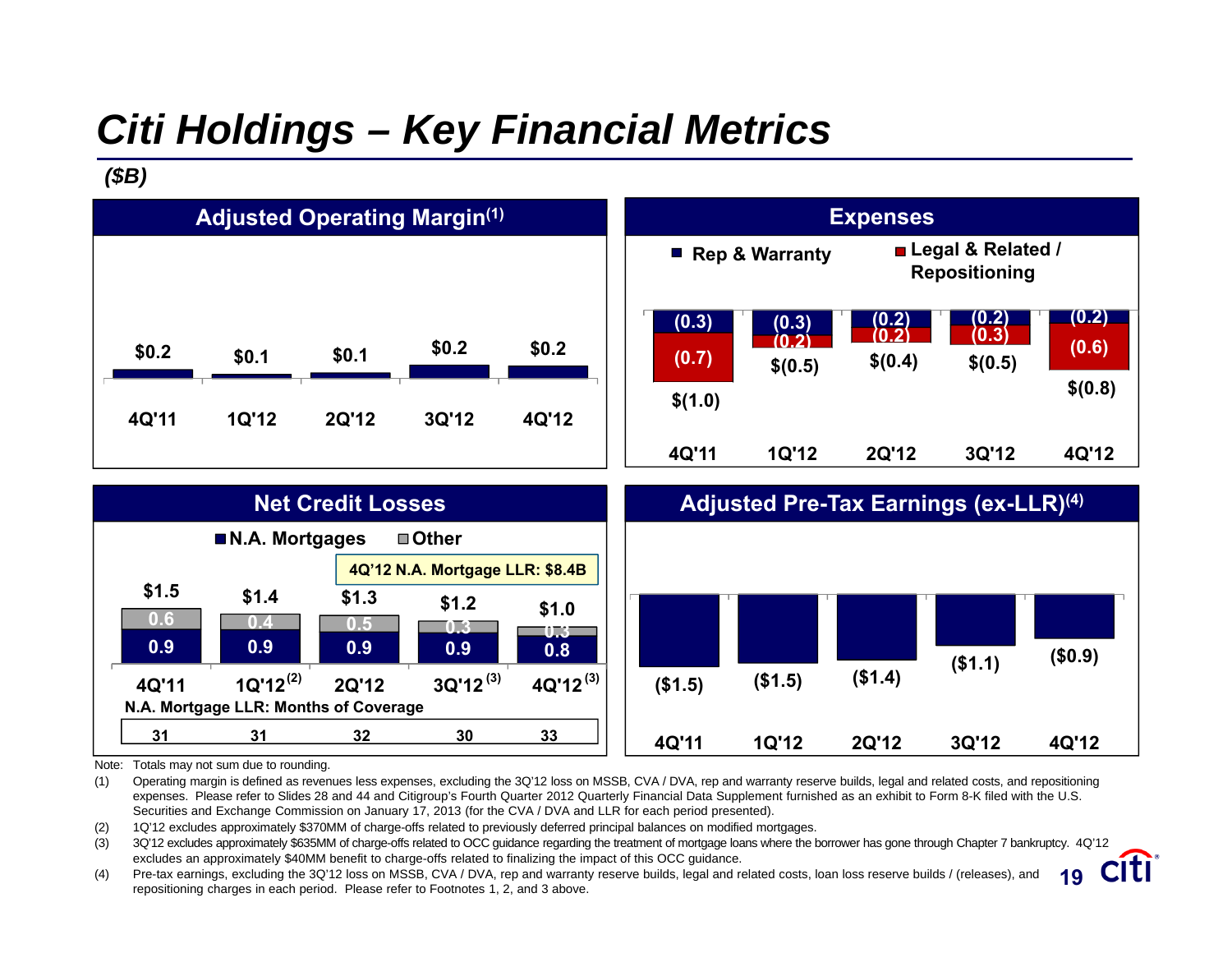### *Citi Holdings – N.A. Mortgage Details*



|           | Net Credit Losses (\$MM)                           |           |           |           |                        |                  |               |                                                                  |
|-----------|----------------------------------------------------|-----------|-----------|-----------|------------------------|------------------|---------------|------------------------------------------------------------------|
|           |                                                    |           |           |           |                        |                  |               | ■ Residential First ■ Home Equity ■ National Mortgage Settlement |
|           |                                                    |           |           | (40)%     |                        |                  |               |                                                                  |
| \$1,270   | \$1,267                                            | \$1,088   | \$979     | \$945     | \$936                  | \$874            | \$850         |                                                                  |
| 771       | 713                                                | 627       | 542       | 533       | 506<br>43 <sup>2</sup> | $41$ $-1$<br>428 | 394           | \$762                                                            |
| 499       | 554                                                | 461       | 437       | 412       | 430                    | 403              | 62<br>415     | 356<br>344                                                       |
| 4Q'10     | <b>1Q'11</b>                                       | 2Q'11     | 3Q'11     | 4Q'11     | $1Q'12^{(1)}$          | 2Q'12            | $3Q'12^{(2)}$ | 4Q'12 <sup>(2)</sup>                                             |
|           |                                                    |           |           |           |                        |                  |               |                                                                  |
|           | S&P / Case-Shiller Home Price Index <sup>(3)</sup> |           |           |           |                        |                  |               |                                                                  |
| $(3.8)\%$ | (4.9)%                                             | $(5.4)\%$ | $(3.5)\%$ | $(3.7)\%$ | $(1.3)\%$              | 1.6%             | 3.6%          | n/a                                                              |

Note:

(1) 1Q'12 excludes approximately \$370MM of charge-offs related to previously deferred principal balances on modified mortgages, of which approximately \$315MM was attributable to residential first mortgages and approximately \$55MM to home equity loans.

(2) 3Q'12 excludes approximately \$635MM of charge-offs related to OCC guidance regarding the treatment of mortgage loans where the borrower has gone through Chapter 7 bankruptcy, of which \$181MM was attributable to residential first mortgages and \$454MM to home equity loans. 4Q'12 excludes an approximately \$40MM benefit to chargeciti offs related to finalizing the impact of this OCC guidance (approximately \$10MM of which was attributable to residential first mortgages and \$30MM to home equity loans). **1920**

(3) Year-over-year change in the S&P / Case-Shiller U.S. National Home Price Index.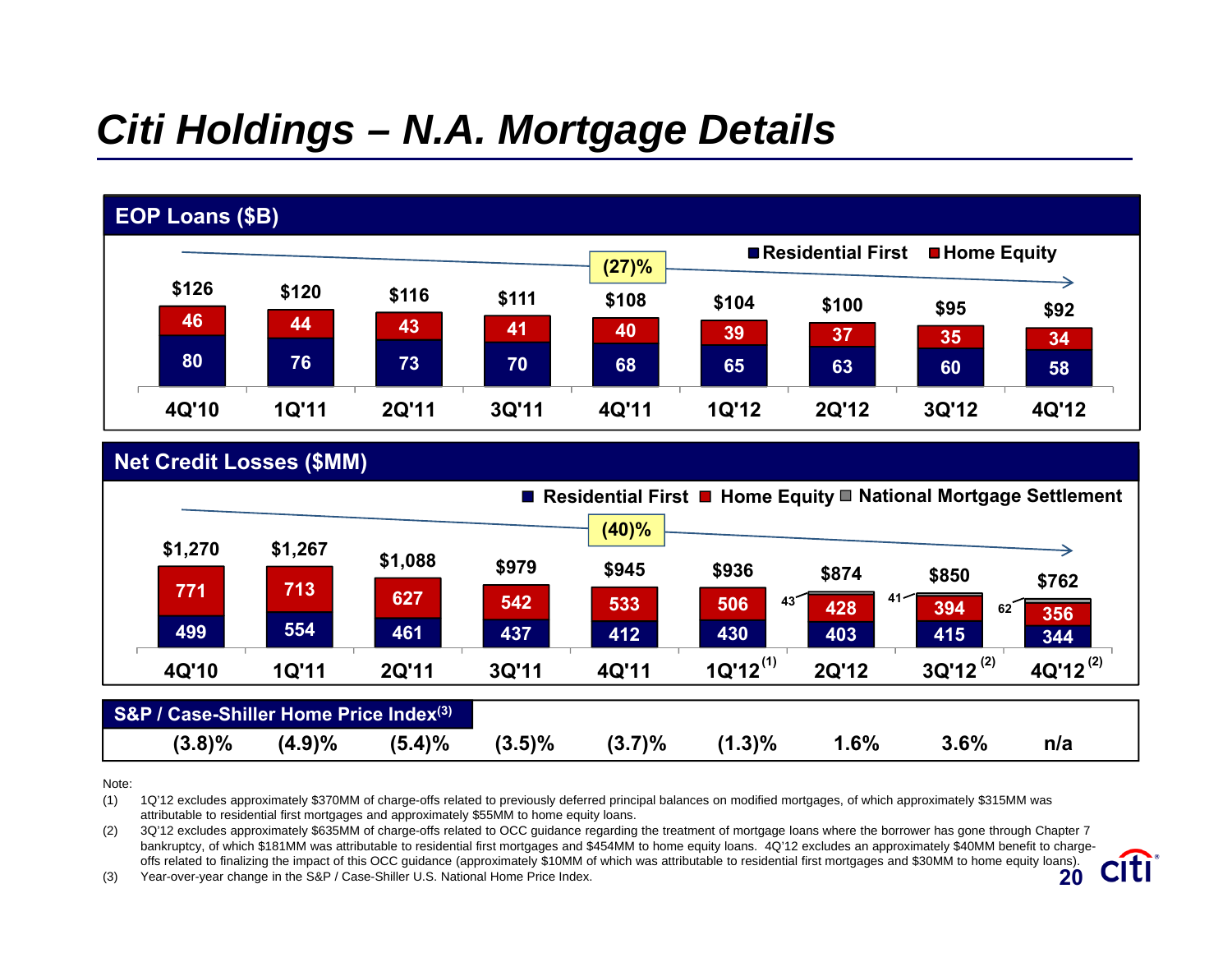# *Citigroup – Net Interest Revenue & Margin*

### *(\$B)*



Note: Totals may not sum due to rounding.

NIM (%) includes the taxable equivalent adjustment (based on the U.S. federal statutory tax rate of 35%). NIR (\$) excludes the taxable equivalent adjustment (based on the U.S. federal statutory tax rate of 35%).

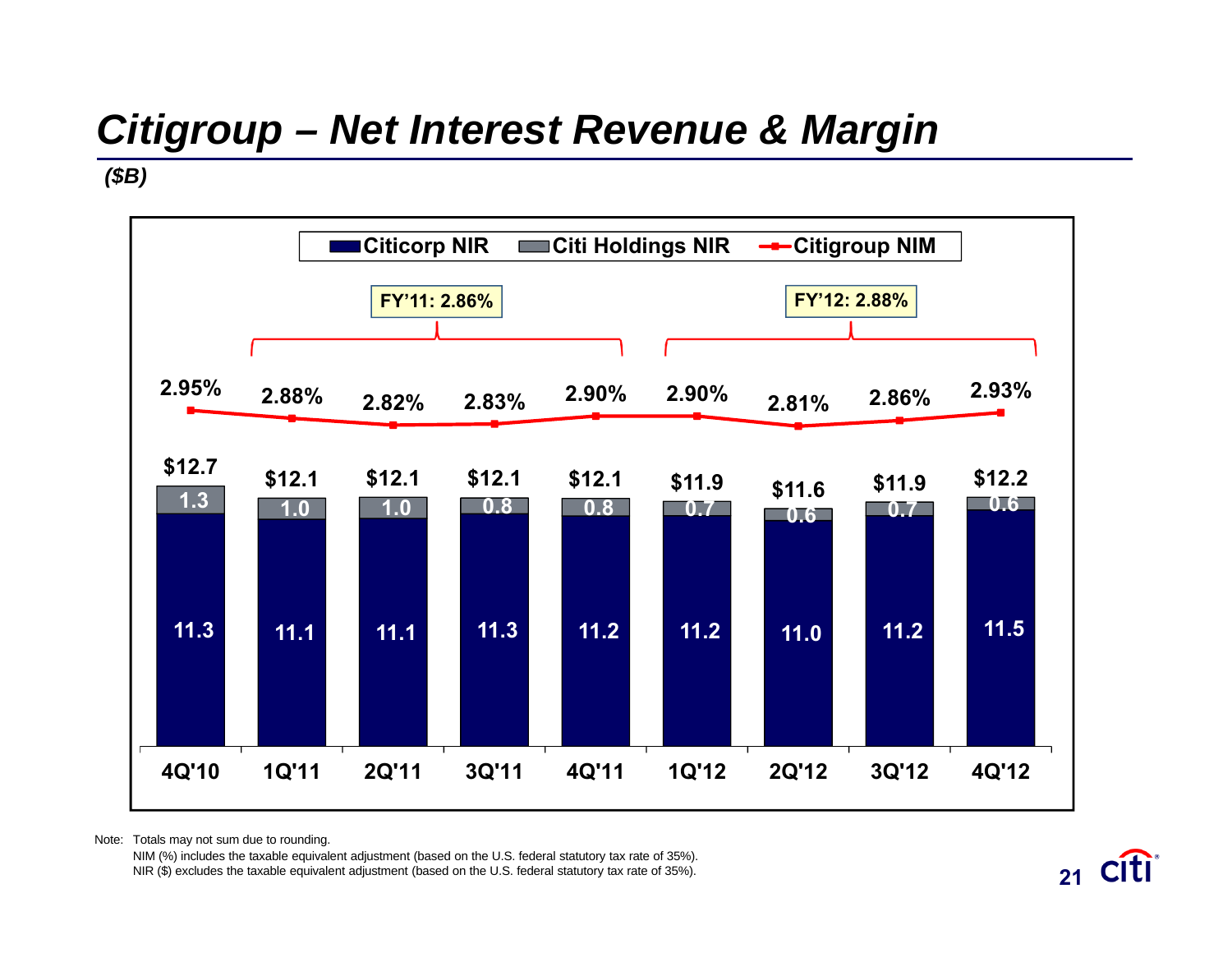### *Citigroup – 4Q'12 Expense Drivers (YoY)*

*(\$B)*



### **Core operating expenses down 3.3% on a constant dollar basis**

Note: Totals may not sum due to rounding.

(1) The impact of foreign exchange translation into U.S. dollars for reporting purposes.

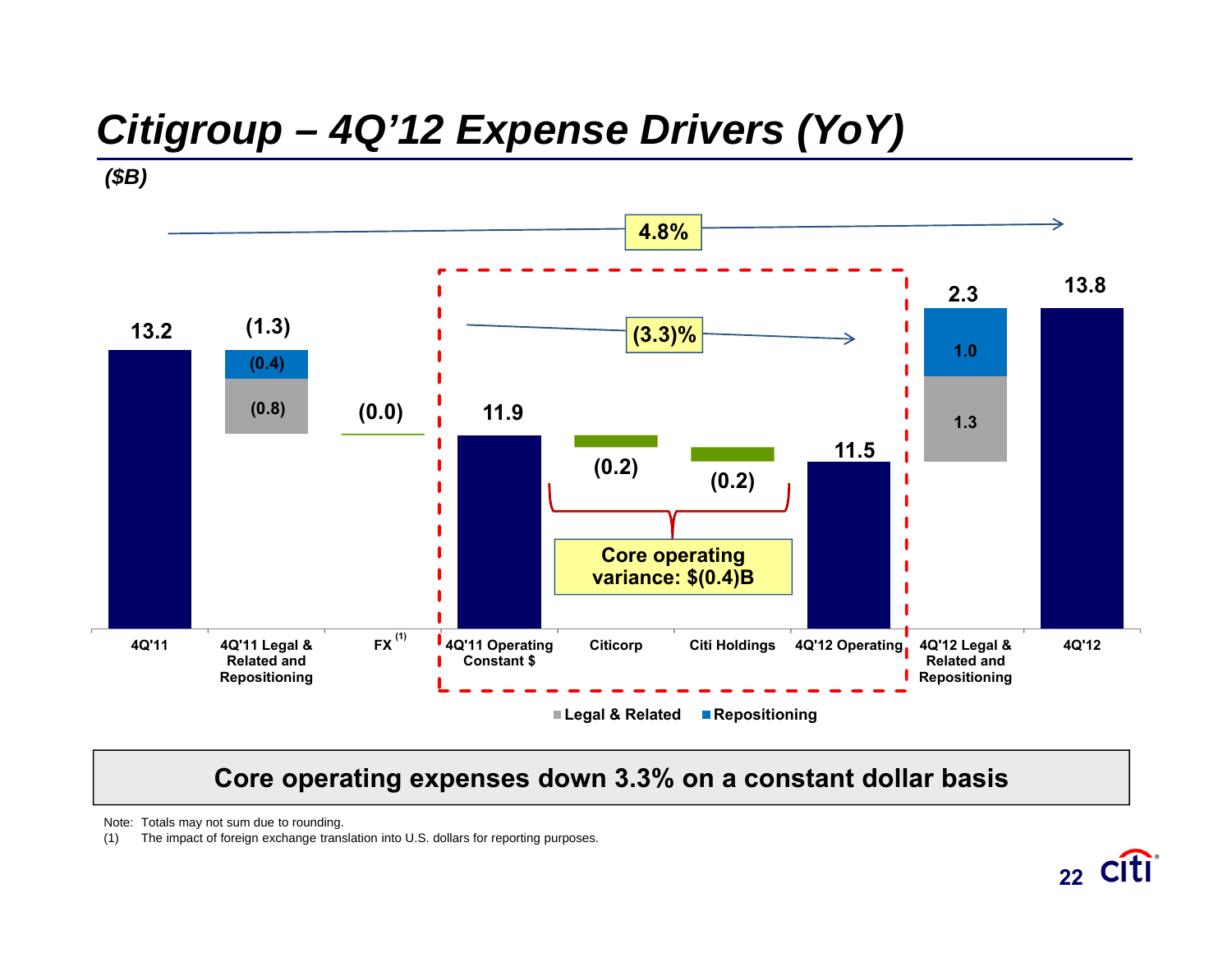### *Citigroup – Key Capital Metrics*



Note:

(1) Citigroup's estimated Basel III Tier 1 Common ratio is a non-GAAP financial measure. For additional information regarding Citi's estimated Basel III Tier 1 Common ratio, including the calculation of the ratio and a reconciliation of this metric to the most directly comparable GAAP measure, please refer to Slide 42.

(2) Tangible book value per share is a non-GAAP financial measure. For a reconciliation of this metric to the most directly comparable GAAP measure, please refer to Slide 43.

(3) Preliminary. Citi's tangible book value per share declined in the fourth quarter 2012 as compared to the third quarter 2012 due to the dilutive impact of the issuance of approximately 96 million shares of common stock during the quarter upon the automatic settlement of the T-DECS issued in December 2009, as previously announced.

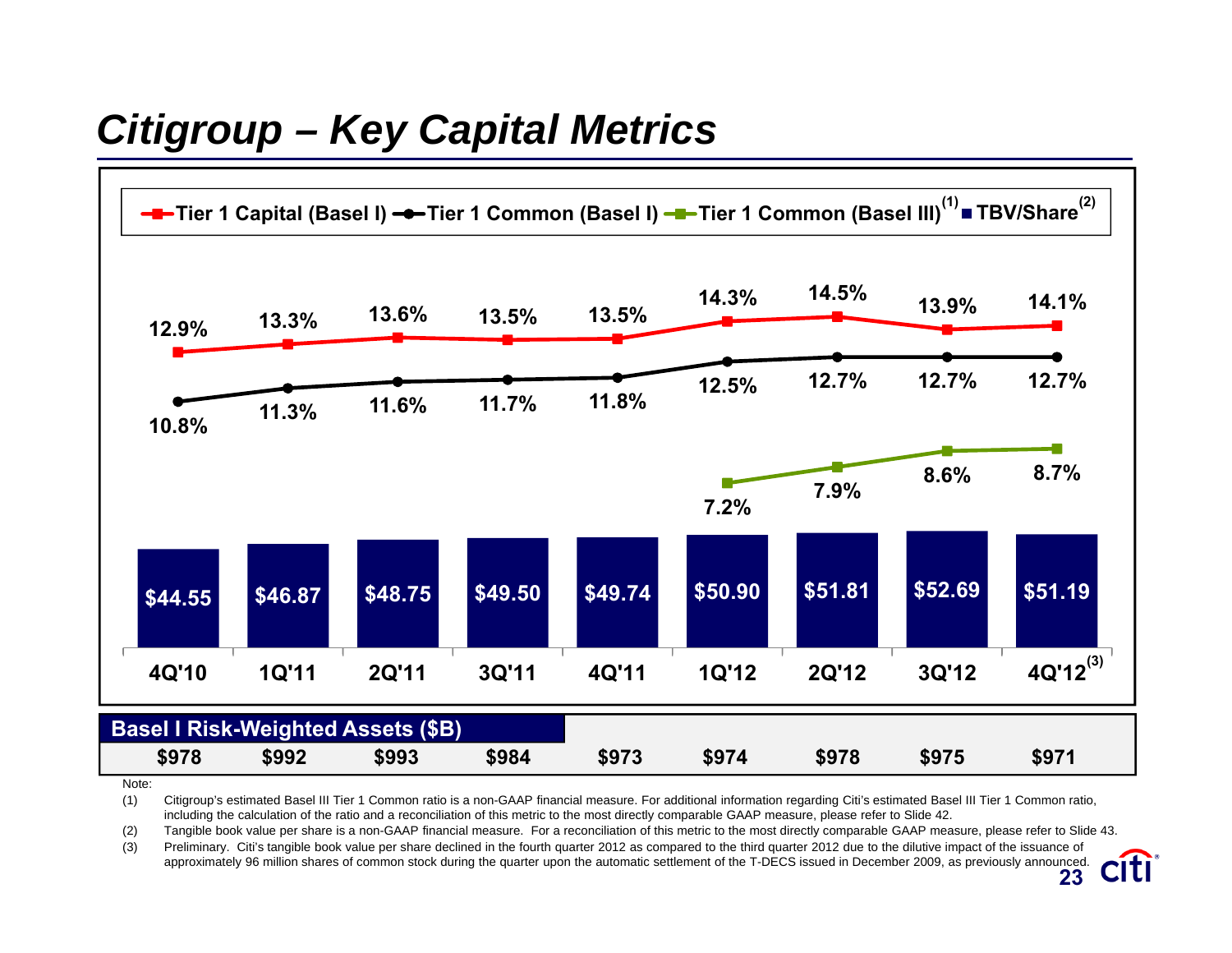### *Conclusions*

### **Results reflect operating environment**

### **Global Consumer Banking**

- Continued growth in key drivers, especially outside the U.S.
- Credit trends remain stable at favorable levels

### **Securities & Banking**

- Ongoing expense discipline even with revenue growth
- Investment banking performance starting to reflect prior investments

### **Transaction Services**

- Generated positive operating leverage in FY'12
- Continued growth in volumes, offset by global spread compression
- **Citi Holdings wind down continues**
- **Strong capital position**

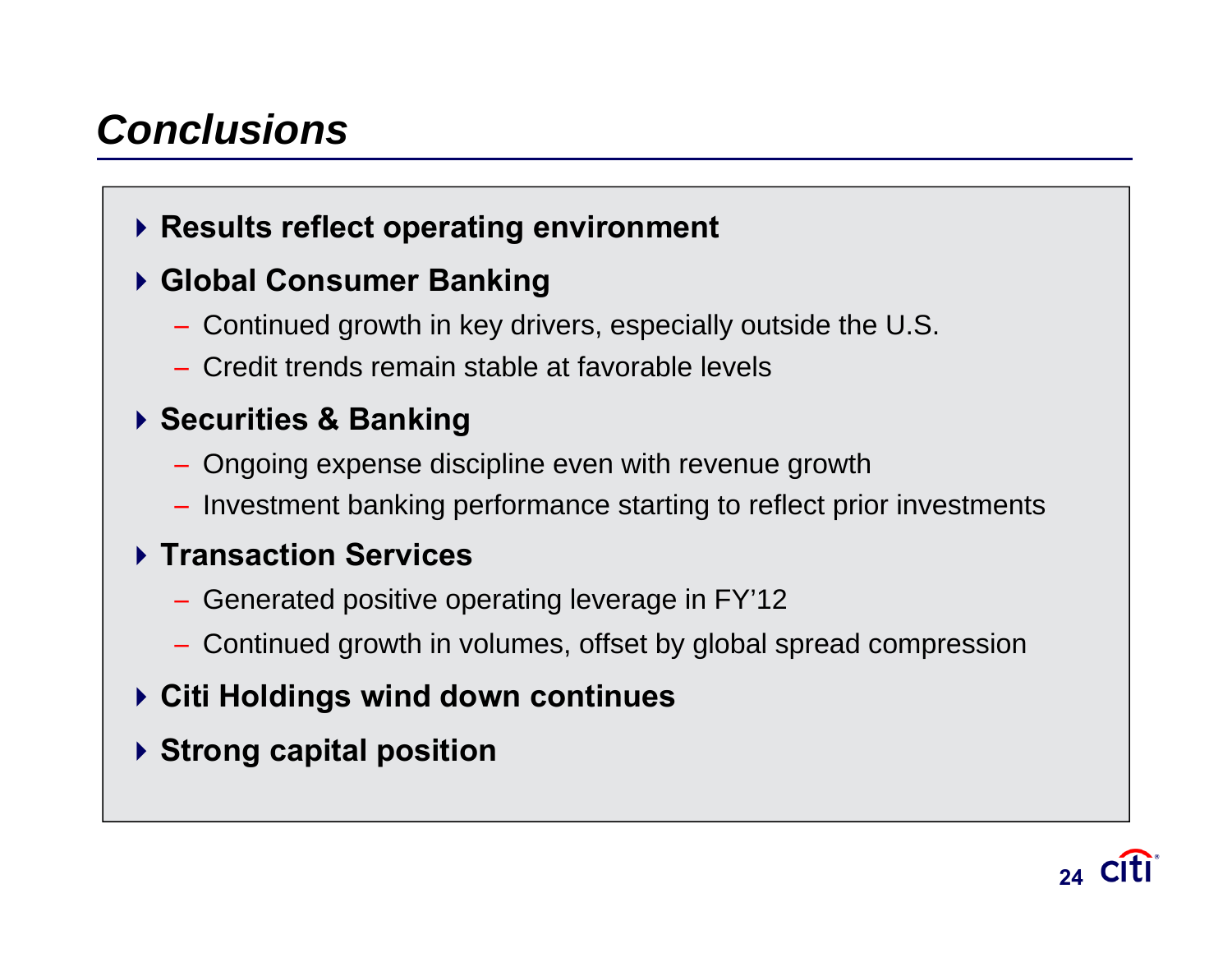### *APPENDIX*

### **Table of Contents**

- **26. Basel I & Basel III Capital Ratios and RWA 37. Citi Holdings – N.A. Residential 1st**
- **27. Citigroup – CVA / DVA**
- **28. Citigroup – Repositioning Charges**
- **29. Citigroup – FY'12 Expense Drivers**
- **30. Citigroup – Estimated FX Impact on Key P&L Metrics**
- **31. Citicorp – Drivers in Constant \$**
- **32. Citicorp – Drivers in Constant \$ (cont'd)**
- **33. Citigroup – 4Q'12 Country Credit Risk Exposure Summary**
- **34. Citigroup – 4Q'12 Country Credit Risk Exposure Summary (cont'd)**
- **35. Citigroup – International Consumer Credit**
- **36. Citigroup – Mortgage Reps & Warranties**
- **Mortgage Delinquencies**
- **38. Citi Holdings – N.A. Home Equity Loan Delinquencies**
- **39. Citi Holdings – LCL EBT by Business**
- **40. Citi Holdings – SAP Assets**
- **41. Citi Holdings – SAP AFS / HTM Assets**
- **42. Basel III Capital Reconciliation**
- **43. Tangible Common Equity Reconciliation**
- **44. Adjusted Results Reconciliation**
- **45. Adjusted Results Reconciliation (cont'd)**
- **46. FX Impact Reconciliation**

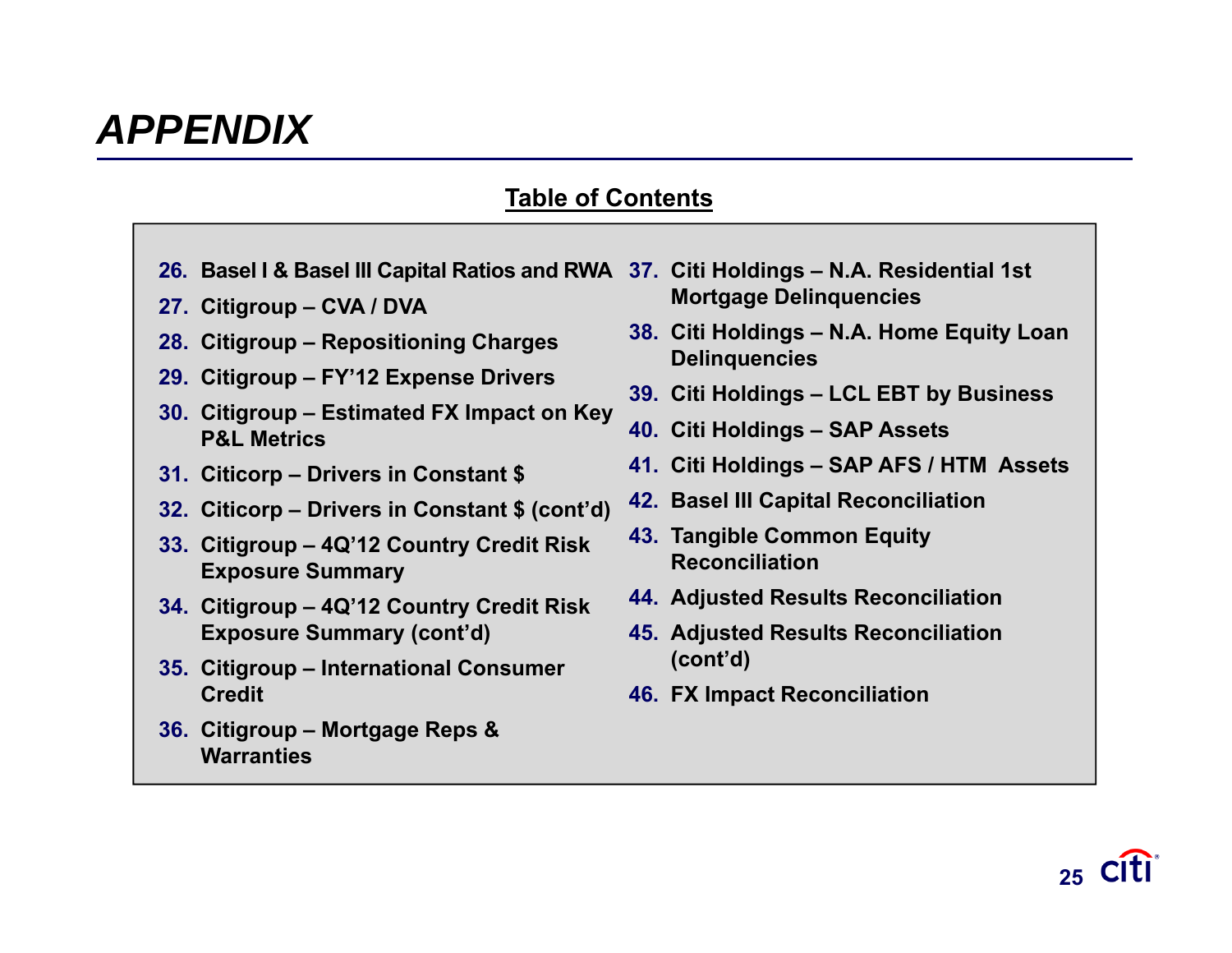# *Tier 1 Common Ratio Comparison*

*(\$B)*

| 4Q'12                              | <b>Basel I</b> | $\frac{0}{0}$ | Basel III <sup>(1)</sup> | $\%$ | <b>BIII / B1 RWA</b> |
|------------------------------------|----------------|---------------|--------------------------|------|----------------------|
| <b>Tier 1 Common Capital</b>       | \$123          |               | \$105                    |      |                      |
| <b>Global Consumer Banking</b>     | 292            |               | 283                      |      | 0.97x                |
| <b>Institutional Clients Group</b> | 516            |               | 582                      |      | 1.13x                |
| Corporate / Other                  | 19             |               | 59                       |      | <b>NM</b>            |
| Citicorp                           | 827            | 85%           | 924                      | 77%  | 1.12x                |
| Citi Holdings                      | 144            | 15%           | 283                      | 23%  | 1.97x                |
| <b>Risk Weighted Assets</b>        | \$971          |               | \$1,207                  |      | 1.24x                |
| <b>Tier 1 Common Ratio</b>         | 12.7%          |               | 8.7%                     |      |                      |

Note: Preliminary. Totals may not sum due to rounding.

(1) Please refer to Footnote 1 on Slide 23.

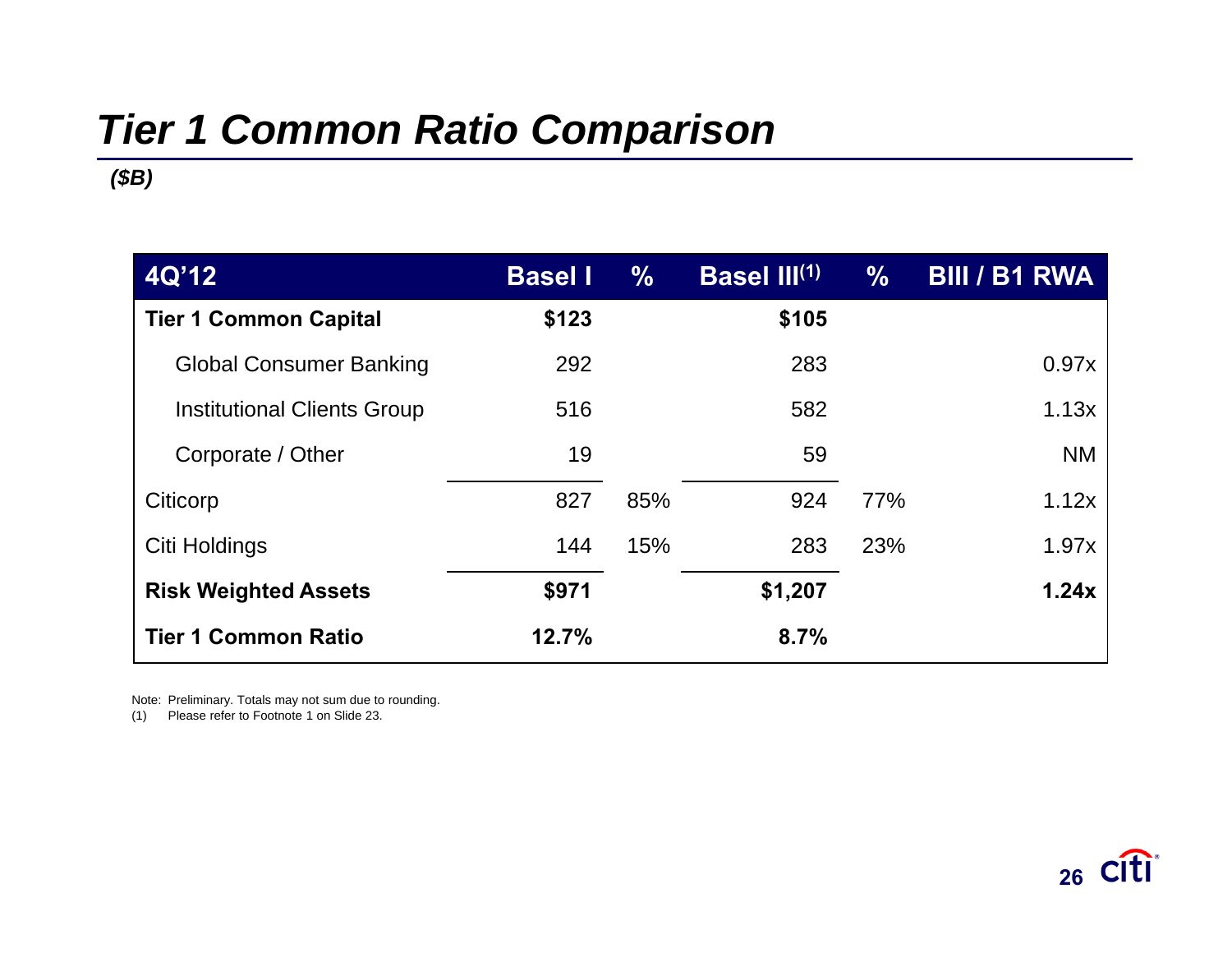# *Citigroup – CVA / DVA*

### *(\$MM)*

|                                               | 4Q'12    | 3Q'12   | 4Q'11  |  |
|-----------------------------------------------|----------|---------|--------|--|
| <b>Securities and Banking</b>                 |          |         |        |  |
| Counterparty CVA <sup>(1)</sup>               | \$108    | \$204   | \$84   |  |
| Own-Credit CVA <sup>(1)</sup>                 | (166)    | (454)   | (200)  |  |
| Derivatives CVA <sup>(1)</sup>                | (58)     | (249)   | (116)  |  |
| DVA on Citi Liabilities at Fair Value         | (452)    | (549)   | 43     |  |
| <b>Total Securities and Banking CVA / DVA</b> | \$ (510) | \$(799) | \$(74) |  |
| <b>Special Asset Pool</b>                     |          |         |        |  |
| Counterparty CVA <sup>(1)</sup>               | \$37     | \$46    | \$53   |  |
| Own-Credit CVA(1)                             | (8)      | (12)    | (17)   |  |
| Derivatives CVA <sup>(1)</sup>                | \$29     | \$34    | \$36   |  |
| DVA on Citi Liabilities at Fair Value         | (4)      | (11)    | (2)    |  |
| <b>Total Special Asset Pool CVA / DVA</b>     | \$25     | \$23    | \$34   |  |
| <b>Total Citigroup CVA / DVA</b>              | \$(485)  | \$(776) | \$(40) |  |

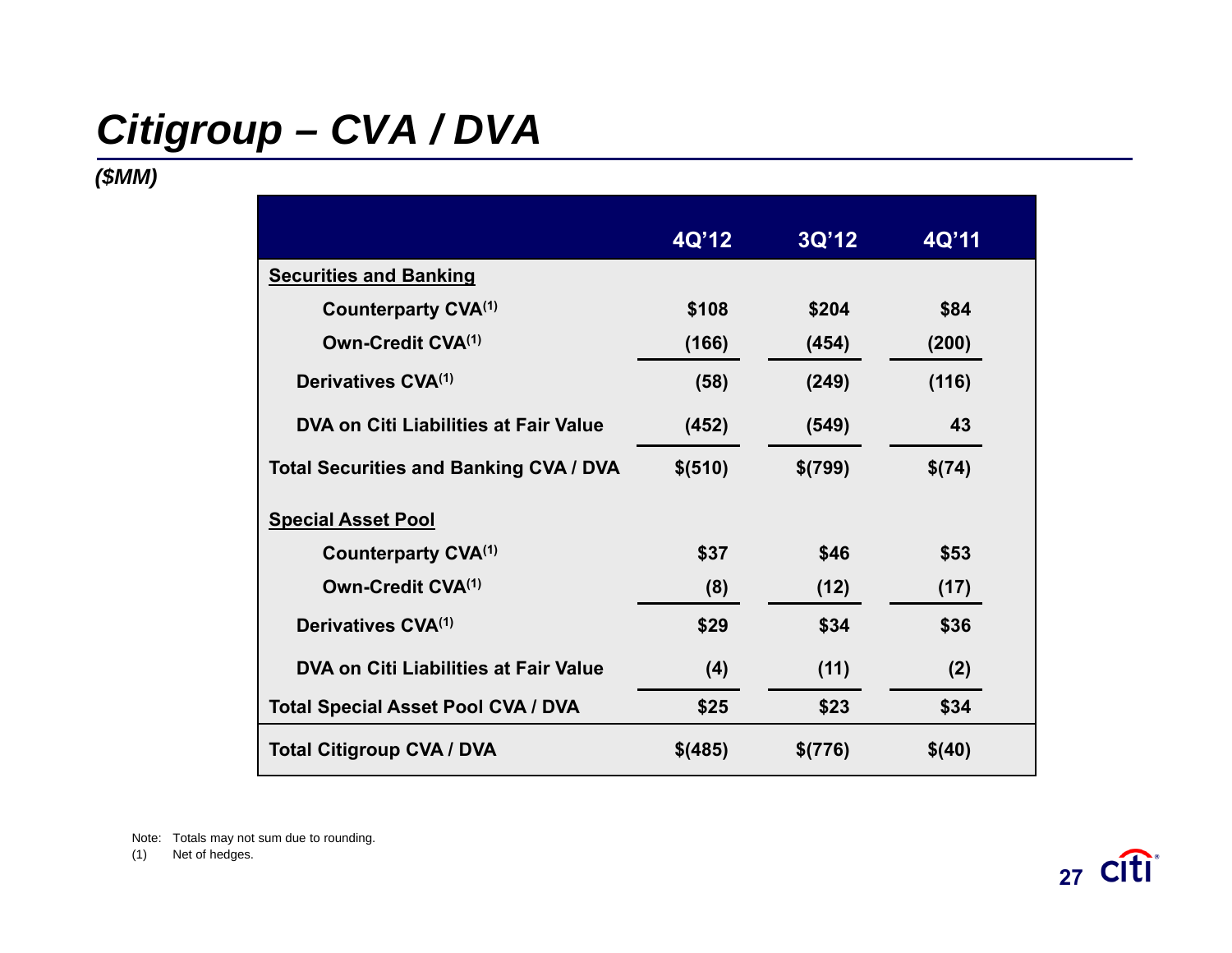# *Citigroup – Repositioning Charges*

### *(\$MM)*

|                        |                         | 2011             |                 |       | 2012        |             |                  |         | <b>FY</b>   |         |
|------------------------|-------------------------|------------------|-----------------|-------|-------------|-------------|------------------|---------|-------------|---------|
|                        | 1Q                      | 2Q               | 3Q              | 4Q    | 1Q          | 2Q          | 3Q               | 4Q      | 2011        | 2012    |
| <b>NA GCB</b>          | \$2                     | \$8              | \$28            | \$18  | \$2         | \$0         | \$4              | \$100   | \$57        | \$106   |
| <b>Asia GCB</b>        | 0                       | $\bf{0}$         | 0               | 23    | $\mathbf 2$ | 0           | 18               | 78      | 23          | 98      |
| <b>Latam GCB</b>       | 0                       | 0                | $\mathbf 0$     | 23    | $\mathbf 0$ | 18          | 5                | 131     | 23          | 153     |
| <b>EMEA GCB</b>        | 0                       |                  | $\bf{0}$        |       | 10          | 4           | $\boldsymbol{2}$ | 57      | $\mathbf 2$ | 73      |
| <b>Total GCB</b>       | $\overline{2}$          | 9                | 29              | 65    | 14          | 21          | 29               | 366     | 105         | 431     |
| <b>S&amp;B</b>         | $\overline{\mathbf{4}}$ | 18               | 30              | 215   | 23          | 89          | $\boldsymbol{0}$ | 237     | 267         | 349     |
| <b>CTS</b>             | $\mathbf 0$             | $\boldsymbol{0}$ | $6\phantom{1}6$ | 54    | 8           | 30          | $\boldsymbol{0}$ | 95      | 60          | 134     |
| Corp / Other           | 22                      | 4                | 44              | 34    | 18          | 44          | 52               | 253     | 104         | 367     |
| <b>Total Citicorp</b>  | 29                      | 31               | 109             | 368   | 63          | 184         | 82               | 951     | 537         | 1,280   |
| <b>Citi Holdings</b>   | $6\phantom{a}$          | 5                | 99              | 60    | 3           | $\mathbf 2$ | 13               | 77      | 170         | 95      |
| <b>Total Citigroup</b> | \$35                    | \$36             | \$208           | \$428 | \$66        | \$186       | \$95             | \$1,028 | \$707       | \$1,375 |

**4Q'11 and 4Q'12 repositioning charges excluded from results throughout this earnings presentation**

Note: Totals may not sum due to rounding. All items above are pre-tax.

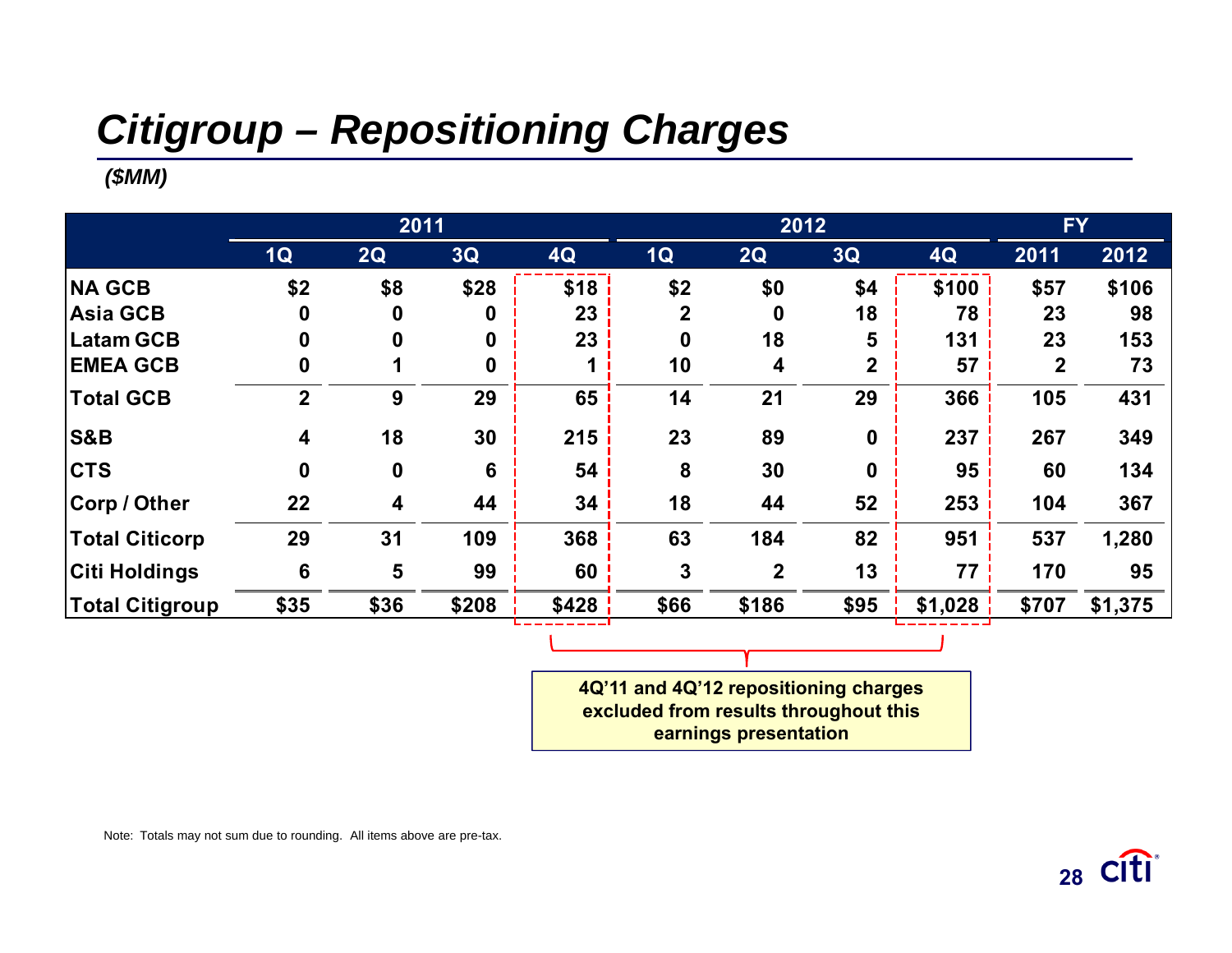# *Citigroup – FY'12 Expense Drivers (YoY)*

*(\$B)*



### **Core operating expenses down 1.6% on a constant dollar basis**

Note: Totals may not sum due to rounding.

(1) The impact of foreign exchange translation into U.S. dollars for reporting purposes.

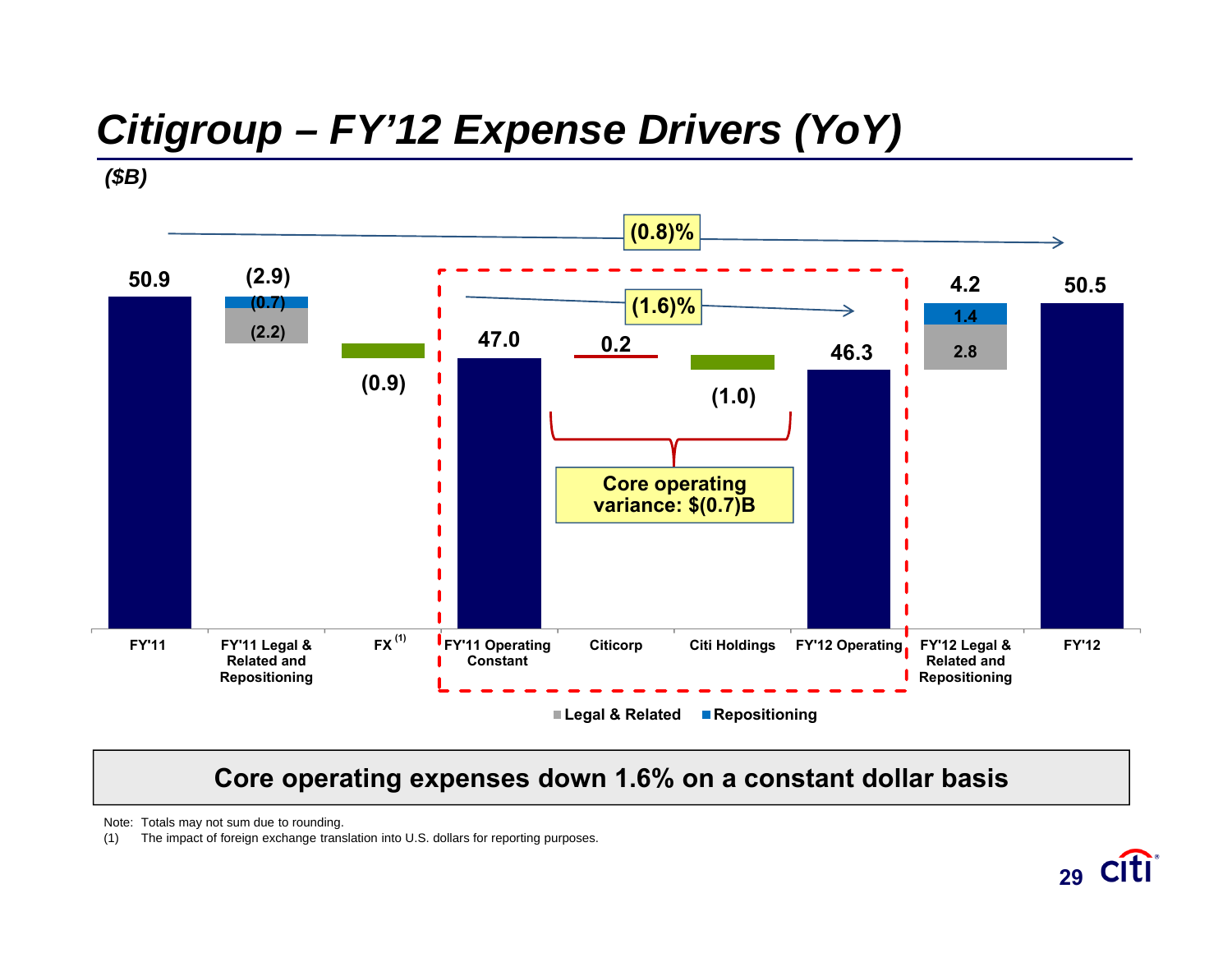### *Citigroup – Estimated FX(1) Impact on Key P&L Metrics*

| Year-over-Year Impact (\$B)  | 4Q'11   | 1Q'12   | 2Q'12   | 3Q'12   | 4Q'12   |
|------------------------------|---------|---------|---------|---------|---------|
| <b>Revenues</b>              | \$(0.3) | \$(0.2) | \$(0.7) | \$(0.4) | \$(0.0) |
| <b>Expenses</b>              | (0.2)   | (0.1)   | (0.5)   | (0.3)   | (0.0)   |
| <b>Cost of Credit</b>        | (0.0)   | (0.0)   | (0.1)   | (0.1)   | (0.0)   |
| <b>Earnings Before Taxes</b> | \$(0.1) | \$(0.1) | \$(0.1) | \$(0.0) | \$(0.0) |

Note: Totals may not sum due to rounding.

(1) Impact of foreign exchange translation into U.S. dollars. Please also refer to Slides 11 and 46.

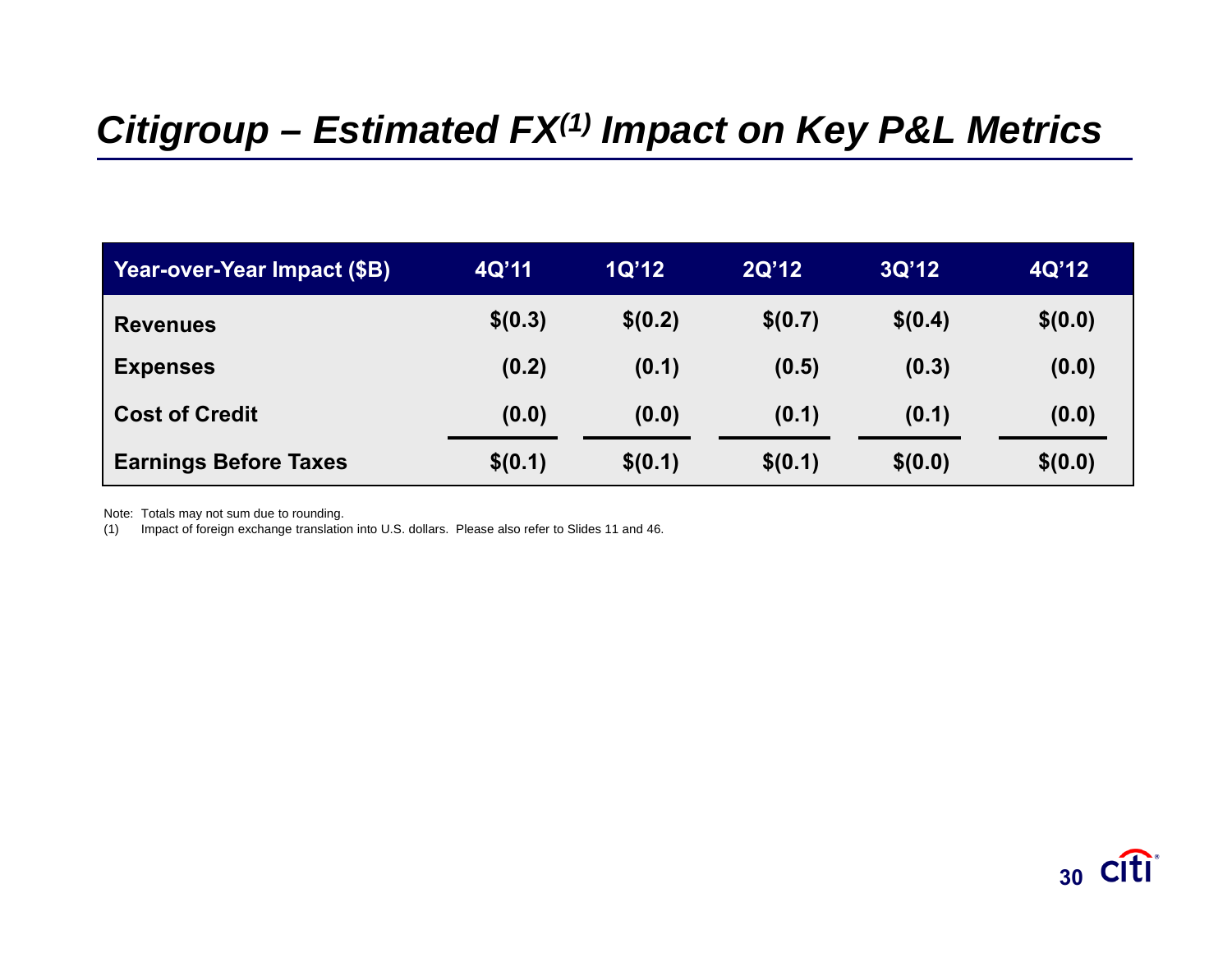# *Citicorp – Drivers in Constant Dollars*

### *(\$B)*

|                             |       |       |       |       |       | 4Q'12 |       |
|-----------------------------|-------|-------|-------|-------|-------|-------|-------|
| <b>Asia GCB</b>             | 4Q'12 | 3Q'12 | 2Q'12 | 1Q'12 | 4Q'11 | YoY   | QoQ   |
| <b>Cards Purchase Sales</b> | 20.7  | 19.2  | 19.2  | 18.7  | 19.2  | 8%    | 8%    |
| Cards Average Loans         | 19.9  | 20.0  | 19.9  | 20.0  | 19.8  | $1\%$ | (0%)  |
| Cards EOP Loans             | 20.4  | 19.8  | 20.0  | 19.6  | 20.2  | $1\%$ | 3%    |
| RB Average Loans            | 69.7  | 69.7  | 69.4  | 69.4  | 68.8  | $1\%$ | $0\%$ |
| <b>RB EOP Loans</b>         | 69.7  | 69.9  | 69.9  | 70.1  | 69.6  | 0%    | (0%)  |
| <b>RB Average Deposits</b>  | 110.1 | 113.4 | 111.6 | 111.2 | 110.9 | (1%)  | (3%)  |
| <b>RB Investment Sales</b>  | 9.0   | 9.3   | 7.2   | 8.4   | 6.1   | 48%   | (3%)  |
| <b>RB Investment AUMs</b>   | 52.0  | 49.6  | 48.0  | 47.9  | 45.7  | 14%   | 5%    |

|                             |       |       |       |              |       | 4Q'12 |       |
|-----------------------------|-------|-------|-------|--------------|-------|-------|-------|
| <b>LATAM GCB</b>            | 4Q'12 | 3Q'12 | 2Q'12 | <b>1Q'12</b> | 4Q'11 | YoY   | QoQ   |
| <b>Cards Purchase Sales</b> | 11.5  | 10.3  | 9.9   | 9.5          | 10.4  | 11%   | 12%   |
| Cards Average Loans         | 14.3  | 14.0  | 13.6  | 13.6         | 13.3  | 8%    | 3%    |
| Cards EOP Loans             | 14.8  | 14.2  | 13.9  | 13.7         | 13.7  | 8%    | 5%    |
| RB Average Loans            | 27.7  | 26.8  | 25.8  | 25.3         | 23.3  | 19%   | 3%    |
| <b>RB EOP Loans</b>         | 28.3  | 27.4  | 26.4  | 25.6         | 24.7  | 14%   | 3%    |
| <b>RB Average Deposits</b>  | 45.4  | 45.0  | 44.8  | 45.4         | 45.1  | $1\%$ | $1\%$ |
| <b>RB</b> Investment Sales  | 9.9   | 10.4  | 9.5   | 9.8          | 7.9   | 25%   | (5%)  |
| <b>RB</b> Investment AUMs   | 65.9  | 64.4  | 59.3  | 57.4         | 52.7  | 25%   | 2%    |



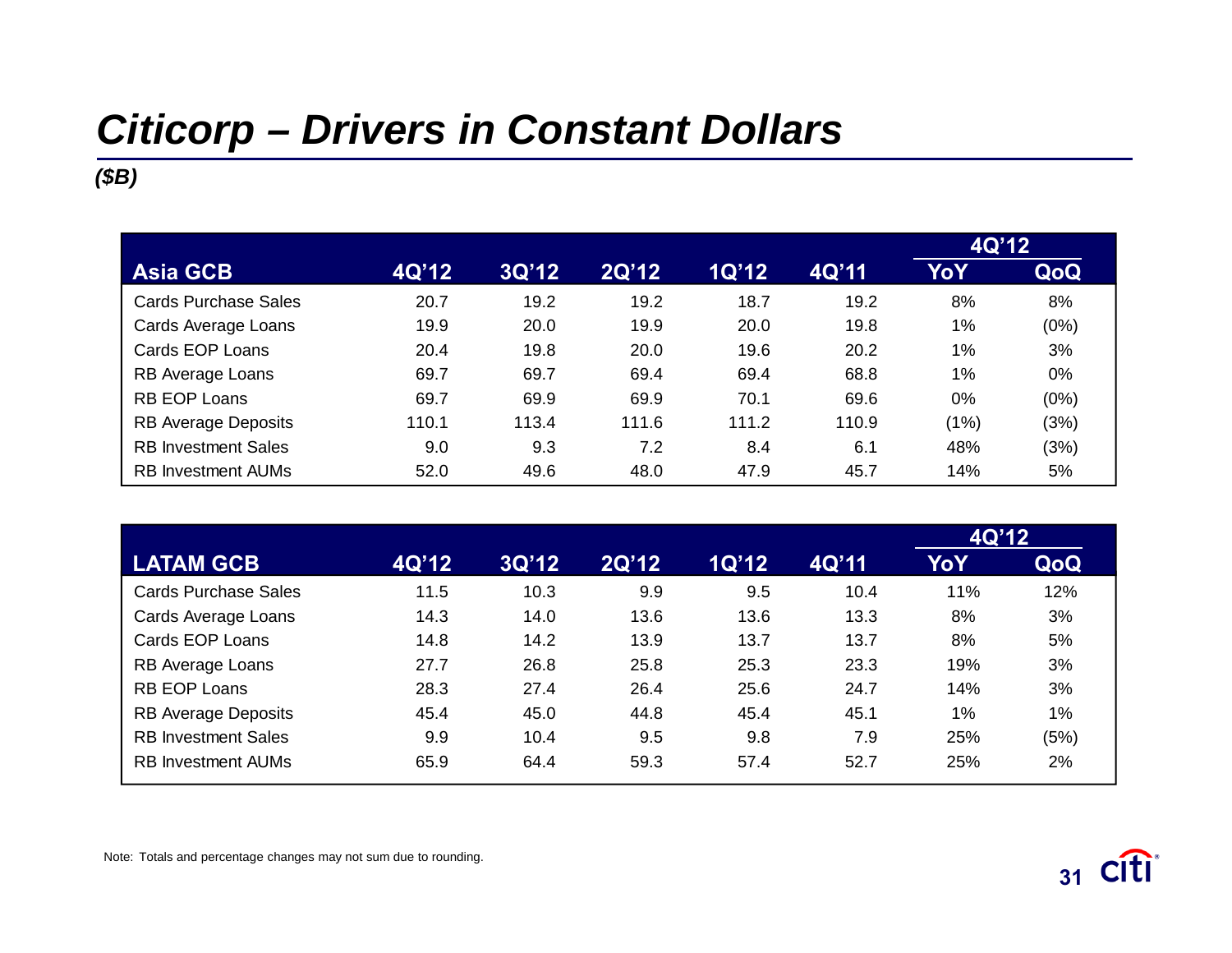# *Citicorp – Drivers in Constant Dollars*

### *(\$B)*

|                             |       |       |       |              |       | 4Q'12 |       |
|-----------------------------|-------|-------|-------|--------------|-------|-------|-------|
| <b>EMEA GCB</b>             | 4Q'12 | 3Q'12 | 2Q'12 | <b>1Q'12</b> | 4Q'11 | YoY   | QoQ   |
| <b>Cards Purchase Sales</b> | 3.1   | 2.9   | 2.8   | 2.7          | 2.7   | 15%   | 7%    |
| Cards Average Loans         | 2.9   | 2.9   | 2.8   | 2.8          | 2.8   | 5%    | 2%    |
| Cards EOP Loans             | 2.9   | 2.9   | 2.9   | 2.8          | 2.8   | 4%    | $0\%$ |
| RB Average Loans            | 5.0   | 4.8   | 4.8   | 4.4          | 4.3   | 17%   | 4%    |
| <b>RB EOP Loans</b>         | 5.1   | 5.0   | 4.8   | 4.5          | 4.4   | 17%   | 3%    |
| <b>RB Average Deposits</b>  | 12.7  | 12.9  | 12.5  | 12.5         | 12.0  | 6%    | (2%)  |
| <b>RB Investment Sales</b>  | 1.3   | 1.1   | 0.8   | 1.0          | 0.8   | 61%   | 17%   |
| <b>RB Investment AUMs</b>   | 5.8   | 5.5   | 5.2   | 5.2          | 4.9   | 19%   | 6%    |

|                            |       |       |       |       |       | 4Q'12 |       |
|----------------------------|-------|-------|-------|-------|-------|-------|-------|
| <b>ICG</b>                 | 4Q'12 | 3Q'12 | 2Q'12 | 1Q'12 | 4Q'11 | YoY   | QoQ   |
| CTS Avg Liability Balances | 427.7 | 418.4 | 397.5 | 376.2 | 367.9 | 16%   | 2%    |
| <b>NA</b>                  | 106.4 | 106.6 | 105.9 | 100.4 | 94.2  | 13%   | (0%)  |
| <b>EMEA</b>                | 142.1 | 134.1 | 125.3 | 117.9 | 116.6 | 22%   | 6%    |
| Latin America              | 44.3  | 38.3  | 34.0  | 33.9  | 35.1  | 26%   | 16%   |
| Asia                       | 135.0 | 139.4 | 132.3 | 124.0 | 122.0 | 11%   | (3%)  |
| <b>ICG Average Loans</b>   | 241.2 | 243.0 | 231.7 | 220.5 | 213.8 | 13%   | (1%)  |
| <b>NA</b>                  | 89.7  | 89.5  | 82.6  | 75.4  | 74.0  | 21%   | $0\%$ |
| <b>EMEA</b>                | 53.2  | 54.1  | 51.6  | 51.1  | 49.9  | 7%    | (2%)  |
| Latin America              | 36.6  | 34.2  | 34.2  | 33.7  | 32.4  | 13%   | 7%    |
| Asia                       | 61.6  | 65.2  | 63.4  | 60.3  | 57.6  | 7%    | (6%)  |

Note: Totals and percentage changes may not sum due to rounding.

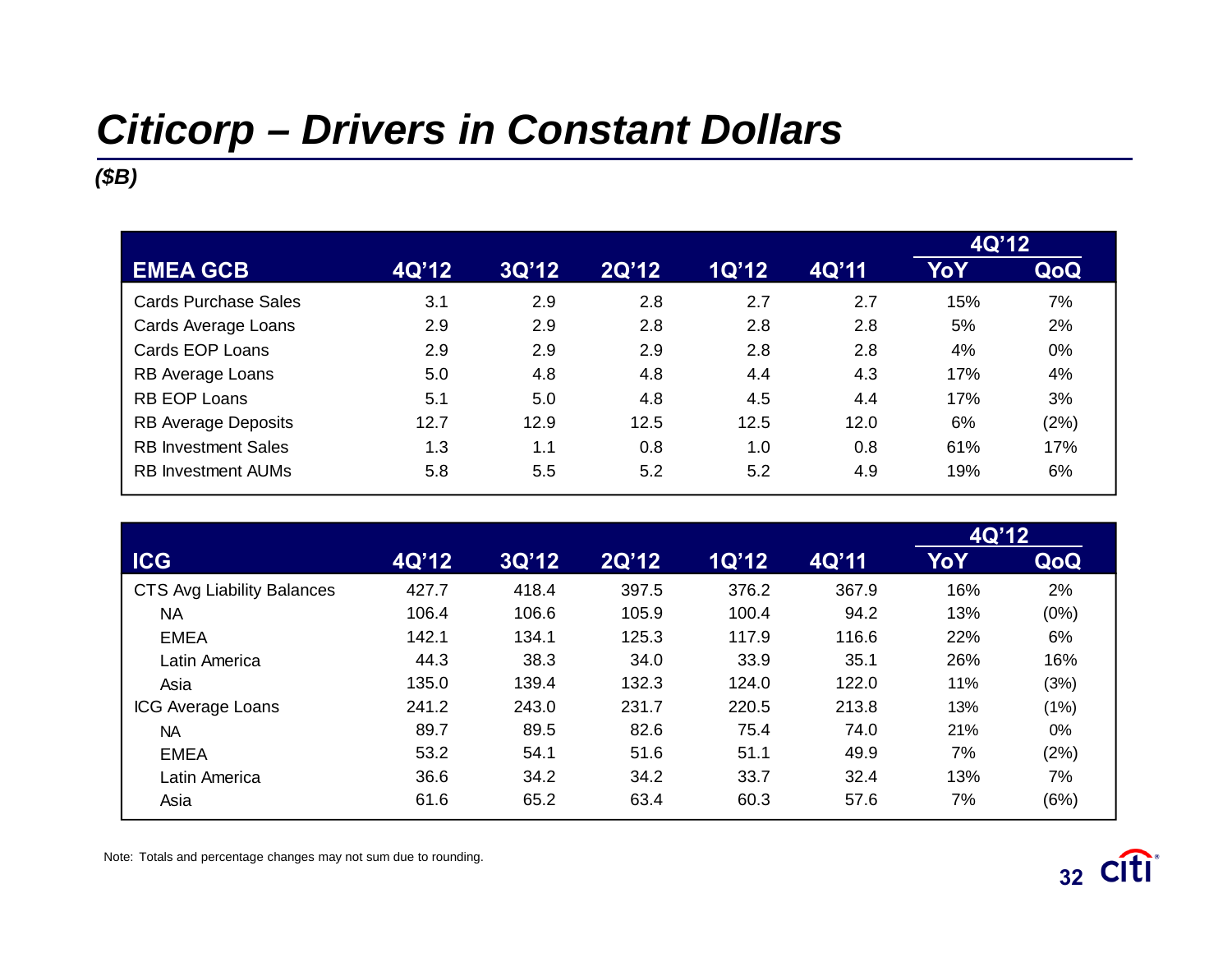# *Citigroup – 4Q'12 Country Credit Exposure Summary*

*(\$B)*

|                                                   |               |                |              | 4Q'12           |              |                      | 3Q'12        |
|---------------------------------------------------|---------------|----------------|--------------|-----------------|--------------|----------------------|--------------|
|                                                   | <b>Greece</b> | <b>Ireland</b> | <b>Italy</b> | <b>Portugal</b> | <b>Spain</b> | GIIPS <sup>(1)</sup> | <b>GIIPS</b> |
| Gross Funded Credit Exposure <sup>(2)</sup>       | \$1.7         | \$0.8          | \$11.4       | \$0.5           | \$7.1        | \$21.6               | \$21.3       |
| Less: Margin and Collateral <sup>(3)</sup>        | (0.3)         | (0.3)          | (1.2)        | (0.1)           | (3.5)        | (5.5)                | (3.8)        |
| Less: Purchased Credit Protection <sup>(4)</sup>  | (0.3)         | (0.0)          | (7.6)        | (0.2)           | (2.0)        | (10.1)               | (10.1)       |
|                                                   | (0.5)         | (0.3)          | (8.8)        | (0.3)           | (5.6)        | (15.6)               | (13.9)       |
| <b>Net Current Funded Credit Exposure</b>         | \$1.2         | \$0.5          | \$2.6        | \$0.2           | \$1.5        | \$6.0                | \$7.4        |
| <b>Net Trading and AFS Exposure</b>               | 0.0           | (0.0)          | 1.6          | 0.1             | $1.2$        | 2.9                  | 2.0          |
| <b>Net Current Funded Exposure</b>                | \$1.2         | \$0.5          | \$4.2        | \$0.3           | \$2.7        | \$8.9                | \$9.5]       |
| <b>Additional Collateral Received Not Netted</b>  | \$0.9         | \$0.2          | \$0.6        | \$0.0           | \$0.4        | \$2.1                | \$3.6        |
| <b>Net Current Funded Credit Exposure Detail:</b> |               |                |              |                 |              |                      |              |
| <b>Sovereigns</b>                                 | \$0.2         | \$0.0          | \$1.1        | \$0.0           | (\$0.3)      | \$1.1                | \$1.1        |
| <b>Financial Institutions</b>                     | 0.0           | 0.0            | 0.2          | 0.0             | 0.6          | 0.8                  | 2.0          |
| <b>Corporations</b>                               | 1.0           | 0.5            | 1.3          | 0.1             | 1.2          | 4.1                  | 4.4          |
| <b>Net Current Funded Credit Exposure</b>         | \$1.2         | \$0.5          | \$2.6        | \$0.2           | \$1.5        | \$6.0                | \$7.4        |

Note: Information based on Citi's internal risk management measures. This credit risk exposure summary does not include retail, small business, and Citi Private Bank exposure in the GIIPS (the vast majority of which is in Citi Holdings). Totals may not sum due to rounding.

(1) Greece, Ireland, Italy, Portugal, and Spain.

(2) Includes the net credit exposure arising from secured financing transactions, such as repos and reverse repos. Does not include unfunded commitments. For additional details on unfunded commitments, please refer to Slide 34.

(3) For derivatives and loans, includes margin posted under legally-enforceable margin agreements and collateral pledged under bankruptcy-remote structures. Does not include collateral received on secured financing transactions.

(4) Credit protection purchased primarily from investment grade, global financial institutions predominately outside of GIIPS. Credit protection may not be effective to protect against all types of losses and thus Citi could still experience losses despite the existence of the credit protection. **33**



**32**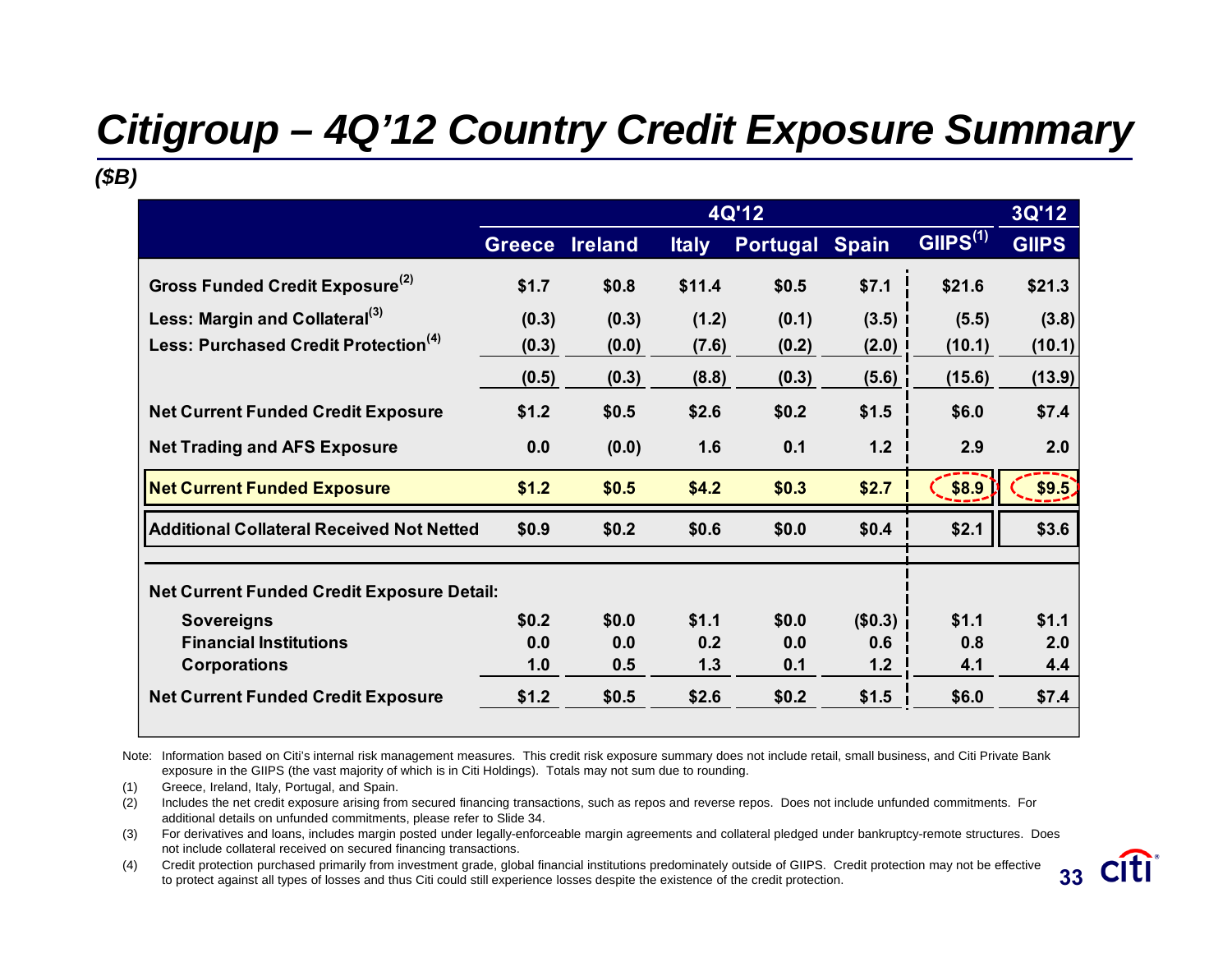# *Citigroup – 4Q'12 Country Credit Exposure Summary*

### *(\$B)*

|                                         |               |                                                                         |       | 4Q'12        |         |       | 3Q'12 |
|-----------------------------------------|---------------|-------------------------------------------------------------------------|-------|--------------|---------|-------|-------|
|                                         | <b>Greece</b> | GHPS <sup>(1)</sup><br>Portugal Spain<br><b>Ireland</b><br><b>Italy</b> |       | <b>GIIPS</b> |         |       |       |
|                                         |               |                                                                         |       |              |         |       |       |
| <b>Sovereigns</b>                       | \$0.0         | \$0.0                                                                   | \$0.0 | \$0.0        | \$0.0\$ | \$0.0 | \$0.0 |
| <b>Financial Institutions</b>           | 0.0           | 0.0                                                                     | 0.1   | 0.0          | 0.3     | 0.4   | \$0.3 |
| <b>Corporations, Net of Hedges</b>      | 0.8           | 0.5                                                                     | 3.0   | 0.2          | 2.3     | 6.9   | 6.3   |
| Net Unfunded Commitments <sup>(2)</sup> | \$0.8         | \$0.5                                                                   | \$3.1 | \$0.2        | \$2.6   | \$7.3 | \$6.6 |
|                                         |               |                                                                         |       |              |         |       |       |

Note: Information based on Citi's internal risk management measures. Totals may not sum due to rounding.

- (1) Greece, Ireland, Italy, Portugal, and Spain.
- (2) Unfunded commitments net of approximately \$712MM of purchased credit protection as of December 31, 2012.

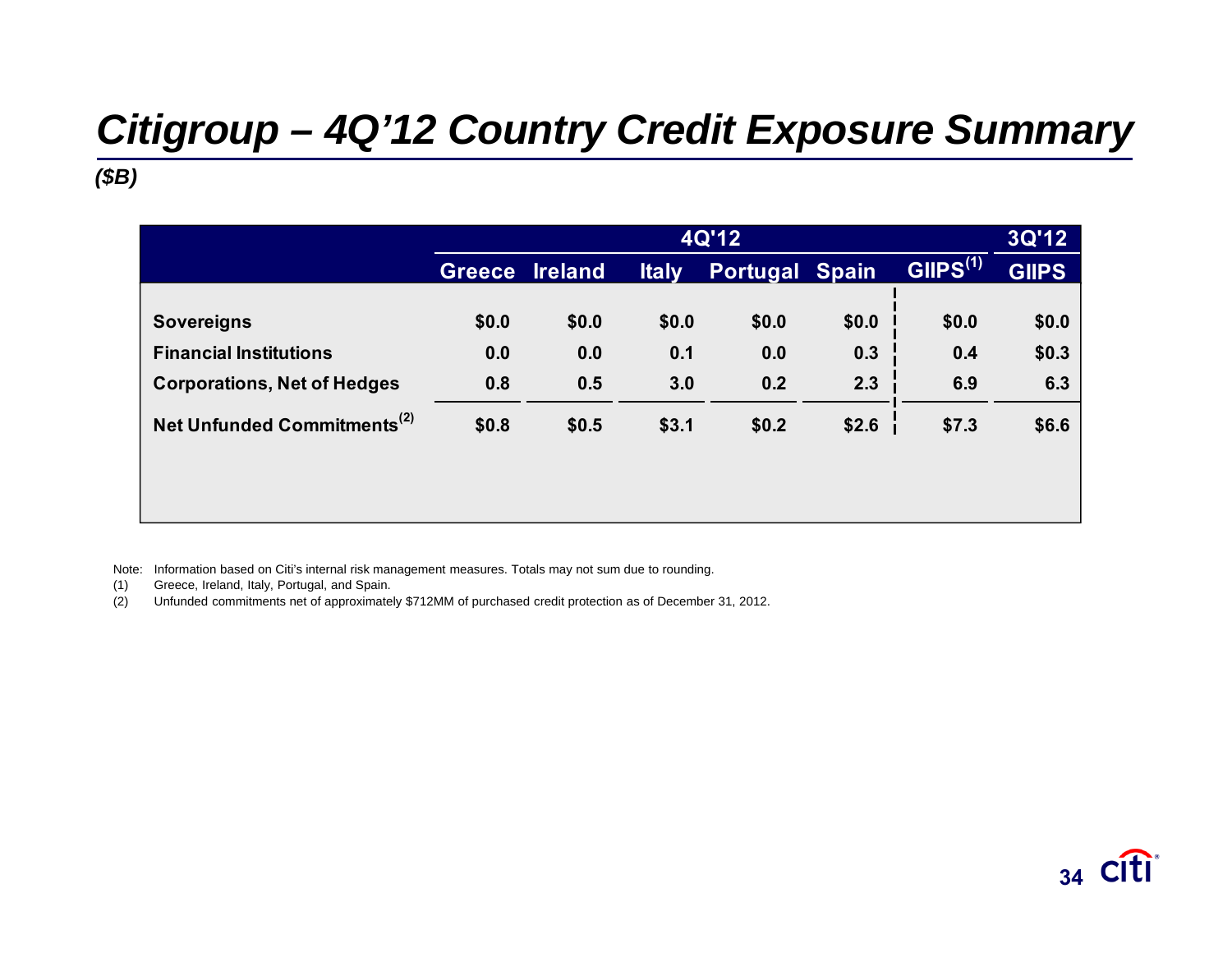### *Citigroup – International Consumer Credit*

|                      | <b>ENR</b> | % of Total |       | 90+DPD Ratio | <b>NCL Ratio</b> |           | % of Total  |
|----------------------|------------|------------|-------|--------------|------------------|-----------|-------------|
| <b>4Q'12</b>         | (SB)       | <b>ENR</b> | 4Q'12 | 3Q'12        | <b>4Q'12</b>     | 3Q'12     | <b>NCLs</b> |
| <b>Citicorp</b>      |            |            |       |              |                  |           |             |
| <b>Mexico</b>        | \$28.6     | 20.3%      | 1.5%  | 1.5%         | 3.9%             | 3.4%      | 36.6%       |
| Korea                | 25.3       | 17.9%      | 0.4%  | 0.4%         | 1.3%             | 1.2%      | 11.1%       |
| <b>Australia</b>     | 14.4       | 10.2%      | 1.0%  | 0.9%         | 1.7%             | 1.8%      | 8.0%        |
| <b>Singapore</b>     | 11.4       | 8.1%       | 0.1%  | 0.1%         | 0.3%             | 0.3%      | 1.0%        |
| <b>Hong Kong</b>     | 9.2        | 6.5%       | 0.1%  | 0.1%         | 0.4%             | 0.4%      | 1.3%        |
| <b>Brazil</b>        | 7.4        | 5.3%       | 2.4%  | 2.7%         | 8.6%             | 8.4%      | 20.4%       |
| India                | 7.3        | 5.2%       | 0.6%  | 0.5%         | 0.6%             | 0.6%      | 1.5%        |
| Taiwan               | 6.5        | 4.6%       | 0.2%  | 0.2%         | 0.3%             | $(0.3)\%$ | 0.6%        |
| <b>Malaysia</b>      | 5.4        | 3.8%       | 1.3%  | 1.3%         | 0.8%             | 0.7%      | 1.4%        |
| China                | 3.1        | 2.2%       | 0.0%  | 0.0%         | 0.7%             | 0.0%      | 0.7%        |
|                      |            | 84.0%      | 0.8%  | 0.8%         | 2.1%             | 1.9%      | 82.7%       |
| <b>Citi Holdings</b> |            |            |       |              |                  |           |             |
| <b>Spain</b>         | \$2.7      | 36.3%      | 4.9%  | 4.6%         | 4.3%             | 4.8%      | 32.5%       |
| <b>UK</b>            | 2.2        | 29.7%      | 3.9%  | 4.0%         | 1.3%             | 1.1%      | 8.0%        |
| Japan                | 1.2        | 15.3%      | 2.4%  | 2.4%         | 2.3%             | 4.1%      | 8.6%        |
| <b>Greece</b>        | 1.1        | 14.5%      | 6.4%  | 6.8%         | 16.3%            | 18.8%     | 51.8%       |
|                      |            | 95.9%      | 4.4%  | 4.3%         | 4.9%             | 5.7%      | 100.8%      |

Note: Totals may not sum due to rounding. For 4Q'12, Citicorp total end of period international consumer loans were \$141.2B and total NCLs were \$0.8B; Citi Holdings total end of period loans were \$7.6B and total NCLs were \$0.3B. Citi Holdings includes international *Local Consumer Lending*.

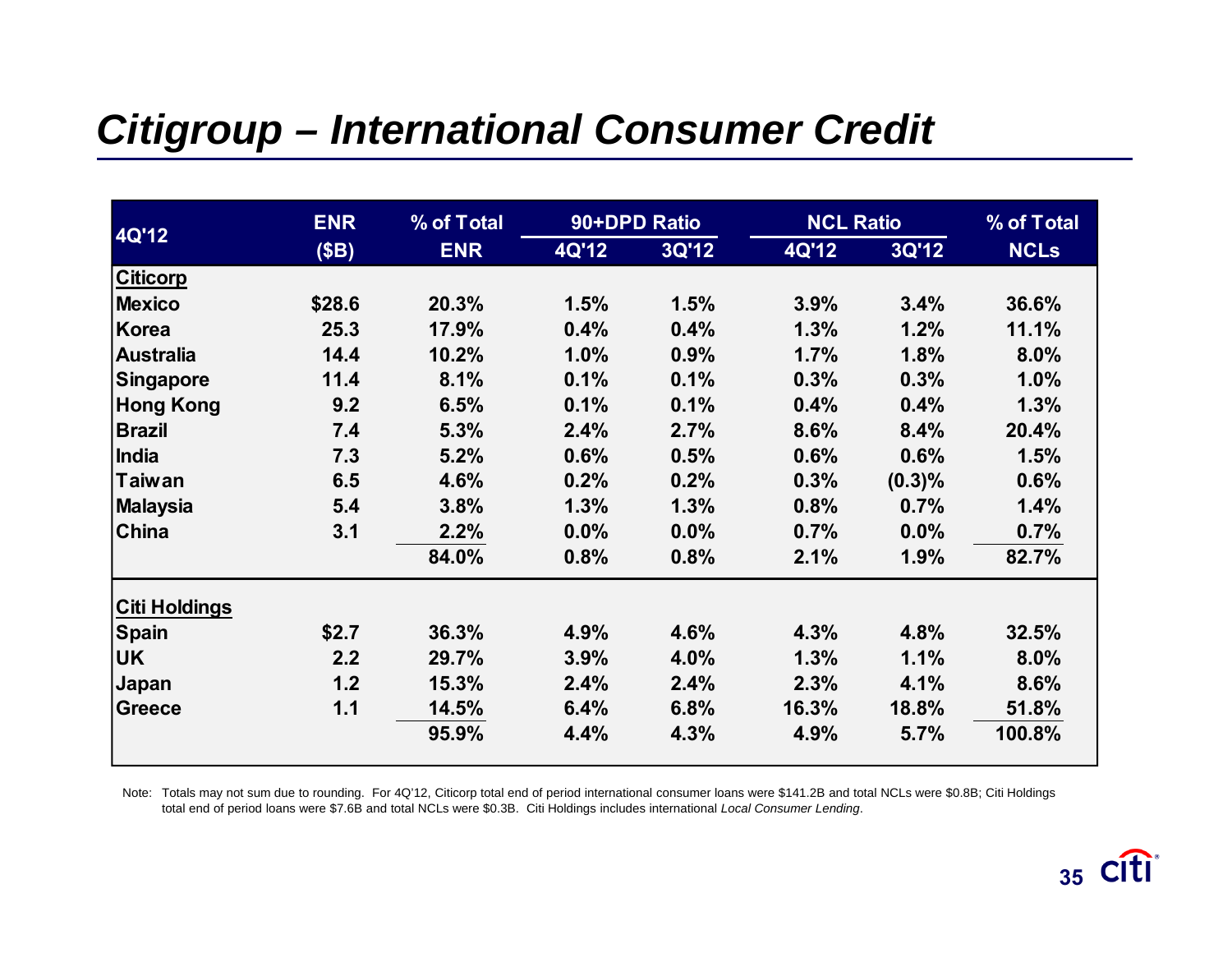### *Citigroup – Mortgage Reps & Warranties*



Note:Totals may not sum due to rounding.

(1) Private investor claims include repurchase claims for repurchases of loans sold through private-label securitizations.

(2) Includes loans repurchased and make-whole payments.

(3) Flows through the profit and loss statement (contra-revenue item). **36**

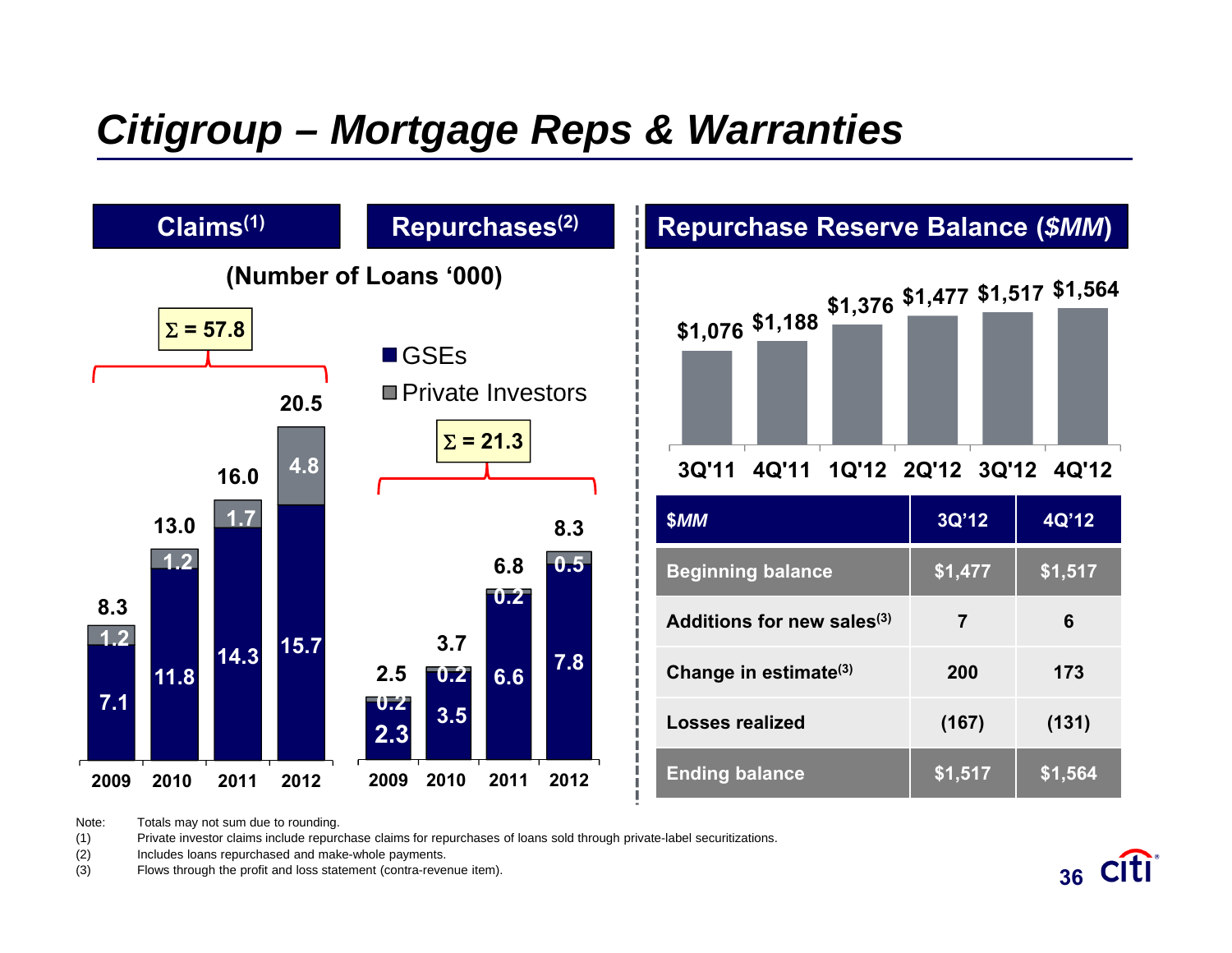### *Citi Holdings – N.A. Mortgage Delinquencies*



Note: Totals may not sum due to rounding.

(1) Days past due exclude U.S. mortgage loans that are guaranteed by U.S. government-sponsored agencies, because the potential loss predominantly resides with the U.S. agencies, and loans are recorded at fair value.

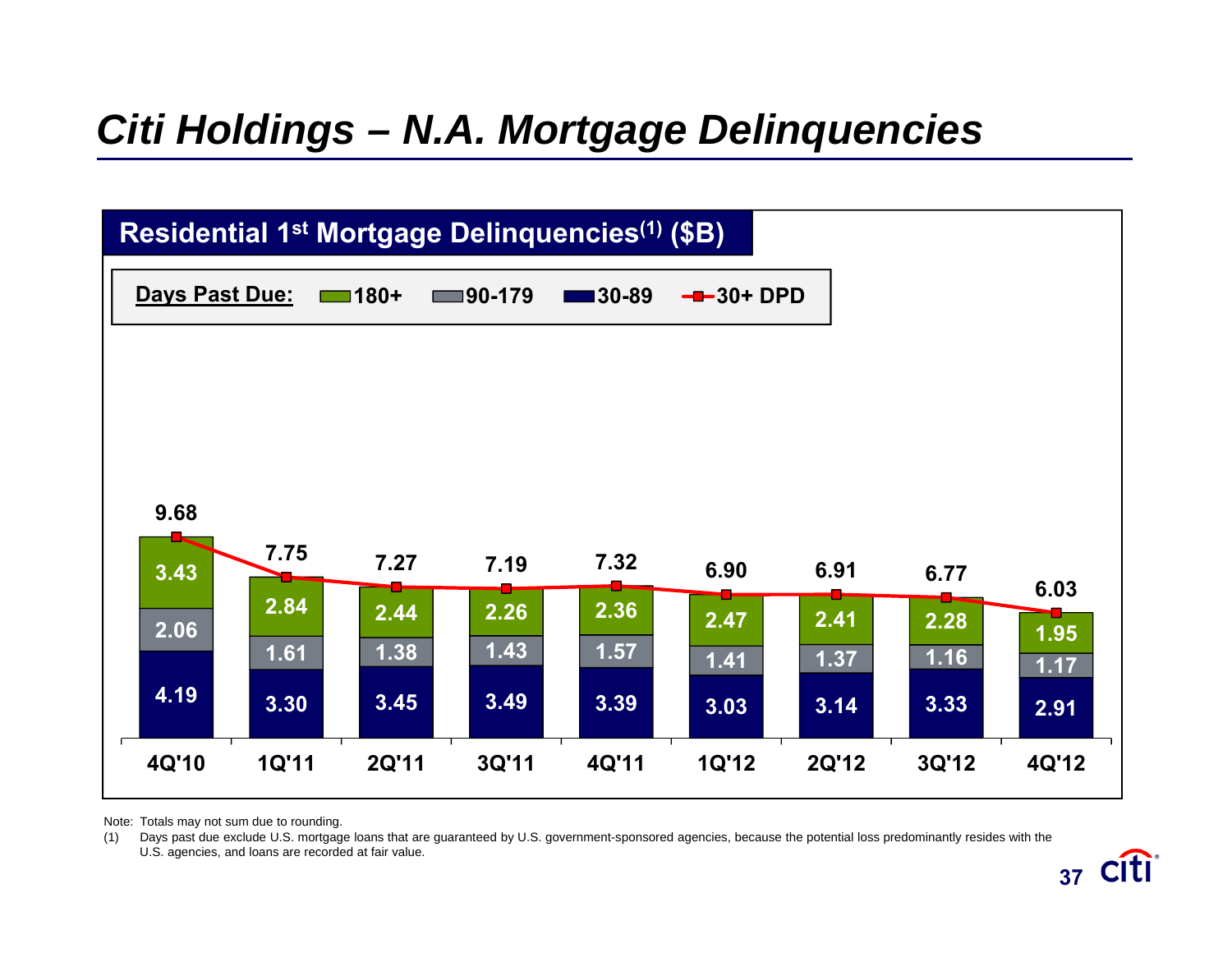### *Citi Holdings – N.A. Mortgage Delinquencies*



Note: Totals may not sum due to rounding.

(1) Days past due exclude U.S. mortgage loans that are guaranteed by U.S. government-sponsored agencies, because the potential loss predominantly resides with the U.S. agencies, and loans are recorded at fair value.

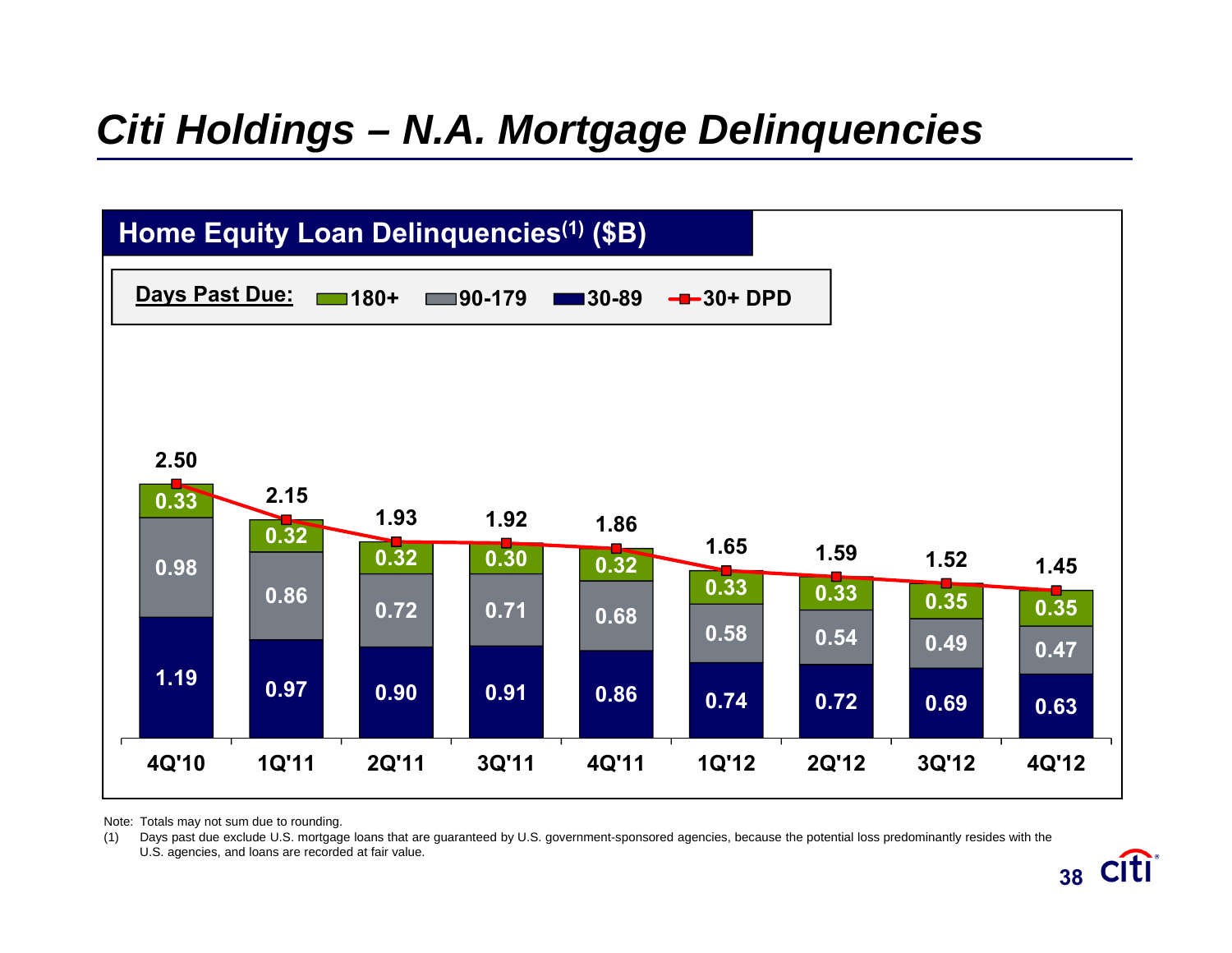# *Citi Holdings – LCL EBT by Business*

### *(\$MM)*

|                                     |           |           | <b>Earnings Before Taxes</b> |                         |                |
|-------------------------------------|-----------|-----------|------------------------------|-------------------------|----------------|
|                                     | 4Q'12     | 3Q'12     | 2Q'12                        | <b>1Q'12</b>            | 4Q'11          |
| <b>Local Consumer Lending</b>       |           |           |                              |                         |                |
| <b>Real Estate Lending</b>          | \$(1,214) | \$ (983)  | \$(1,230)                    | \$(1, 144)              | \$(1,626)      |
| <b>CitiFinancial Servicing</b><br>- | (245)     | (152)     | (125)                        | (140)                   | (50)           |
| <b>LCL N.A. Other</b>               | (204)     | (79)      | (132)                        | (182)                   | (110)          |
| <b>Student Loans</b>                | (27)      | (18)      | (28)                         | (12)                    | 9              |
| <b>Primerica / Prime Re</b>         | 124       | 108       | 139                          | 147                     | 147            |
| <b>OneMain &amp; Canada</b>         | 159       | 186       | 157                          | 142                     | 141            |
| <b>North America</b>                | (1,407)   | (939)     | (1,219)                      | (1, 189)                | (1,489)        |
| <b>EMEA</b>                         | (225)     | (166)     | (257)                        | (61)                    | (157)          |
| <b>Asia</b>                         | (3)       | 23        | 94                           | 170                     | 26             |
| <b>Latin America</b>                | (10)      | (23)      | (1)                          | $\overline{\mathbf{4}}$ | $\overline{2}$ |
| <b>Local Consumer Lending</b>       | \$(1,645) | \$(1,107) | \$(1,382)                    | \$(1,076)               | \$(1,618)      |

Note: Totals may not sum due to rounding.

**38 39**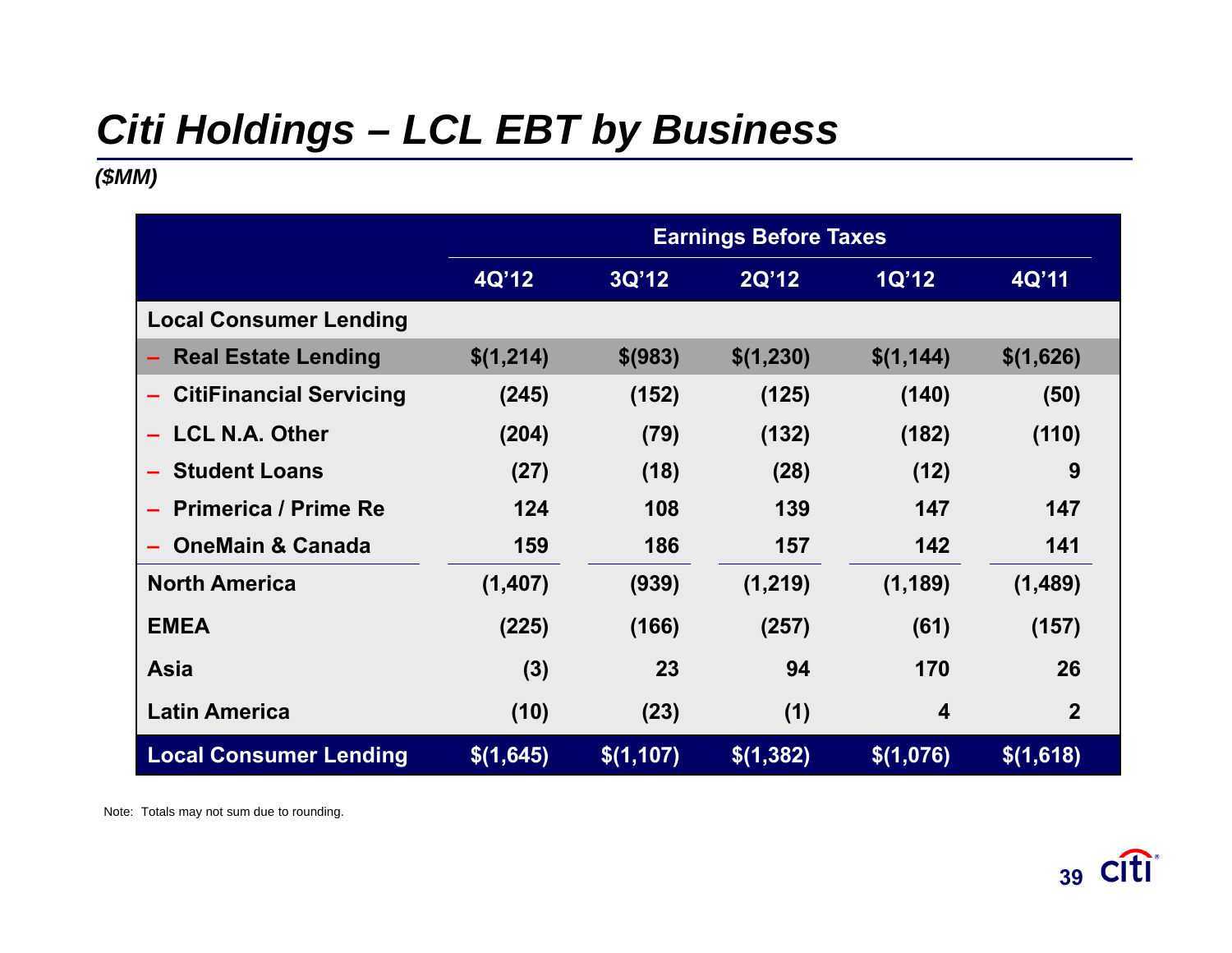# *Citi Holdings – SAP Assets*

### *(\$B)*

|                                                                                                                                                                                                    |                                          | <b>EOP Assets</b>                         |                                           |                                           | 4Q'12                                                     |                                                         |
|----------------------------------------------------------------------------------------------------------------------------------------------------------------------------------------------------|------------------------------------------|-------------------------------------------|-------------------------------------------|-------------------------------------------|-----------------------------------------------------------|---------------------------------------------------------|
|                                                                                                                                                                                                    | 4Q'12                                    | 3Q'12                                     | 2Q'12                                     | 1Q'12                                     | Face<br><b>Value</b>                                      | <b>EOP Assets</b><br>(% of Face)                        |
| <b>Total Securities at AFS / HTM</b>                                                                                                                                                               | \$7.0                                    | \$10.2                                    | \$11.3                                    | \$13.2                                    | \$10.4                                                    | 68%                                                     |
| Loan, Leases & LC at HFI / HFS <sup>(1)</sup><br><b>Corporates</b><br><b>Commercial Real Estate</b><br>Other $(2)$<br><b>Loan Loss Reserves</b>                                                    | \$2.1<br>1.5<br>0.5<br>0.3<br>(0.2)      | \$2.5<br>1.5<br>0.6<br>0.6<br>(0.2)       | \$2.7<br>1.6<br>0.7<br>0.6<br>(0.3)       | \$3.1<br>2.0<br>0.9<br>0.5<br>(0.3)       | \$2.6<br>1.8<br>0.5<br>0.3                                | 82%<br>86%<br>97%<br>103%<br><b>NM</b>                  |
| <b>Trading Mark-to-Market</b><br><b>Subprime Securities</b><br>Other Securities <sup>(3)</sup><br><b>Derivatives</b><br><b>Loans, Leases and Letters of Credit</b><br><b>Repurchase Agreements</b> | \$8.2<br>0.1<br>1.0<br>4.9<br>1.0<br>1.2 | \$10.5<br>0.1<br>1.6<br>5.6<br>1.3<br>1.9 | \$11.4<br>0.1<br>1.7<br>6.1<br>1.5<br>2.1 | \$11.7<br>0.1<br>3.0<br>5.0<br>1.4<br>2.2 | <b>NM</b><br>1.1<br>11.6<br><b>NM</b><br>3.0<br><b>NM</b> | <b>NM</b><br>10%<br>9%<br><b>NM</b><br>33%<br><b>NM</b> |
| <b>Highly Lev. Fin. Commitments</b><br><b>Equities (excludes ARS at AFS)</b>                                                                                                                       | 0.1<br>1.5                               | 0.1<br>1.6                                | 0.1<br>3.2                                | 0.1<br>4.8                                | 0.1<br><b>NM</b>                                          | 81%<br><b>NM</b>                                        |
| Consumer and Other <sup>(4)</sup>                                                                                                                                                                  | 2.1                                      | 3.1                                       | 3.2                                       | 3.1                                       | <b>NM</b>                                                 | <b>NM</b>                                               |
| <b>Total</b>                                                                                                                                                                                       | \$21.0                                   | \$28.1                                    | \$32.0                                    | \$36.0                                    |                                                           |                                                         |

Note: Totals may not sum due to rounding. NM: Not meaningful. Assets in the SIVs have been allocated to their corresponding asset categories. Excludes Discontinued Operations.

(1) HFS accounts for approximately \$0.7B of the 4Q'12 total.

(2) Includes \$0.2B of Leases in 4Q'12.

(3) Includes \$0.4B of ARS, \$0.3B of Subprime, and \$0.2B of CLOs in 4Q'12.

(4) Includes \$0.2B of Small Business Banking & Finance loans and \$0.4B of personal loans in 4Q'12.

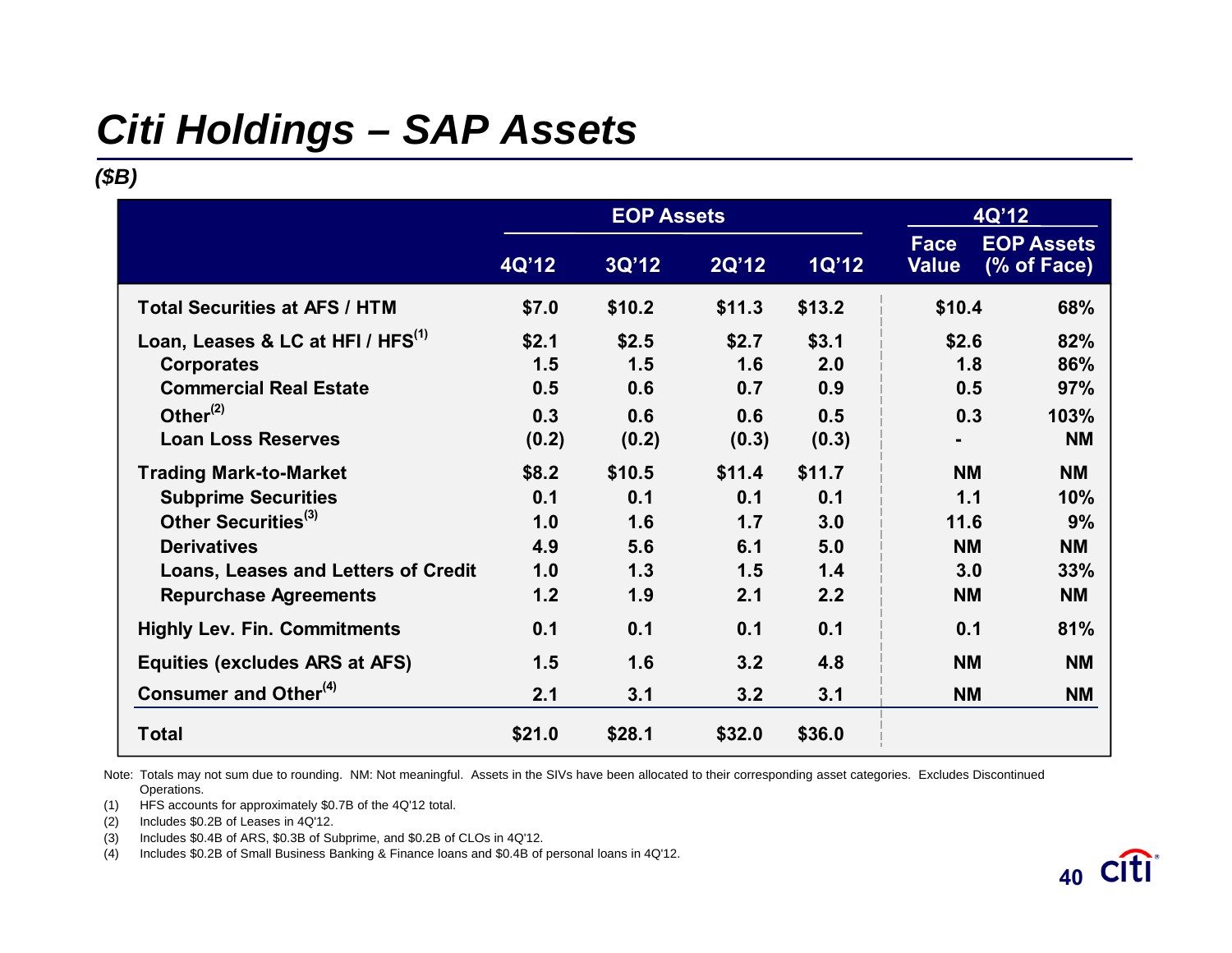# *Citi Holdings – SAP AFS / HTM Assets*

### *(\$B)*

|                                      |       | <b>EOP Assets</b> |        |        | 4Q'12                |                                  |
|--------------------------------------|-------|-------------------|--------|--------|----------------------|----------------------------------|
|                                      | 4Q'12 | 3Q'12             | 2Q'12  | 1Q'12  | Face<br><b>Value</b> | <b>EOP Assets</b><br>(% of Face) |
| <b>Securities at AFS</b>             | \$1.1 | \$3.4             | \$4.0  | \$4.4  | \$1.4                | 82%                              |
| <b>Corporates</b>                    | 0.3   | 2.1               | 2.8    | 3.0    | 0.3                  | 99%                              |
| <b>Auction Rate Securities</b>       | 0.8   | 1.1               | 1.2    | 1.3    | 1.0                  | 76%                              |
| <b>Other Securities</b>              | 0.1   | 0.2               | 0.1    | 0.0    | 0.1                  | 92%                              |
| <b>Securities at HTM</b>             | \$5.9 | \$6.8             | \$7.3  | \$8.8  | \$9.0                | 65%                              |
| <b>Corporates</b>                    | 0.8   | 0.9               | 0.9    | 1.2    | 1.0                  | 82%                              |
| <b>Prime and Non-U.S. MBS</b>        | 2.1   | 2.3               | 2.5    | 3.1    | 2.6                  | 82%                              |
| <b>Alt-A Mortgages</b>               | 2.1   | 2.2               | 2.4    | 2.9    | 4.3                  | 49%                              |
| Other Securities <sup>(1)</sup>      | 0.9   | 1.3               | 1.6    | 1.6    | 1.2                  | 75%                              |
| <b>Total Securities at AFS / HTM</b> | \$7.0 | \$10.2            | \$11.3 | \$13.2 | \$10.4               | 68%                              |

Note: Totals may not sum due to rounding. NM: Not meaningful.

Assets in the SIVs have been allocated to their corresponding asset categories.

(1) Includes assets previously held by SIVs (\$0.6B of ABS, CDOs / CLOs, and Sub-prime).

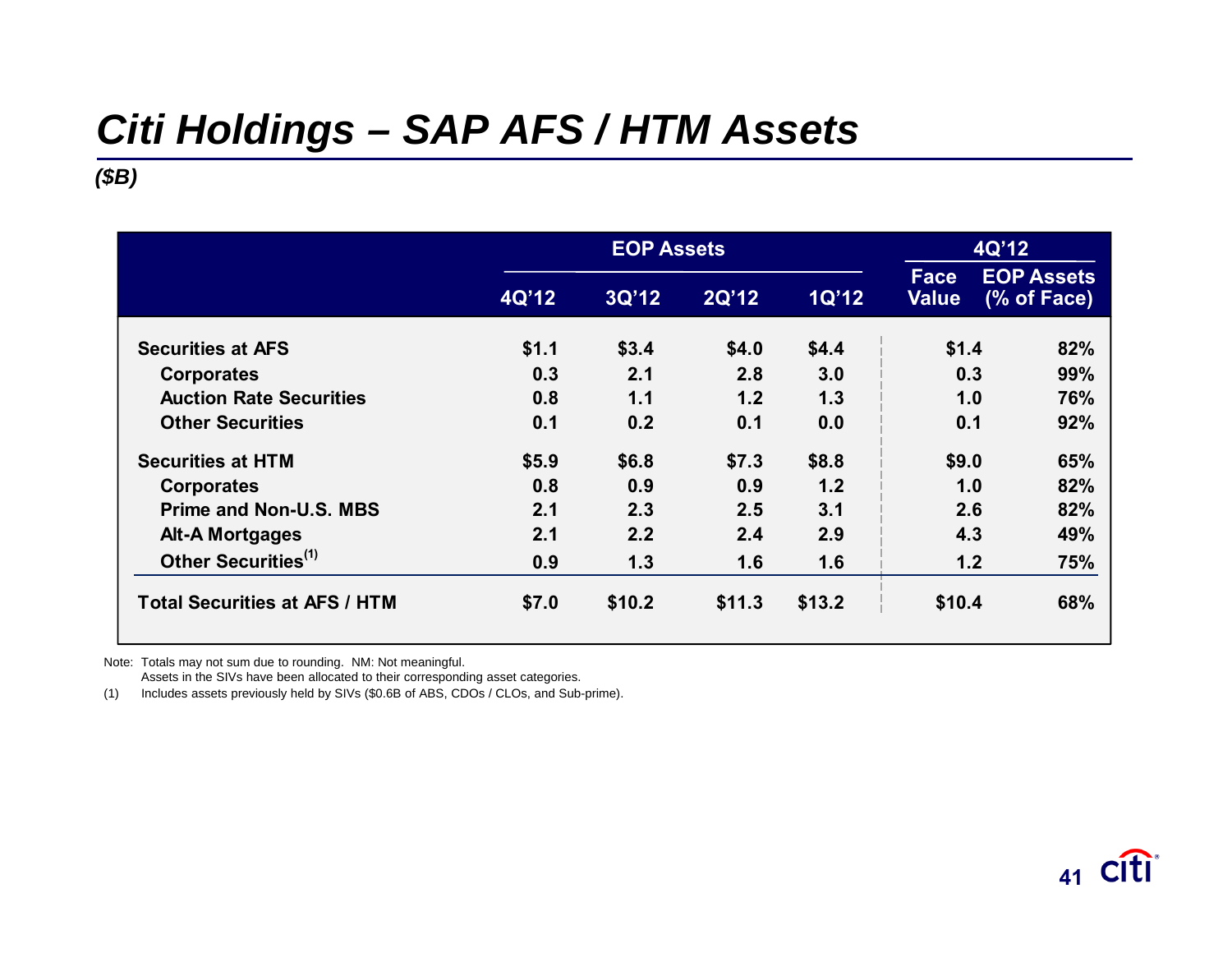| (In millions of dollars)                                                            | $12/31/2012^{(1)}$ | 9/30/2012   | 6/30/2012   |
|-------------------------------------------------------------------------------------|--------------------|-------------|-------------|
| <b>Citigroup's Common Stockholders' Equity</b>                                      | \$186,487          | \$186,465   | \$183,599   |
| <b>Add: Qualifying Minority Interests</b>                                           | 171                | 161         | 150         |
| <b>Regulatory Capital Adjustments</b>                                               |                    |             |             |
| Less:<br>Accumulated net unrealized losses on cash flow hedges, net of tax          | (2, 293)           | (2,503)     | (2,689)     |
| Cumulative change in fair value of financial liabilities attributable               |                    |             |             |
| to the change in own creditworthiness, net of tax                                   | 587                | 998         | 1,649       |
| <b>Intangible Assets</b>                                                            |                    |             |             |
| Goodwill $(2)$                                                                      | 27,004             | 27,248      | 29,108      |
| Identifiable intangible assets other than mortgage                                  |                    |             |             |
| servicing rights (MSRs)                                                             | 5,716              | 5,983       | 6,156       |
| Defined benefit pension plan net assets                                             | 732                | 752         | 910         |
| Deferred tax assets (DTAs) arising from net operating losses and foreign tax credit |                    |             |             |
| carry forwards and excess over 10% / 15% limitations for other DTAs, certain common |                    |             |             |
| equity investments, and MSRs <sup>(3)</sup>                                         | 49,516             | 47,249      | 49,751      |
| Total Basel III Tier 1 Common Capital <sup>(4)</sup>                                | \$105,396          | \$106,899   | \$98,864    |
| Basel III Risk-Weighted Assets (RWA) <sup>(5)</sup>                                 | \$1,206,722        | \$1,236,619 | \$1,250,233 |
| Basel III Tier 1 Common Capital Ratio <sup>(4)</sup>                                | 8.7%               | 8.6%        | 7.9%        |

Note:

(1) Preliminary.

(2) Includes goodwill embedded in the valuation of significant common stock investments in unconsolidated financial institutions.

(3) Other DTAs reflect those DTAs arising from temporary differences.

(4) Calculated based on the U.S. regulators proposed rules relating to Basel III (NPR). Citigroup's estimated Basel III Tier 1 Common Capital and Tier 1 Common Capital Ratio are based on its current interpretation, expectations, and understanding of the respective Basel III requirements and are necessarily subject to final regulatory clarity and rulemaking, model calibration, and other implementation guidance in the U.S.

**41 42**(5) The estimated Basel III risk-weighted assets have been calculated based on the proposed "advanced approaches" for determining risk-weighted assets under the NPR, as well as the final U.S. market risk capital rules (Basel II.5).

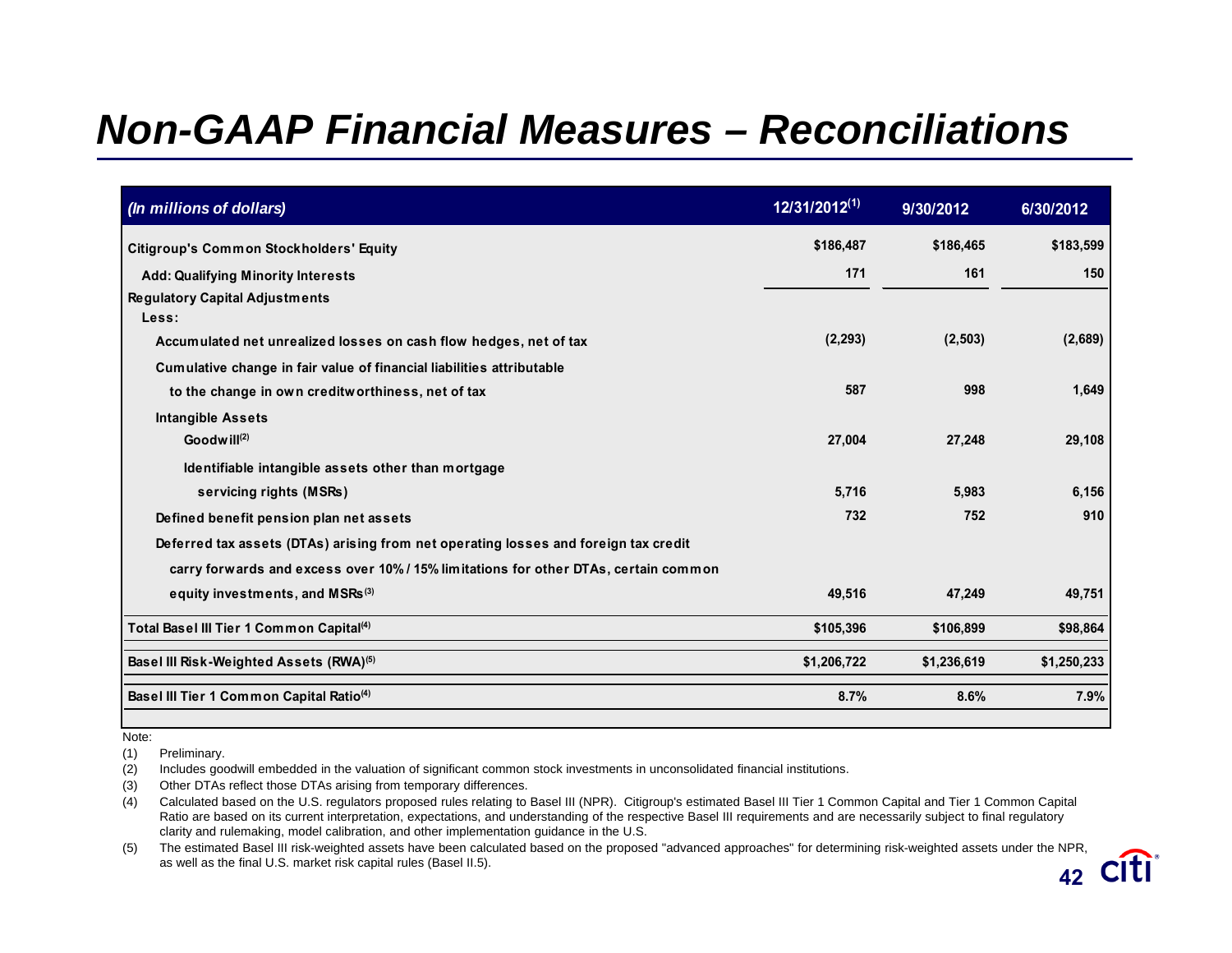| (\$ millions, except per share amounts)                                                                            | 4Q'10                    | <b>1Q'11</b>     | 2Q'11            | 3Q'11            | 4Q'11            | 1Q'12            | <b>2Q'12</b>     | 3Q'12            | 4Q'12              |
|--------------------------------------------------------------------------------------------------------------------|--------------------------|------------------|------------------|------------------|------------------|------------------|------------------|------------------|--------------------|
| Citigroup's Total Stockholders' Equity<br><b>Less: Preferred Stock</b>                                             | \$163,468<br>312         | \$171.037<br>312 | \$176,364<br>312 | \$177,372<br>312 | \$177,806<br>312 | \$181,820<br>312 | \$183,911<br>312 | \$186,777<br>312 | \$189,049<br>2,562 |
| <b>Common Stockholders' Equity</b>                                                                                 | 163,156                  | 170,725          | 176,052          | 177,060          | 177,494          | 181,508          | 183,599          | 186,465          | 186,487            |
| Less:<br><b>Goodwill</b>                                                                                           | 26,152                   | 26,339           | 26,621           | 25,496           | 25,413           | 25,810           | 25,483           | 25,915           | 25,673             |
| Intangible Assets (other than Mortgage Servicing Rights)                                                           | 7,504                    | 7,280            | 7,136            | 6,800            | 6,600            | 6,413            | 6,156            | 5,963            | 5,697              |
| Goodwill and Intangible Assets - Recorded as Assets<br>Held for Sale / Assets of Discont. Operations Held for Sale | $\overline{\phantom{a}}$ | 165              | $\blacksquare$   |                  |                  |                  |                  | 37               | 32                 |
| <b>Net Deferred Tax Assets Related to Goodwill</b><br>and Intangible Assets                                        | 56                       | 53               | 50               | 47               | 44               | 41               | 38               | 35               | 32                 |
| <b>Tangible Common Equity (TCE)</b>                                                                                | \$129,444                | \$136,888        | \$142,245        | \$144,717        | \$145,437        | \$149,244        | \$151,922        | \$154,515        | \$155,053          |
| <b>Common Shares Outstanding at Quarter-end</b>                                                                    | 2.906                    | 2,921            | 2,918            | 2.924            | 2,924            | 2,932            | 2,933            | 2,933            | 3,029              |
| <b>Tangible Book Value Per Share</b>                                                                               | \$<br>44.55              | 46.87<br>S.      | 48.75<br>S.      | 49.50<br>S.      | 49.74<br>S.      | 50.90<br>S.      | 51.81<br>£.      | 52.69<br>S.      | 51.19<br>S.        |

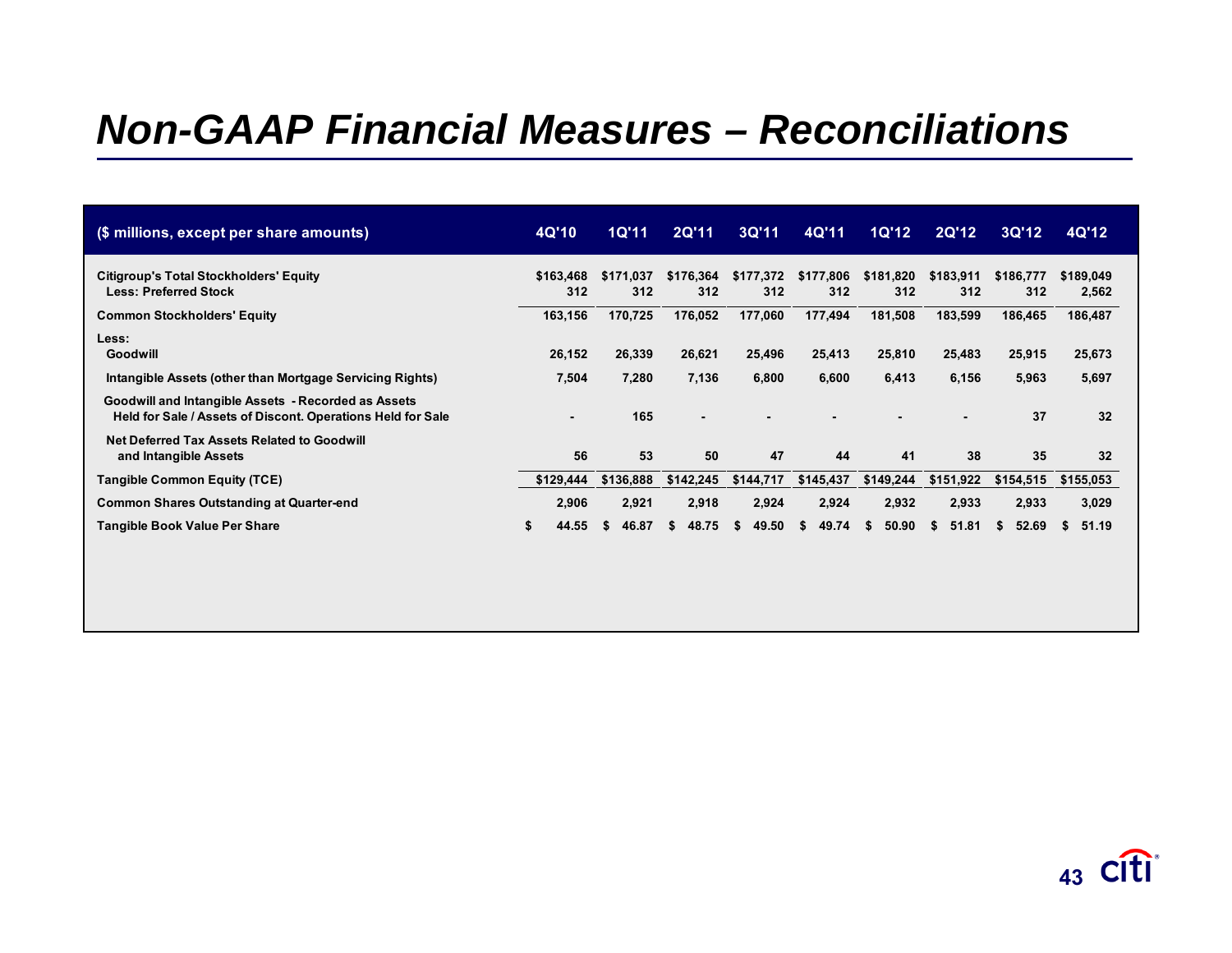### *(\$MM)*

| Citigroup                       |      | 4Q'12  |    | 3Q'12    |    | 4Q'11  | FY2011                   |    | FY2012   | Citicorp <sup>(1)</sup>         |    | 4Q'12                    |    | 3Q'12                    |    | 4Q'11  |     | FY2011 | FY2012   |
|---------------------------------|------|--------|----|----------|----|--------|--------------------------|----|----------|---------------------------------|----|--------------------------|----|--------------------------|----|--------|-----|--------|----------|
| <b>Reported Revenues (GAAP)</b> |      | 18,174 |    | 13,951   |    | 17,174 | 78,353                   |    | 70,173   | <b>Reported Revenues (GAAP)</b> |    | 17,115                   |    | 17,641                   |    | 16,086 |     | 72,082 | 71,006   |
| Impact of:                      |      |        |    |          |    |        |                          |    |          | Impact of:                      |    |                          |    |                          |    |        |     |        |          |
| CVA/DVA                         |      | (485)  |    | (776)    |    | (40)   | 1,806                    |    | (2, 330) | CVA/DVA                         |    | (510)                    |    | (799)                    |    | (74)   |     | 1,732  | (2, 487) |
| <b>MSSB</b>                     |      |        |    | (4,684)  |    |        |                          |    | (4,684)  | Akbank                          |    |                          |    |                          |    |        |     |        | (1,605)  |
| Akbank                          |      |        |    |          |    |        | $\overline{\phantom{a}}$ |    | (1,605)  | <b>HDFC</b>                     |    |                          |    |                          |    |        |     | 199    | 1,116    |
| <b>HDFC</b>                     |      |        |    |          |    |        | 199                      |    | 1,116    | <b>SPDB</b>                     |    |                          |    | $\overline{\phantom{a}}$ |    |        |     |        | 542      |
| <b>SPDB</b>                     |      |        |    |          |    |        |                          |    | 542      | <b>Adjusted Revenues</b>        | £. | 17,625                   |    | 18,440                   |    | 16,160 |     | 70,151 | 73,440   |
| <b>Adjusted Revenues</b>        |      | 18,659 |    | 19,411   |    | 17,214 | 76,348                   |    | 77,134   |                                 |    |                          |    |                          |    |        |     |        |          |
| <b>Reported Expenses (GAAP)</b> | \$   | 13,845 |    | 12,220   |    | 13,211 | 50,933                   |    | 50,518   | <b>Reported Expenses (GAAP)</b> | £. | 12,238                   |    | 11,030                   |    | 11,356 | -56 | 44,469 | 45,265   |
| Impact of:                      |      |        |    |          |    |        |                          |    |          | Impact of:                      |    |                          |    |                          |    |        |     |        |          |
| <b>HDFC</b>                     |      |        |    |          |    |        |                          |    | 4        | <b>HDFC</b>                     |    |                          |    |                          |    |        |     |        |          |
| 4Q Repositioning                |      | 1,028  |    |          |    | 428    | 428                      |    | 1,028    | 4Q Repositioning                |    | 951                      |    |                          |    | 368    |     | 368    | 951      |
| <b>Adjusted Expenses</b>        |      | 12,817 |    | 12,220   | \$ | 12,783 | 50,505                   |    | 49,486   | <b>Adjusted Expenses</b>        | \$ | 11,287                   |    | 11,030                   |    | 10,988 | \$  | 44,101 | 44,310   |
| Reported Net Income (GAAP)      | - \$ | 1.196  | s. | 468      | s. | 956    | 11.067                   | S. | 7,541    |                                 |    |                          |    |                          |    |        |     |        |          |
| Impact of:                      |      |        |    |          |    |        |                          |    |          | Reported Net Income (GAAP) \$   |    | 2,251                    | £. | 4.030                    | s. | 2,271  | S   | 15,289 | 14,104   |
| CVA / DVA                       |      | (301)  |    | (485)    |    | (22)   | 1,125                    |    | (1, 446) | Impact of:                      |    |                          |    |                          |    |        |     |        |          |
| <b>MSSB</b>                     |      |        |    | (2, 897) |    |        |                          |    | (2,897)  | CVA/DVA                         |    | (316)                    |    | (499)                    |    | (40)   |     | 1,081  | (1, 543) |
| Akbank                          |      |        |    |          |    |        |                          |    | (1,037)  | Akbank                          |    |                          |    |                          |    |        |     |        | (1,037)  |
| <b>HDFC</b>                     |      |        |    |          |    |        | 128                      |    | 722      | <b>HDFC</b>                     |    |                          |    |                          |    |        |     | 128    | 722      |
| <b>SPDB</b>                     |      |        |    |          |    |        |                          |    | 349      | <b>SPDB</b>                     |    |                          |    |                          |    |        |     |        | 349      |
| 4Q Repositioning                |      | 653    |    |          |    | 275    | 275                      |    | 653      | 4Q Repositioning                |    | 604                      |    |                          |    | 237    |     | 237    | 604      |
| Tax Item                        |      |        |    | 582      |    |        |                          |    | 582      | Tax Item                        |    | $\overline{\phantom{a}}$ |    | 582                      |    |        |     |        | 582      |
| Adjusted Net Income             |      | 2,150  |    | 3,268    |    | 1,253  | 10,089                   |    | 11,921   | <b>Adjusted Net Income</b>      |    | 3,171                    |    | 3,947                    |    | 2,548  |     | 14,317 | 15,635   |

| <b>Citi Holdings</b>            | 4Q'12         | 3Q'12          | 4Q'11          | FY2011         | FY2012         |
|---------------------------------|---------------|----------------|----------------|----------------|----------------|
| <b>Reported Revenues (GAAP)</b> | \$<br>1,059   | \$<br>(3,690)  | \$<br>1,088    | \$<br>6,271    | \$<br>(833)    |
| Impact of:                      |               |                |                |                |                |
| CVA/DVA                         | 25            | 23             | 34             | 74             | 157            |
| <b>MSSB</b>                     |               | (4,684)        |                |                | (4,684)        |
| <b>Adjusted Revenues</b>        | \$<br>1,034   | \$<br>971      | \$<br>1,054    | \$<br>6,197    | \$<br>3,694    |
| <b>Reported Expenses (GAAP)</b> | \$<br>1,607   | \$<br>1,190    | \$<br>1,855    | \$<br>6,464    | \$<br>5,253    |
| Impact of:                      |               |                |                |                |                |
| 4Q Repositioning                | 77            |                | 60             | 60             | 77             |
| <b>Adjusted Expenses</b>        | \$<br>1,530   | \$<br>1,190    | \$<br>1,795    | \$<br>6,404    | \$<br>5,176    |
| Reported Net Income (GAAP)      | \$<br>(1,055) | \$<br>(3, 562) | \$<br>(1, 315) | \$<br>(4, 222) | \$<br>(6, 563) |
| Impact of:                      |               |                |                |                |                |
| CVA / DVA                       | 15            | 14             | 18             | 43             | 98             |
| <b>MSSB</b>                     |               | (2,897)        |                |                | (2, 897)       |
| 4Q Repositioning                | 49            |                | 38             | 38             | 49             |
| <b>Adjusted Net Income</b>      | \$<br>(1,021) | \$<br>(679)    | \$<br>(1, 295) | \$<br>(4, 227) | \$<br>(3, 715) |

Note: Totals may not sum due to rounding.

(1) Citicorp includes Corporate / Other segment. All gains / (losses) on minority investments recorded in Corporate / Other, as well as the 3Q'12 tax benefit and repositioning 44 charges of \$34MM (\$21MM after-tax) in 4Q'11 and \$253MM (\$156MM after-tax) in 4Q'12.

citi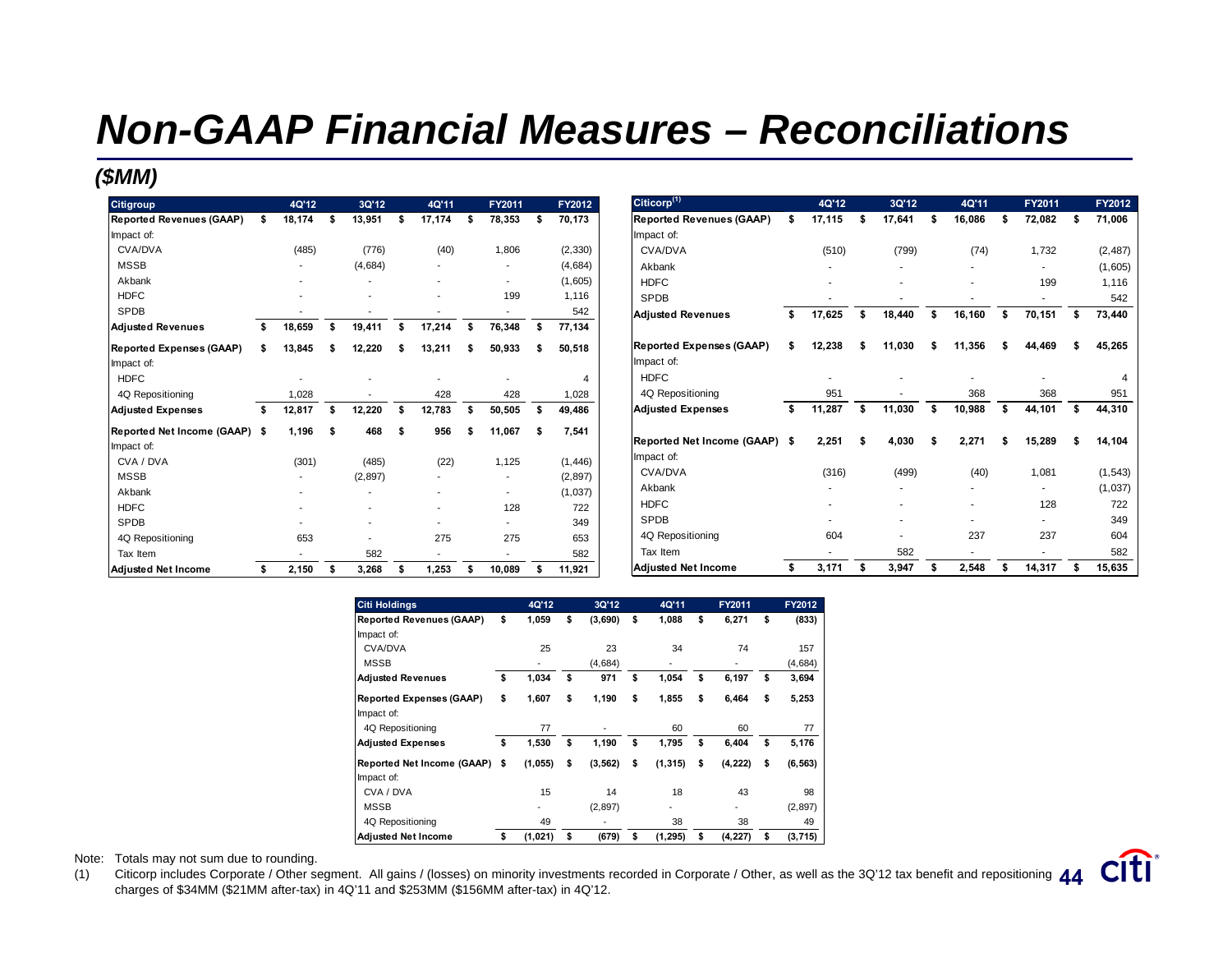| (\$MM) | <b>Securities &amp; Banking</b> | 4Q'12       |    | 3Q'12 | 4Q'11       |    | FY2011 |   | FY2012   |
|--------|---------------------------------|-------------|----|-------|-------------|----|--------|---|----------|
|        | <b>Reported Revenues (GAAP)</b> | \$<br>4,293 | \$ | 4,770 | \$<br>3,194 | S  | 21,423 |   | 19,743   |
|        | Impact of:                      |             |    |       |             |    |        |   |          |
|        | CVA/DVA                         | (510)       |    | (799) | (74)        |    | 1,732  |   | (2, 487) |
|        | Adjusted Revenues               | \$<br>4,803 | \$ | 5,569 | \$<br>3,268 | \$ | 19,691 | S | 22,230   |
|        | Reported Expenses (GAAP)        | \$<br>3,676 | \$ | 3,486 | \$<br>3,736 | \$ | 15,013 |   | 14,444   |
|        | Impact of:                      |             |    |       |             |    |        |   |          |
|        | 4Q Repositioning                | 237         |    |       | 215         |    | 215    |   | 237      |
|        | Adjusted Expenses               | \$<br>3,439 | s. | 3,486 | \$<br>3,521 | \$ | 14,798 | Ъ | 14,207   |
|        | Reported Net Income (GAAP) \$   | 629         | \$ | 1,120 | \$<br>(158) | \$ | 4,876  |   | 4,384    |
|        | Impact of:                      |             |    |       |             |    |        |   |          |
|        | CVA/DVA                         | (316)       |    | (499) | (40)        |    | 1,081  |   | (1, 543) |
|        | 4Q Repositioning                | 154         |    |       | 139         |    | 139    |   | 154      |
|        | Adjusted Net Income             | 1,099       |    | 1,619 | \$<br>21    |    | 3,934  |   | 6,081    |

| <b>Global Consumer Banking</b>  | 4Q'12       | 3Q'12       | 4Q'11       | <b>FY2011</b> | FY2012       |
|---------------------------------|-------------|-------------|-------------|---------------|--------------|
| <b>Reported Expenses (GAAP)</b> | \$<br>5.907 | \$<br>5,389 | \$<br>5,578 | \$<br>21,408  | \$<br>21,819 |
| Impact of:                      |             |             |             |               |              |
| 4Q N.A. Repositioning           | 100         |             | 18          | 18            | 100          |
| 4Q International Repositioning  | 266         | -           | 47          | 47            | 266          |
| <b>Adjusted Expenses</b>        | \$<br>5.541 | \$<br>5,389 | \$<br>5,513 | \$<br>21,343  | \$<br>21,453 |
| Reported Net Income (GAAP) \$   | 1,762       | \$<br>2.161 | \$<br>1,722 | \$<br>7,672   | \$<br>8.101  |
| Impact of:                      |             |             |             |               |              |
| 4Q N.A. Repositioning           | 62          |             | 11          | 11            | 62           |
| 4Q International Repositioning  | 171         | ٠           | 31          | 31            | 171          |
| lAdiusted Net Income            | \$<br>1.995 | \$<br>2.161 | \$<br>1.764 | \$<br>7.714   | \$<br>8.334  |

| <b>Citi Transaction Services</b> | 4Q'12       | 3Q'12       | 4Q'11       |    | <b>FY2011</b> | FY2012      |
|----------------------------------|-------------|-------------|-------------|----|---------------|-------------|
| <b>Reported Expenses (GAAP)</b>  | \$<br>1,597 | \$<br>1,391 | \$<br>1,530 | \$ | 5,755         | \$<br>5,788 |
| Impact of:                       |             |             |             |    |               |             |
| 4Q Repositioning                 | 95          | ٠           | 54          |    | 54            | 95          |
| Adjusted Expenses                | \$<br>1,502 | \$<br>1.391 | \$<br>1.476 | \$ | 5.701         | \$<br>5,693 |
| Reported Net Income (GAAP) \$    | 808         | \$<br>843   | \$<br>762   | \$ | 3.330         | \$<br>3,478 |
| Impact of:                       |             |             |             |    |               |             |
| 4Q Repositioning                 | 61          |             | 35          |    | 35            | 61          |
| <b>Adjusted Net Income</b>       | \$<br>869   | \$<br>843   | 797         | S  | 3.365         | \$<br>3,539 |

**44 45**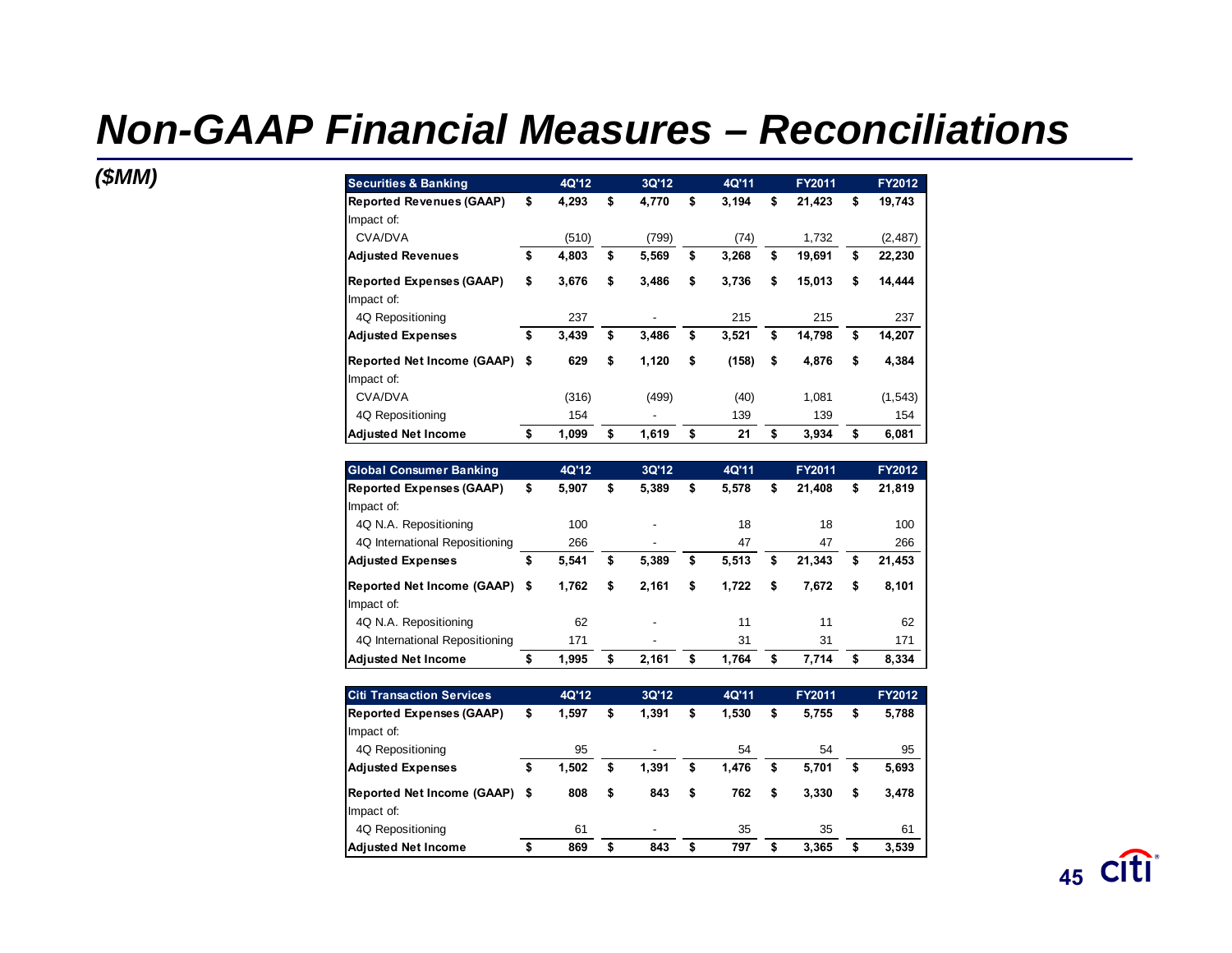### *(\$MM)*

| <b>International Consumer Banking</b>   | 4Q'12   | 3Q'12   | 4Q'11   | FY2011   | FY2012                   | <b>Latin America</b>                | 4Q'12   | 3Q'12   | 4Q'11   | FY2011  | FY2012  |
|-----------------------------------------|---------|---------|---------|----------|--------------------------|-------------------------------------|---------|---------|---------|---------|---------|
| <b>Reported Revenues</b>                | \$4,903 | \$4,778 | \$4,718 | \$19,036 | \$19,133                 | <b>Reported Revenues</b>            | \$2,520 | \$2,419 | \$2,350 | \$9,469 | \$9,702 |
| Impact of FX Translation                |         | 30      | 19      | (742)    | $\overline{\phantom{a}}$ | Impact of FX Translation            |         | 8       | (5)     | (569)   |         |
| Revenues in Constant Dollars            | \$4,903 | \$4,808 | \$4,737 | \$18,294 | \$19,133                 | Revenues in Constant Dollars        | \$2,520 | \$2,427 | \$2,345 | \$8,900 | \$9,702 |
| Reported Expenses                       | \$3,231 | \$2,924 | \$2,906 | \$11,718 | \$11,886                 | <b>Reported Expenses</b>            | \$1,588 | \$1,387 | \$1,408 | \$5,756 | \$5,702 |
|                                         |         |         |         |          |                          | Impact of FX Translation            |         | 3       | (20)    | (367)   |         |
| Impact of FX Translation                |         | 14      | (12)    | (494)    |                          | <b>Expenses in Constant Dollars</b> | \$1,588 | \$1,390 | \$1,388 | \$5,389 | \$5,702 |
| <b>Expenses in Constant Dollars</b>     | \$3,231 | \$2,938 | \$2,894 | \$11,224 | \$11,886                 |                                     |         |         |         |         |         |
|                                         |         |         |         |          |                          | Asia                                | 4Q'12   | 3Q'12   | 4Q'11   | FY2011  | FY2012  |
| <b>Reported Credit Costs</b>            | \$869   | \$722   | \$787   | \$2,625  | \$3,120                  | <b>Reported Revenues</b>            | \$1,992 | \$1,978 | \$2,020 | \$8,009 | \$7,915 |
| Impact of FX Translation                |         | 4       | (11)    | (167)    | $\,$ $\,$                | Impact of FX Translation            |         | 14      | 19      | (98)    |         |
| <b>Credit Costs in Constant Dollars</b> | \$869   | \$726   | \$776   | \$2,458  | \$3,120                  | <b>Revenues in Constant Dollars</b> | \$1,992 | \$1,992 | \$2,039 | \$7,911 | \$7,915 |
| Reported Net Income                     | \$760   | \$862   | \$778   | \$3,577  | \$3,287                  | <b>Reported Expenses</b>            | \$1,241 | \$1,202 | \$1,172 | \$4,619 | \$4,750 |
| Impact of FX Translation                |         | 7       | 16      | (102)    | $\blacksquare$           | Impact of FX Translation            |         | 5       | 5       | (61)    |         |
| <b>INet Income in Constant Dollars</b>  | \$760   | \$869   | \$794   | \$3,475  | \$3,287                  | <b>Expenses in Constant Dollars</b> | \$1,241 | \$1,207 | \$1,177 | \$4,558 | \$4,750 |

| <b>EMEA</b>                         | 4Q'12 | 3Q'12 | 4Q'11 | <b>FY2011</b> | FY2012  |
|-------------------------------------|-------|-------|-------|---------------|---------|
| <b>Reported Revenues</b>            | \$391 | \$381 | \$348 | \$1.558       | \$1,516 |
| Impact of FX Translation            | -     | 8     | 5     | (75)          |         |
| Revenues in Constant Dollars        | \$391 | \$389 | \$353 | \$1,483       | \$1,516 |
| <b>Reported Expenses</b>            | \$402 | \$335 | \$326 | \$1.343       | \$1,434 |
| Impact of FX Translation            |       | 6     | 3     | (66)          |         |
| <b>Expenses in Constant Dollars</b> | \$402 | \$341 | \$329 | \$1.277       | \$1,434 |